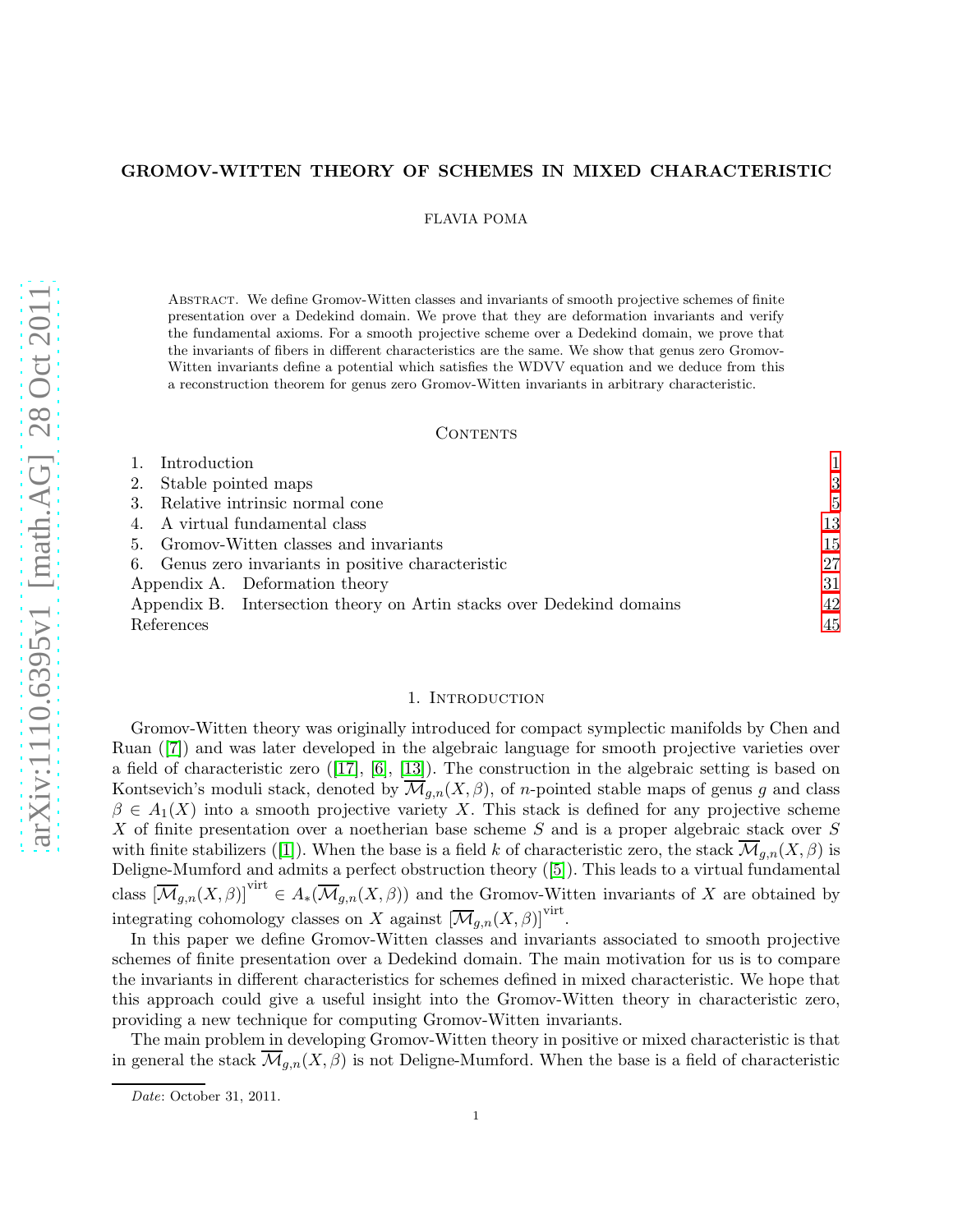$p > 0$ , then  $\overline{\mathcal{M}}_{g,n}(X,\beta)$  is still Deligne-Mumford for certain values of the fixed discrete parameters  $g, n, \beta$  which are big with respect to p. However, this is not satisfactory from the point of view of Gromov-Witten theory, because most of the properties of Gromov-Witten invariants (e.g. WDVV equation, Getzler relations) involve all the invariants at the same time.

The strategy we follow to construct Gromov-Witten invariants for varieties in mixed characteristic is to extend the construction in [\[5\]](#page-44-6) to the case of a morphism of Deligne-Mumford type of Artin stacks over a scheme S. In particular, we describe a way of constructing virtual fundamental classes of Artin stacks which admits a Deligne-Mumford type morphism into a smooth Artin stack and a relative perfect obstruction theory. We apply this to the natural forgetful functor  $\theta \colon \mathcal{M}_{q,n}(X,\beta) \to$  $\mathfrak{M}_{g,n}$ , which is representable and quasi-projective, after we exhibited a perfect relative obstruction theory for  $\theta$ , and we construct a virtual fundamental class  $[\overline{\mathcal{M}}_{g,n}(X,\beta)]^{\text{virt}} \in A_*(\overline{\mathcal{M}}_{g,n}(X,\beta)).$ 1.1. Outline of the paper. In section [2](#page-2-0) we recall the definition of Kontsevich's moduli stack of stable maps for schemes  $X$  of finite presentation over a Dedekind domain. We define the stack  $\mathcal{M}_{g,n}(X/S,\beta_\eta)$  which parametrizes stable maps to X, but we take  $\beta_\eta$  to be a cycle class over the generic fiber  $X_{\eta}$  of X rather than over X itself. This stack turns out to be more convenient when we want to compare the Gromov-Witten invariants in mixed characteristic. We prove that  $\mathcal{M}_{q,n}(X|S,\beta_n)$  is a proper Artin stack with finite stabilizers and that it has the resolution property. Section [3](#page-4-0) is devoted to illustrating the definition of the relative intrisic normal cone and extending to Deligne-Mumford type morphisms of Artin stacks the techniques used in [\[5\]](#page-44-6) for constructing virtual fundamental classes of Deligne-Mumford stacks. In this way, we are able to construct virtual fundamental classes of Artin stacks which admits a Deligne-Mumford type morphism into a smooth Artin stack and a relative perfect obstruction theory. Moreover, using the deformation theory of stacks, we prove a criterion for verifying whether a complex is an obstruction theory. In section [4](#page-12-0) we construct explicitly a perfect obstruction theory relative to the natural forgetful functor  $\theta \colon \overline{\mathcal{M}}_{g,n}(X,\beta) \to \mathfrak{M}_{g,n}$ . This leads to a virtual fundamental class  $[\overline{\mathcal{M}}_{g,n}(X,\beta)]^{\text{virt}} \in A_*(\overline{\mathcal{M}}_{g,n}(X,\beta)).$  In section [5](#page-14-0) we define Gromov-Witten classes and invariants associated to smooth projective schemes of finite presentation over a Dedekind domain. We prove that they are deformation invariants and verify the fundamental axioms. For a smooth projective scheme over a Dedekind domain, we prove that the invariants of fibers in different characteristics are the same. Section [6](#page-26-0) contains some results for genus zero Gromov-Witten invariants. We show that the Gromov-Witten potential satisfies the WDVV equation and we deduce from this a reconstruction theorem for genus zero Gromov-Witten invariants in arbitrary characteristic.

In appendix [A](#page-30-0) we recall the formal criterion for smoothness of schemes and prove it for stacks; moreover, we study the deformation theory of Artin stacks and of Deligne-Mumford type morphisms of Artin stacks (over a base scheme), which is a key point in the construction of a perfect relative obstruction theory. These results are well-known to the experts and we include a proof for completeness. Appendix [B](#page-41-0) is devoted to intersection theory on Artin stacks over a Dedekind domain. In particular we observe that Kresch's intersection theory for stacks over a field([\[18\]](#page-44-7)) extends naturally to stacks over a Dedekind domain. As a consequence we are able to generalize Manolache's construction of the virtual pullback([\[21\]](#page-44-8)) for Deligne-Mumford type morphisms of Artin stacks over a Dedekind domain. An essential ingredient for defining Gromov-Witten invariants in positive and mixed characteristic is the non-representable proper pushforward for morphisms of Artin stacks. We describe the construction of this pushforward as suggested in [\[10\]](#page-44-9). In addition, we prove Costello's pushforward formula for proper morphisms of Artin stacks with quasi-finite diagonal.

1.2. Future work. A natural generalization would be to develop a Gromov-Witten theory for tame Deligne-Mumford stacks in positive or mixed characteristic, using the moduli stack of twisted stable maps constructed in [\[2\]](#page-44-10).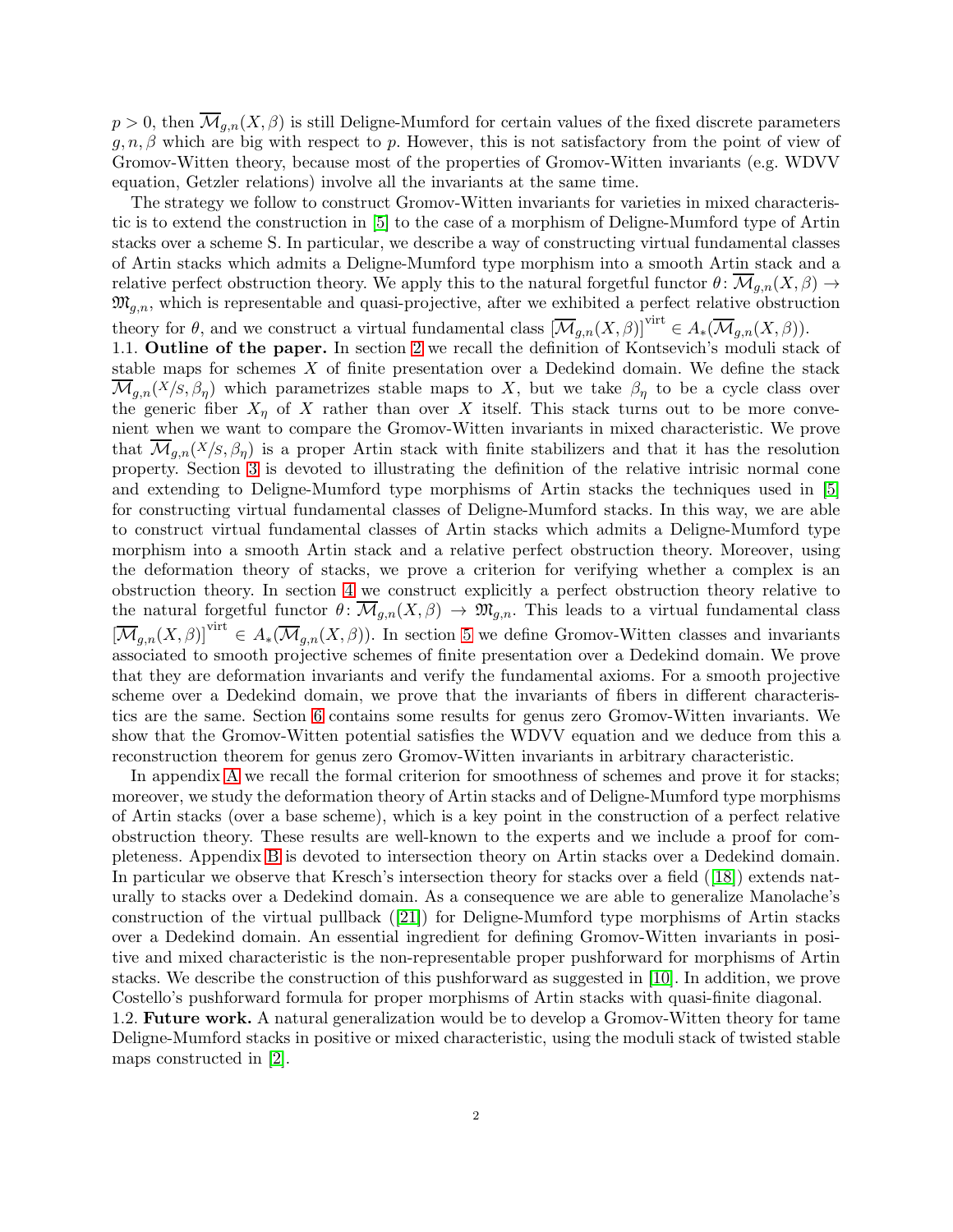In another direction, it would be interesting to prove a degeneration formula in the mixed characteristic setting. This would give a useful tool to compute Gromov-Witten invariants of varieties in characteristic zero out of simpler invariants of varieties in positive characteristic. We imagine this is far from easy, but we hope to return to these points in a future paper.

1.3. Acknowledgements. I am very grateful to my Ph.D. supervisors, Barbara Fantechi and Angelo Vistoli, for their support and for very helpful conversations. This paper will form part of my Ph.D. thesis. I learned a lot during a three mounths stay at Stanford University. I would like to thank Prof. Jun Li and Prof. Ravi Vakil for their hospitality. Grateful thanks are extended for the wonderful work enviroment.

A special thank is due to Stefano Maggiolo and Fabio Tonini for providing [Commu](http://people.sissa.it/~maggiolo/software/commu.php), a software to draw commutative diagrams in LATEX, which has been of great help during the drafting of this paper.

I want to acknowledge my host institution SISSA for support; I was partly supported by prin "Geometria delle varietà algebriche e dei loro spazi di moduli", by Istituto Nazionale di Alta Matematica.

1.4. **Notations.** We write  $(Sch/S)$  for the category of schemes over a base scheme S. For a scheme  $X \in (\text{Sch}/s)$ , we denote by  $A_*(X/s)$  the group of numerical equivalence classes of cycles. All stacks are Artin stacks in the sense of [\[3\]](#page-44-11), [\[19\]](#page-44-12) and are of finite type over a base scheme. Unless otherwise specified, the words "stack of stable maps" refer to  $\mathcal{M}_{q,n}(X/S,\beta_n)$  in Definition [2.6.](#page-3-0)

### 2. Stable pointed maps

<span id="page-2-0"></span>2.1. Stacks of stable maps ([\[1\]](#page-44-5) 2). Let D be a Dedekind domain and set  $S = \text{Spec } D$ . Let X be a projective S-scheme of finite presentation and let  $\mathcal{O}(1)$  be a very ample sheaf on X. We fix  $\beta \in A_1(X/s)$  and integers  $g \geq 0$ ,  $n \geq 0$ ,  $d \geq 1$ .

<span id="page-2-1"></span>2.1. **Definition.** Let T be a scheme over S. Let  $\xi = (C \stackrel{\pi}{\to} T, t_i, f)$ , where

- (1) the morphism  $\pi$  is a projective flat family of curves,
- (2) the geometric fibers of  $\pi$  are reduced with at most nodes as singularities,
- (3) the sheaf  $\pi_* \omega_{C/T}$  is locally free of rank g (where  $\omega_{C/T}$  is the relative dualizing sheaf),
- (4) the morphisms  $t_1, \ldots, t_n$  are sections of  $\pi$  which are disjoint and land in the smooth locus of  $\pi$ ,
- (5)  $f: C \to X$  is a morphism of S-schemes,
- (6) the group scheme  $Aut(C, f, \pi, t_i)$  of automorphisms of C, which commute with  $f, \pi$  and  $t_i$ , is finite over T.

We say that  $\xi$  is a *stable n-pointed map of genus q and* 

- (a) degree d if the degree of  $f^*\mathscr{O}(1)$  on geometric fibers of  $\pi$  is d;
- (b) class  $\beta$  if, for every geometric point  $\overline{t} \to T$ , we consider the following induced morphisms

$$
C_{\overline{t}} = C \times_T \overline{t} \xrightarrow{f_{\overline{t}}} X_{\overline{t}} = X \times_S \overline{t} \xrightarrow{\tau} X_{\overline{s}} = X \times_S \overline{s} \to X_s = X \times_S s \xrightarrow{i} X,
$$

where  $s = \text{Spec } k \in S$  is the image of  $\bar{t}$  and  $\bar{s} = \text{Spec } \bar{k}$ , with  $\bar{k}$  a separable closure of k, then we have  $f_{\overline{t}*}[C_{\overline{t}}] = \tau^*(\overline{i^*\beta})$ , where  $i^*\beta \in A_1(X_s/s)$  induces  $\overline{i^*\beta} \in A_1(X_{\overline{s}}/s)$ .

2.2. **Definition.** Let T and T' be schemes over S. Given two stable maps  $\xi = (C \stackrel{\pi}{\rightarrow} T, t_i, f)$  and  $\xi' = (C' \xrightarrow{\pi'} T', t'_i, f')$ , a morphism of stable maps  $\alpha: \xi \to \xi'$  is a pair of morphisms of S-schemes  $(C \stackrel{\alpha_C}{\longrightarrow} C', T \stackrel{\alpha_T}{\longrightarrow} T')$ , inducing an isomorphism  $C \cong C' \times_{T'} T$  and such that  $\pi' \circ \alpha_C = \alpha_T \circ \pi$ ,  $t_i' \circ \alpha_T = \alpha_C \circ t_i, f' \circ \alpha_C = f.$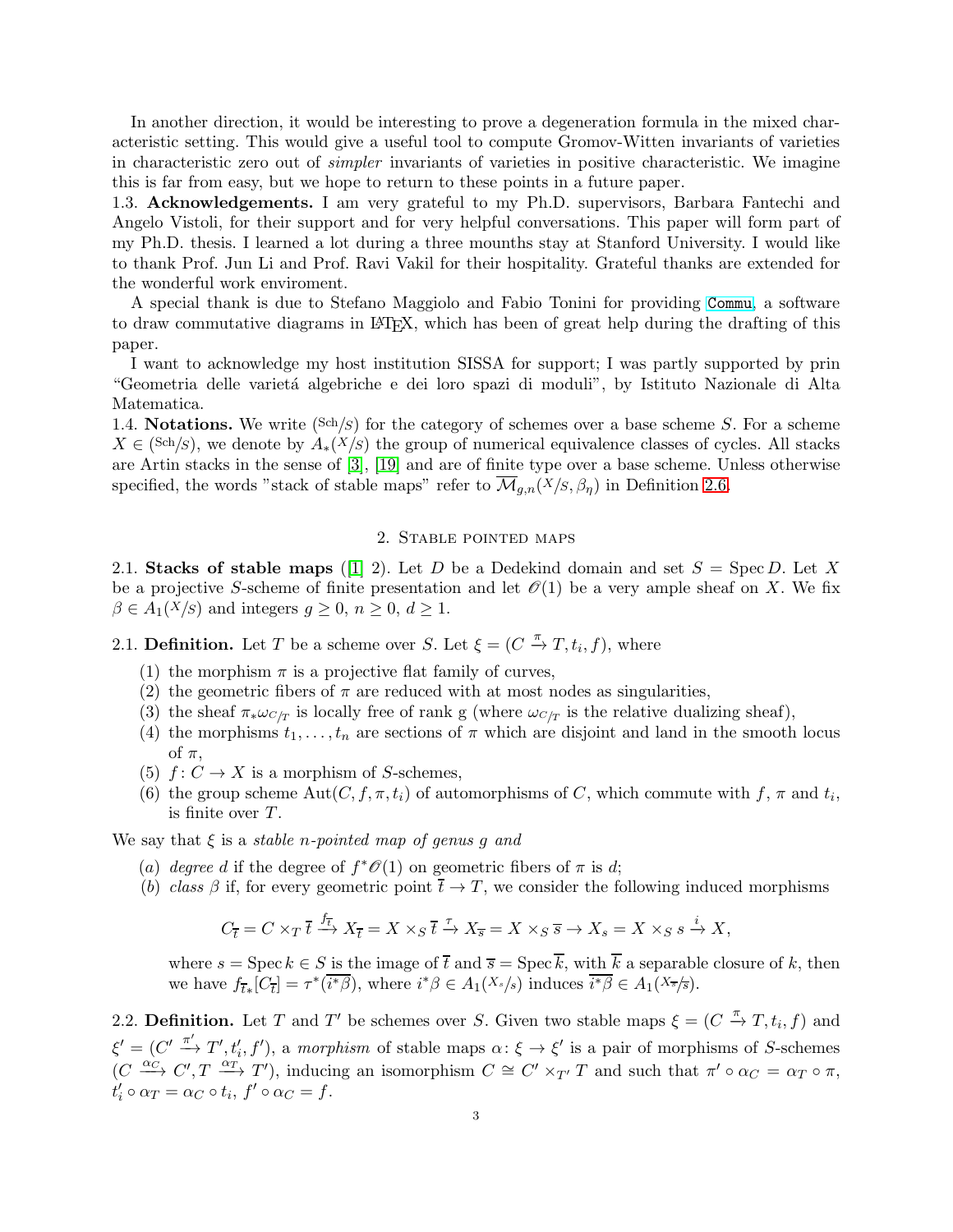2.3. Definition. We denote by  $\overline{\mathcal{M}}_{g,n}(X/S, d)$  the category fibered in groupoids over  $(\text{Sch}/S)$  of stable *n*-pointed maps of genus g and degree d into X. We denote by  $\overline{\mathcal{M}}_{q,n}(X/S,\beta)$  the category of stable maps of class  $\beta$ .

<span id="page-3-1"></span>2.4. **Theorem** ([\[1\]](#page-44-5) 2.5). The category  $\overline{\mathcal{M}}_{q,n}(X/S, d)$  is a proper Artin stack over S with finite stabilizers, admitting a projective coarse moduli scheme  $\overline{M}_{q,n}(X|S,d) \to S$ . The category  $\overline{M}_{q,n}(X|S,\beta)$ is an open and closed substack of  $\overline{\mathcal{M}}_{q,n}(X/S, d)$ .

2.2. An other stack of stable maps. Let  $\eta$  be the generic point of S and set  $X_{\eta} = X \times_S \eta$ . Fix  $\beta_{\eta} \in A_1(X_{\eta}/\eta)$ . For any closed point  $s \in S$ , we denote by  $X_s$  the fiber over s. Let  $\mathfrak{m}_s \subset D$ be the maximal ideal corresponding to s and consider the localization  $R = D_{\mathfrak{m}_s}$  of D at  $\mathfrak{m}_s$ . Let  $\widetilde{X}_s = X \times_S \operatorname{Spec} R$  and let  $X_s \stackrel{i}{\to} X$  and  $X_\eta \stackrel{j}{\to} X$  be the natural inclusions. Notice that R is a dicrete valuation ring and, by [\[12\]](#page-44-13) 20.3, there exists a specialization homomorphism

$$
\sigma_s\colon A_*(X_\eta/\eta)\to A_*(X_s/s),
$$

sending a cycle  $\alpha$  to  $i^{\dagger} \tilde{\alpha}$ , for some  $\tilde{\alpha} \in A_*(\tilde{X}_s/R)$  such that  $j^* \tilde{\alpha} = \alpha$ . By [\[12\]](#page-44-13) 20.3.5, there exists an induced specializzation homomorphism

$$
\overline{\sigma_s} \colon A_*(X_{\overline{\eta}}/\overline{\eta}) \to A_*(X_{\overline{s}}/\overline{s}),
$$

where  $\overline{\eta}$  and  $\overline{s}$  are geometric points over  $\eta$  and s. We denote by  $\overline{\beta_{\eta}} \in A_1(X_{\overline{\eta}}/\overline{\eta})$  the cycle class induced by  $\beta_{\eta}$  and we notice that  $\overline{\sigma_s}(\overline{\beta_{\eta}}) = \overline{\sigma_s(\beta_{\eta})}$ .

2.5. Definition. A stable n-pointed map of genus g and class  $\beta_{\eta}$  into X is  $\xi = (C \stackrel{\pi}{\to} T, t_i, f)$  as in Definition [2.1,](#page-2-1) which satisfies conditions  $(1)$ – $(5)$  and the following

(c) with notations as in condition (b) in Definition [2.1,](#page-2-1) for every geometric fiber  $C_{\bar{t}}$  of  $\pi$ , we have  $f_{\overline{t}*}[C_{\overline{t}}] = \tau^* \overline{\sigma_s} (\overline{\beta_{\eta}}).$ 

<span id="page-3-0"></span>2.6. Definition. We denote by  $\overline{\mathcal{M}}_{g,n}(X/S,\beta_n)$  the category fibered in groupoids over (Sch/S) of stable *n*-pointed maps of genus g and class  $\beta_{\eta}$  into X.

2.7. Corollary. The category  $\overline{\mathcal{M}}_{q,n}(X/S,\beta_n)$  is a proper Artin stack over S with finite stabilizers, admitting a projective coarse moduli scheme  $\overline{M}_{q,n}(X/S,\beta_n) \to S$ .

*Proof.* Let  $d = \deg \beta_{\eta}$ . It is enough to show that  $\overline{\mathcal{M}}_{g,n}(X/S, \beta_{\eta})$  is an open and closed substack of  $\overline{\mathcal{M}}_{g,n}(X/S,d)$ . Notice that  $\overline{\mathcal{M}}_{g,n}(X/S,\beta_\eta) = \bigsqcup \overline{\mathcal{M}}_{g,n}(X/S,\beta)$ , where the union is over  $\beta \in A_1(X/S)$ such that  $j^*\beta = \beta_\eta$ . By Theorem [2.4,](#page-3-1)  $\overline{\mathcal{M}}_{g,n}(X/S,\beta_\eta)$  is an open substack of  $\overline{\mathcal{M}}_{g,n}(X/S,d)$ , because it is a union of open substacks. On the other hand  $\overline{\mathcal{M}}_{g,n}(X/S,d) \setminus \overline{\mathcal{M}}_{g,n}(X/S,\beta_{\eta}) = \bigsqcup \overline{\mathcal{M}}_{g,n}(X/S,\beta)$ is open, where the union is over  $\beta \in A_1(X/S)$  such that  $\deg \beta = d, j^* \beta \neq \beta_{\eta}$ . It follows that  $\mathcal{M}_{g,n}(X/S,\beta_n)$  is a closed substack of  $\mathcal{M}_{g,n}(X/S,d)$ .

2.8. As noted in [\[13\]](#page-44-4) and [\[6\]](#page-44-3), there is a representable and quasi-projective morphism

$$
\theta\colon \overline{\mathcal{M}}_{g,n}(X/S,\beta_\eta)\to \mathfrak{M}_{g,\,n/S},
$$

which forgets the morphism into X. Recall, moreover, that the stack  $\mathfrak{M}_{g,n/S}$  is smooth of dimension  $3g-3+n$  over S.

2.9. For every S-scheme T, a morphism  $T \to \overline{\mathcal{M}}_{g,n}(X/S, \beta_\eta)$  corresponds to a stable map  $(C_T \xrightarrow{\pi_T}$  $T, t_i, f_T$ ) over T, then, by descent theory, the identity of  $\mathcal{M}_{g,n}(X/S, \beta_\eta)$  corresponds to a universal stable map  $(\mathscr{C} \stackrel{\pi}{\to} \overline{\mathcal{M}}_{g,n}(X/S,\beta_{\eta}), \sigma_i, \psi)$ .

<span id="page-3-2"></span>2.10. REMARK. Let  $\mathscr{L} = \omega_{C/T}(\sum_{i=1}^n T_i) \otimes f^* \mathscr{O}(3), T_i$  is the image of  $t_i$ . By [\[1\]](#page-44-5) 2.2, the sheaf  $\mathscr{L}^{\otimes \nu}$  is relative very ample and has no higher cohomology along geometric fibers, for  $\nu \geq 3$  fixed. Moreover  $\dim H^0(C, \mathscr{L}^{\otimes \nu}) = M + 1$  and  $\deg \mathscr{L}^{\otimes \nu}$  are constant along geometric fibers, and  $\overline{\mathcal{M}}_{g,n}(X/S, \beta_\eta) =$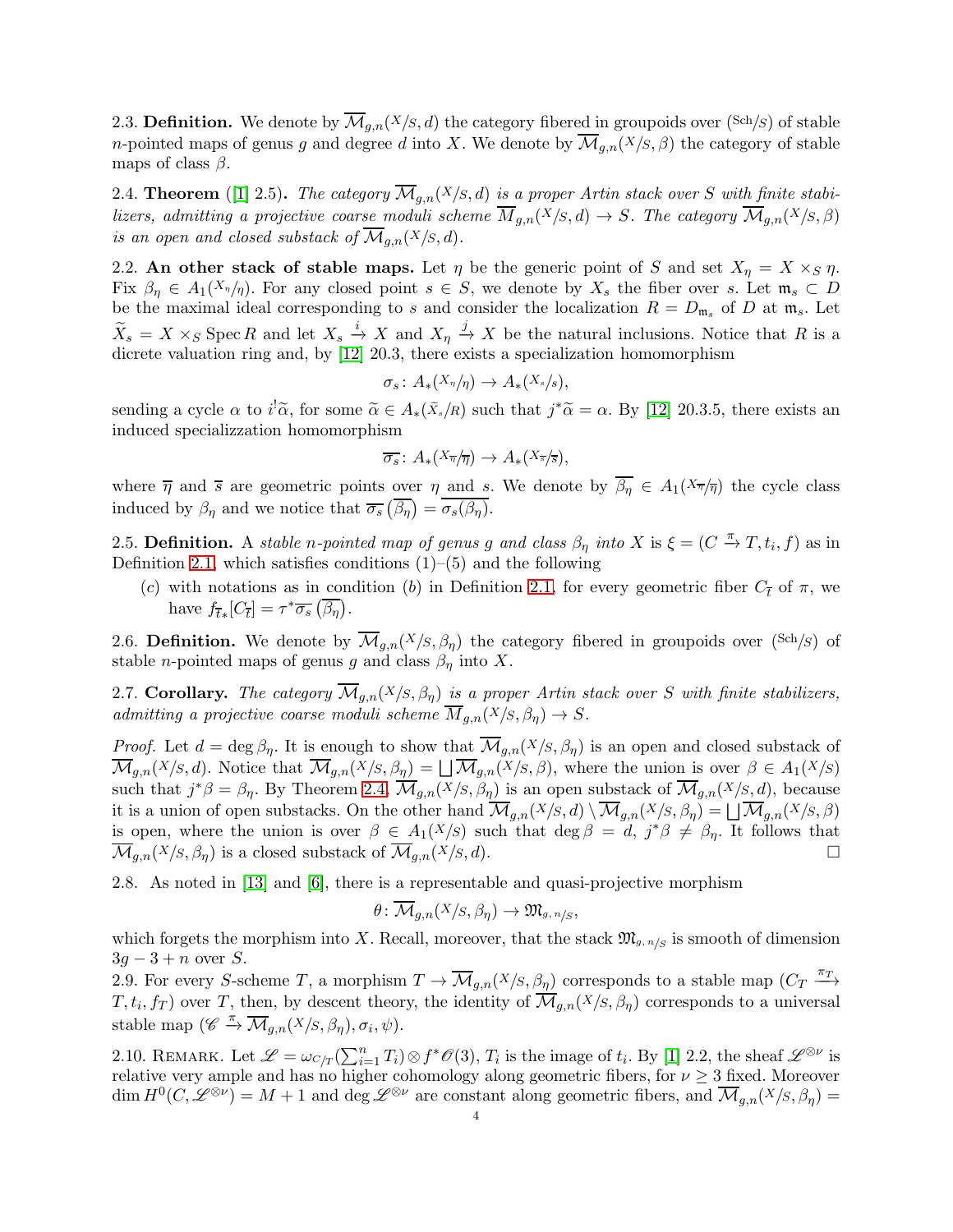$[V/\text{PGL}(M+1)],$  where V is a quasi-projective scheme parametrizing stable maps  $(C \rightarrow T, t_i, f)$ together with a choice of a basis  $\underline{s} = (s_0, \ldots, s_M)$  of  $H^0(C, \mathscr{L}^{\otimes \nu})$  up to scalar multiplication (the action of PGL $(M + 1)$  on V is the natural action on the bases of  $H^0(C, \mathcal{L}^{\otimes \nu})$  up to scalar multiplication).

<span id="page-4-1"></span>2.11. **Theorem.** The resolution property holds for  $\overline{\mathcal{M}}_{g,n}(X/S, \beta_n)$ .

*Proof.* Set  $G = \text{PGL}(M+1)$ . By Remark [2.10](#page-3-2) and [\[25\]](#page-44-14), it is enough to show that every G-equivariant coherent sheaf on  $V$  is a quotient of a  $G$ -equivariant vector bundle on  $V$ .

We need to construct a  $G$ -equivariant ample line bundle  $L$  on  $V$ . Recall that  $V$  is a locally closed subscheme of  $\mathrm{Hom}_H(\mathcal{U},X)$ , where  $H=\mathrm{Hilb}^P(\mathbb{P}^M_S)$  is the Hilbert scheme of closed subschemes of  $\mathbb{P}^M_S$ with Hilbert polynomial P and U is the universal family of H ([\[1\]](#page-44-5) 2.2). Notice that  $\text{Hom}_{H}(U, X) \subset$  $Hilb(\mathcal{U}\times_S X)$  and recall that  $Hilb(\mathcal{U}\times_S X)$  is locally closed in the Grassmannian  $Gr(r, \Gamma(\mathcal{U}\times_S X, E))$ , where  $E = (\mathcal{O}_U(1) \otimes \mathcal{O}_X(1))^{\otimes m}$ , for sufficiently large m. Thus we have a sequence of inclusions

$$
V \hookrightarrow \text{Hom}_{H}(U, X) \hookrightarrow \text{Hilb}(U \times_{S} X) \hookrightarrow \text{Gr}(r, \Gamma(U \times_{S} X, E)) \xrightarrow{i} \mathbb{P}\left(\bigwedge \Gamma(U \times_{S} X, E)\right) = \mathbb{P}_{S}^{a},
$$

where  $i$  is the Plücker embedding. Moreover  $G$  acts naturally on each of these schemes (the action is induced by the action on  $\mathcal U$  and the trivial action on X) and observe that all the above inclusions are G-equivariant. It follows that  $i^*{\mathcal O}_{{\mathbb P}^a_S}(1)$  is a G-equivariant ample line bundle on the Grassmannian and thus the pullback of  $i^*\mathcal{O}_{\mathbb{P}^a_S}(1)$  to V is a G-equivariant ample line bundle L on V.

Let F be a G-equivariant coherent sheaf on V. Then there exists  $m \in \mathbb{Z}$  such that  $F \otimes L^{\otimes m}$  is generated by G-equivariant global sections. This gives a G-equivariant surjection

$$
H^0(V, F \otimes L^{\otimes m}) \otimes \mathscr{O}_V \to F \otimes L^{\otimes m},
$$

which induces a G-equivariant surjection  $H^0(V, F \otimes L^{\otimes m}) \otimes L^{\otimes -m} \to F$ , and the statement follows.  $\Box$ 

2.12. Corollary. There exists a quasi-affine scheme W with an action of the group  $GL(m)$ , for some m, such that  $\overline{\mathcal{M}}_{q,n}(X/S,\beta_n) \cong [W/\mathrm{GL}(m)]$ . In particular  $\overline{\mathcal{M}}_{q,n}(X/S,\beta_n)$  is a global quotient stack in the sense of [\[18\]](#page-44-7) 3.5.4.

<span id="page-4-0"></span>*Proof.* Follows from Theorem [2.11](#page-4-1) and [\[26\]](#page-44-15) 1.1.

### 3. Relative intrinsic normal cone

3.1. In [\[5\]](#page-44-6), the authors construct a cone stack, associated to a given Deligne-Mumford stack, called the intrinsic normal cone and give a relative version of it for morphisms of Deligne-Mumford type of Artin stacks over a field. They also introduce the notion of perfect obstruction theory and use this to construct virtual fundamental classes of Deligne-Mumford stacks. In this section we extend the construction in [\[5\]](#page-44-6) to the case of a morphism of Deligne-Mumford type of Artin stacks over a scheme S. In particular, we describe a way of constructing virtual fundamental classes for Artin stacks which admits a Deligne-Mumford type morphism into a smooth Artin stack, with the additional condition that  $\mathcal M$  satisfies the resolution property. The latter assumption is technical and not indeed required; we assume it — since we are interested in constructing a virtual fundamental class for the stack of stable maps, which has the resolution property (Theorem [2.11\)](#page-4-1) — because it simplifies the proofs. Moreover, we give a criterion to verify whether a complex is an obstruction theory.

3.1. Cones and cone stacks ([\[5\]](#page-44-6), [\[27\]](#page-44-16)). Let S be a scheme and let M be an Artin S-stack. We consider the lisse-étale topos  $M_{\text{lis-\'et}}$  of M. Let  $\mathscr{S}^{\bullet}$  be a quasi-coherent sheaf of graded  $\mathscr{O}_{\mathcal{M}}$ -algebras in the topos  $\mathcal{M}_{\text{lis-\'et}}$  such that

(1) the canonical morphism  $\mathscr{O}_\mathcal{M} \to \mathscr{S}^0$  is an isomorphism,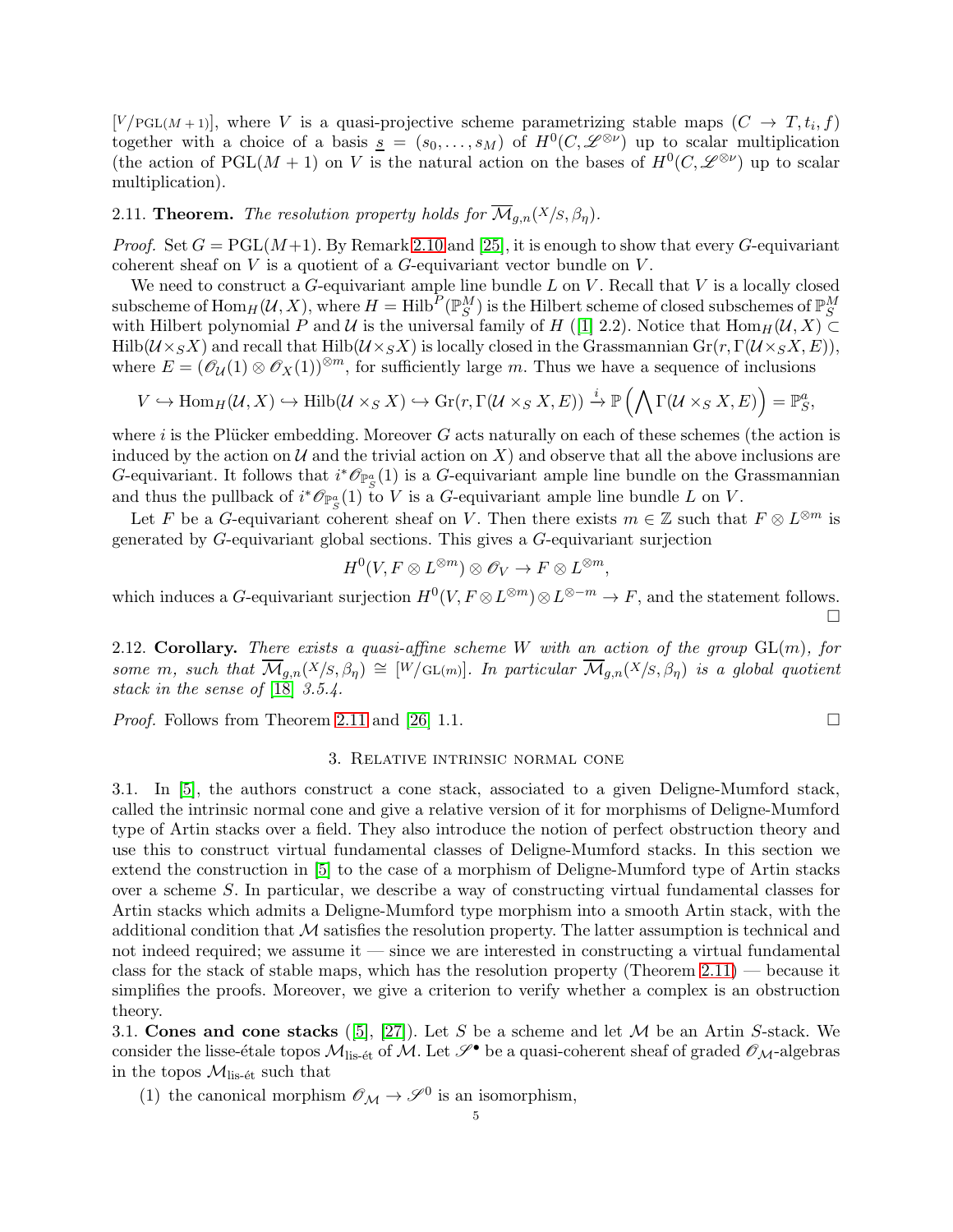- (2)  $\mathscr{S}^1$  is coherent,
- (3)  $\mathscr{S}^{\bullet}$  is locally generated by  $\mathscr{S}^{1}$ .

3.2. Definition. The cone associated to  $\mathscr{S}^{\bullet}$  is the S-stack  $C(\mathscr{S}^{\bullet})$  associated to the groupoid  $Spec \mathscr{S}_R^{\bullet} \rightrightarrows Spec \mathscr{S}_U^{\bullet}$ , where  $R \rightrightarrows U$  is a presentation of M and  $\mathscr{S}_U^{\bullet}$  (respectively  $\mathscr{S}_R^{\bullet}$ ) is the restriction of  $\mathscr{S}^{\bullet}$  to U (respectively R). A morphism of cones over  $\mathscr M$  is induced by a graded morphism of sheaves of graded  $\mathcal{O}_{\mathcal{M}}$ -algebras.

3.3. REMARK. The natural morphism  $\mathscr{S}^{\bullet} \to \mathscr{S}^0$  induces a morphism of S-stacks  $0: \mathcal{M} \to C(\mathscr{S}^{\bullet})$ called the vertex of  $C(\mathscr{S}^{\bullet})$ . Moreover the morphism  $\mathscr{S}^{\bullet} \to \mathscr{S}^{\bullet}[x]$  induces an action  $\gamma: \mathbb{A}^1_S \times_S \mathbb{A}^2$  $C(\mathscr{S}^{\bullet}) \to C(\mathscr{S}^{\bullet}).$ 

3.4. Definition. If  $\mathscr F$  is a coherent sheaf of  $\mathscr O_M$ -modules over M, the cone  $C(\mathscr F)$  associated to  $Sym(\mathscr{F})$  is called an *abelian cone*. An abelian cone  $C(\mathscr{F})$  is a vector bundle over M if  $\mathscr{F}$  is a locally free coherent sheaf over M.

3.5. REMARK. The natural morphism  $Sym(\mathscr{S}^1) \to \mathscr{S}^{\bullet}$  is surjective, because  $\mathscr{S}^{\bullet}$  is locally generated by  $\mathscr{S}^1$ , hence the induced morphism of cones  $C(\mathscr{S}^{\bullet}) \to C(\mathscr{S}^1)$  is a closed immersion. The abelian cone  $C(\mathscr{S}^1)$  is called the *abelianization* of  $C = C(\mathscr{S}^{\bullet})$  and it is denoted by  $A(C)$ . Moreover a morphism of cones  $C \to C'$  induces a morphism  $A(C) \to A(C')$ . In particular the abelianization defines a functor A from the category of cones over  $\mathcal M$  to the category of abelian cones over  $\mathcal M$ .

3.6. Definition. A sequence of morphisms of cones

$$
0 \to E \xrightarrow{i} C \to C' \to 0
$$

is exact if E is a vector bundle and locally over M there is a morphism of cones  $C \to E$  splitting i and inducing an isomorphism  $C \cong E \times C'$ .

3.7. REMARK. A sequence of coherent sheaves on  $\mathcal M$ 

$$
0 \to \mathscr{F}' \to \mathscr{F} \to \mathscr{E} \to 0,
$$

with  $\mathscr E$  locally free, is exact if and only if

$$
0 \to C(\mathscr{E}) \to C(\mathscr{F}) \to C(\mathscr{F}') \to 0
$$

isexact  $([12]$  $([12]$  Example 4.1.7).

3.8. For the definitions of  $\mathbb{A}^1$ -action and  $\mathbb{A}^1$ -equivariant morphism and 2-isomorphism we refer to [\[5\]](#page-44-6).

3.9. Definition. A cone stack over M is an algebraic M-stack  $\mathfrak C$  together with a section and an  $\mathbb{A}^1_S$ -action such that, smooth locally on M, there exist a cone C, a vector bundle E over M and a morphism of abelian cones  $E \to A(C)$  such that C is invariant under the induced action of E on  $A(C)$ , and there exists an  $\mathbb{A}^1_{S}$ -equivariant morphism  $[C/E] \to \mathfrak{C}$  which is an isomorphism. A morphism of cone stacks is an  $\mathbb{A}^1_S$ -equivariant morphism of M-stacks. A 2-isomorphism of cone stacks is an  $\mathbb{A}^1_S$ -equivariant 2-isomorphism. An *abelian cone stack* over M is a cone stack  $\mathfrak C$  such that smooth locally  $\mathfrak{C} \cong [C/E]$ , where C is an abelian cone. A vector bundle stack over M is a cone stack  $\mathfrak C$  such that smooth locally  $\mathfrak C \cong [C/E]$ , where C is a vector bundle.

3.10. Abelian cone stacks over M form a 2-category denoted by  $(ACS/M)$ . We consider the associated homotopy category  $Ho(ACS/M)$ .

3.2. Abelian cone stacks and complexes of sheaves. Let  $C^{[-1,0]}(\text{Coh}(\mathcal{M}_{\text{lis-\'et}}))$  be the category of complexes  $(E^{\bullet}, d_E)$  of coherent sheaves in the topos  $\mathcal{M}_{\text{lis-\'et}}$  such that  $h^i(E^{\bullet}, d_E) = 0$ , for  $i \neq$ 0, -1; consider the subcategory  $\hat{C}^{[-1,0]}(\text{Coh}(\mathcal{M}_{\text{lis-\'et}}))$  of complexes  $(E^{\bullet}, d_E)$  with ker  $d_E^0$  locally free.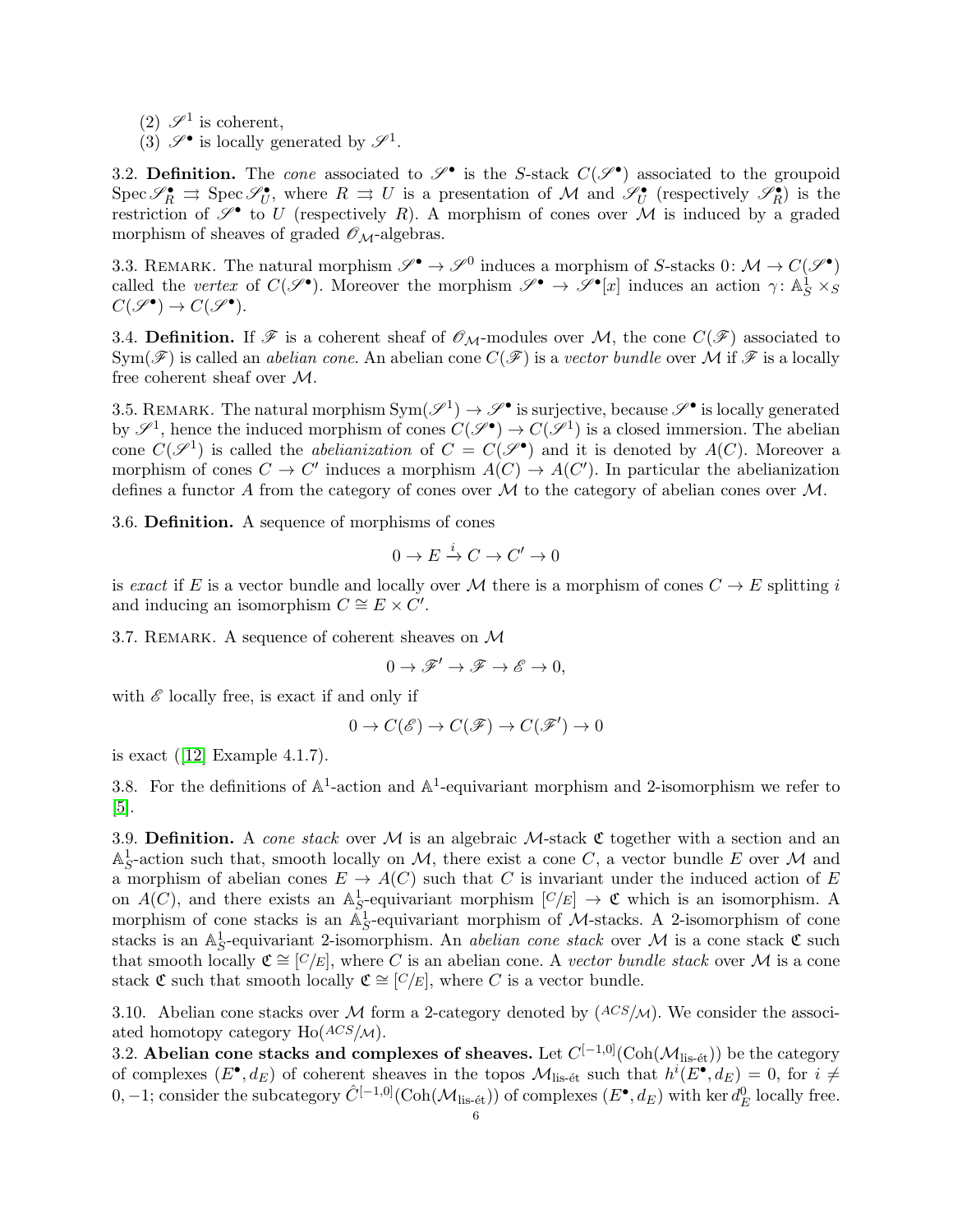3.11. **Definition.** Let  $\psi, \varphi: (E^{\bullet}, d_E) \to (F^{\bullet}, d_F)$  be morphisms in  $\hat{C}^{[-1,0]}(\text{Coh}(\mathcal{M}_{\text{lis-\'et}})).$  A homotopy  $\varkappa: \psi \to \varphi$  is a morphism  $\varkappa: E^{\bullet} \to F^{\bullet}[1]$  in  $\hat{C}^{[-1,0]}(\text{Coh}(\mathcal{M}_{\text{lis-\'et}}))$  such that

$$
\begin{cases} \varkappa^{i+1}d_E^i=\varphi^i-\psi^i\\ d_F^i\varkappa^{i+1}=\varphi^{i+1}-\psi^{i+1}. \end{cases}
$$

3.12. We can view  $\hat{C}^{[-1,0]}(\text{Coh}(\mathcal{M}_{\text{lis-\'et}}))$  as a 2-category, where the 2-morphisms are homotopies. We define a morphism of 2-categories

$$
\hat{h} \colon \hat{C}^{[-1,0]}(\text{Coh}(\mathcal{M}_{\text{lis-\'et}}))^{\text{opp}} \to ( \text{ACS}/\text{M} )
$$

such that  $\hat{h}(E^{\bullet}) = [C(E^{-1})/C(E^0)]$  if  $E^{\bullet} = [E^{-1} \xrightarrow{d_E} E^0]$ , and  $\hat{h}(E^{\bullet}) = \hat{h}(\tau_{[-1,0]}E^{\bullet})$  in general. In the following we can assume, for every complex  $E^{\bullet}$ , that  $E^i = 0$  for  $i \neq -1, 0$ . If  $\psi: E^{\bullet} \to F^{\bullet}$  is a morphism of complexes, then it induces a commutative diagram of abelian cones

$$
C(F^0) \longrightarrow C(F^{-1})
$$
  
\n
$$
\downarrow \qquad \qquad \downarrow
$$
  
\n
$$
C(E^0) \longrightarrow C(E^{-1})
$$

which gives a morphism of cones  $\hat{h}(\psi)$ :  $\hat{h}(F^{\bullet}) \to \hat{h}(E^{\bullet})$ . Finally,  $\varkappa: E^0 \to F^{-1}$  is a homotopy of morphisms  $\psi, \varphi$  of complexes from  $E^{\bullet}$  to  $F^{\bullet}$ , then  $\varkappa \circ d_E = \varphi^{-1} - \psi^{-1}$  and  $d_F \circ \varkappa = \varphi^0 - \psi^0$ . The 2-morphism  $\hat{h}(\kappa): \hat{h}(\psi) \to \hat{h}(\varphi)$  is defined in the following way. For every M-scheme U and every  $(P, f) \in \hat{h}(F^{\bullet})(U)$ , let  $\{U_i\}$  be an open cover of U such that  $U_i \times_U P \cong U_i \times_{\mathcal{M}} C(F^0)$ , then

$$
\hat{h}(\varkappa)(U)(P, f) \colon \hat{h}(\psi)(U)(P, f) \to \hat{h}(\varphi)(U)(P, f)
$$

is obtained by gluing the isomorphisms

$$
U_i \times_{\mathcal{M}} C(E^0) \xrightarrow{\left(\mathrm{id}_{U_i}, C(\varkappa) \circ f_i\right|_{U_i \times_{\mathcal{M}} \{0_F\}} \circ p_1 + p_2)} U_i \times_{\mathcal{M}} C(E^0),
$$

where  $C(\kappa)$  is the morphism of cones induced by  $\kappa$ . In particular  $\hat{h}(\kappa)$  is a 2-isomorphism.

3.13. Proposition ([\[5\]](#page-44-6) 1.6, 2.1). Let  $\hat{D}^{[-1,0]}(Coh(\mathcal{M}_{lis-\acute{e}t}))$  be the derived category of complexes  $(E^{\bullet}, d_E)$  of coherent sheaves in the topos  $\mathcal{M}_{lis-\'et}$  such that ker  $d_E^0$  is locally free and  $h^i(E^{\bullet}, d_E) = 0$ for  $i \neq -1, 0$ . Let  $Ho(ACS/M)$  be the homotopy category associated to  $(ACS/M)$ . The functor  $\hat{h}$ induces a functor of categories

$$
\hat{D}^{[-1,0]}(Coh(\mathcal{M}_{lis-\acute{e}t}))^{opp} \to Ho(ACS/\mathcal{M}).
$$

3.14. Lemma. Let  $D^{[-1,0]}(Coh(\mathcal{M}_{lis-\'{e}t}))$  be the derived category of complexes of coherent sheaves in the topos  $\mathcal{M}_{lis-\'et}$  with cohomology sheaves concentrated in degree  $-1$  and 0. If M has the resolution property then the natural functor

$$
\hat{D}^{[-1,0]}(Coh(\mathcal{M}_{lis-\acute{e}t})) \to D^{[-1,0]}(Coh(\mathcal{M}_{lis-\acute{e}t}))
$$

is an equivalence of categories.

*Proof.* Notice that the functor is fully faithfull. We want to show that every complex  $E^{\bullet}$  in  $D^{[-1,0]}(\text{Coh}(\mathcal{M}_{\text{lis-\'et}}))$  is in the essential image. We can assume  $E^{\bullet} = [E^{-1} \xrightarrow{d_E} E^0]$  because  $\tau_{\leq 0} E^{\bullet}$ is quasi-isomorphic to  $E^{\bullet}$  and  $\tau_{[-1,0]}E^{\bullet}$ . Since M has the resolution property, there exists a locally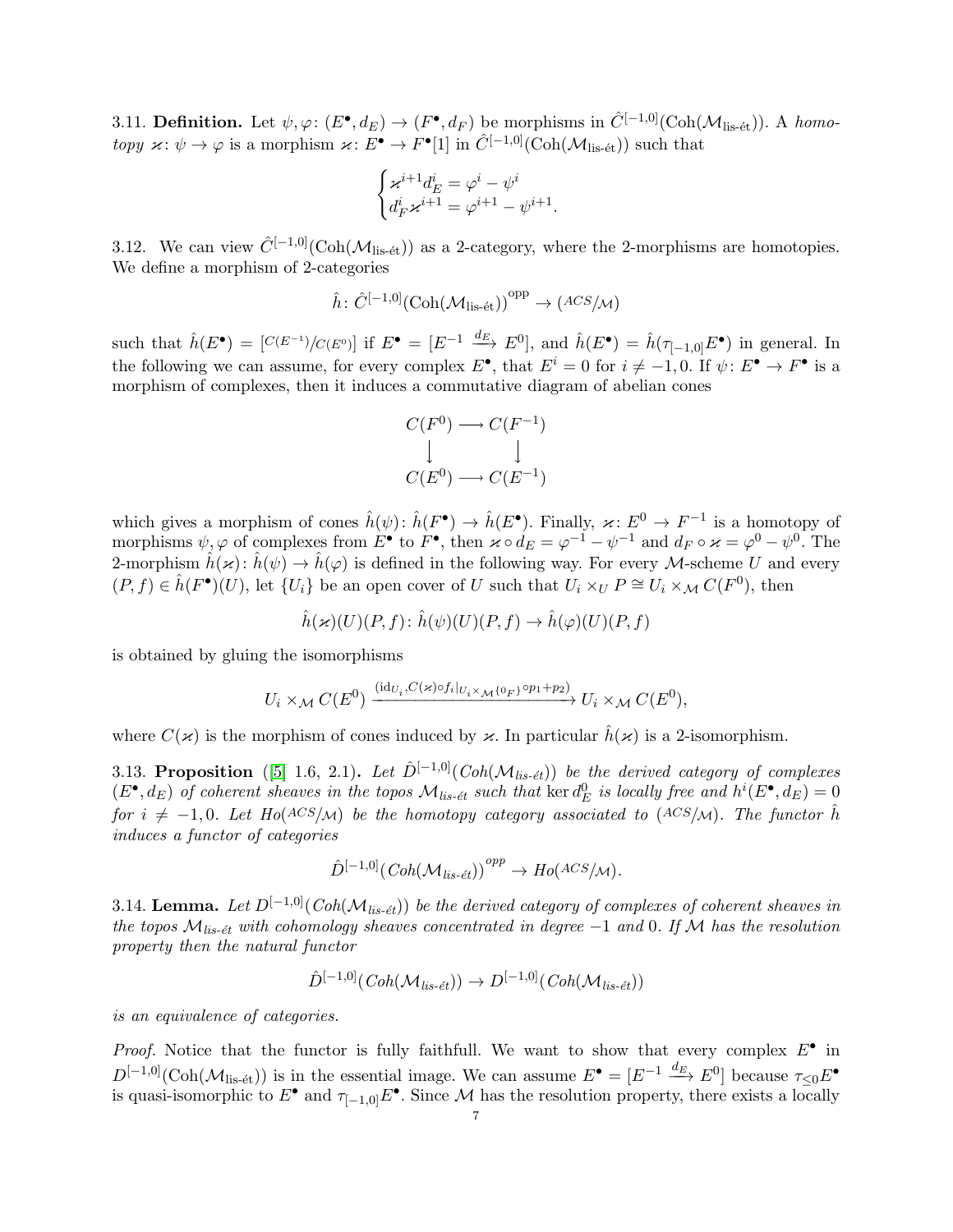free sheaf  $F^0$  and a surjective morphism  $\varphi^0 \colon F^0 \to E^0$ . We form the cartesian diagram

$$
F^{-1} \xrightarrow{d_F} F^0
$$
  

$$
\varphi^{-1} \downarrow \qquad \qquad \downarrow \varphi^0
$$
  

$$
E^{-1} \xrightarrow{d_E} E^0
$$

then  $F^{\bullet} = [F^{-1} \xrightarrow{d_F} F^0] \in \hat{D}^{[-1,0]}(\text{Coh}(\mathcal{M}_{\text{lis-\'et}})).$  We claim that  $\varphi \colon F^{\bullet} \to E^{\bullet}$  is a quasi-isomorphism. Since  $\varphi^0$  is surjective, we have immediately that  $h^0(\varphi)$  is surjective and the following sequence

$$
0 \to F^{-1} \xrightarrow{(d_F, \varphi^{-1})} F^0 \oplus E^{-1} \xrightarrow{\varphi^0 - d_E} E^0 \to 0
$$

is exact. Using this we get that  $F^{\bullet}$  is quasi-isomorphic to  $F^0 \oplus E^{\bullet}$ , which is quasi isomorphic to  $E^{\bullet}$ . .

3.15. Lemma. Let  $D_{coh}^{[-1,0]}(\mathcal{M}_{lis\text{-}\'{e}t})$  be the derived category of complexes of sheaves of  $\mathscr{O}_\mathcal{M}$ -modules in the topos  $\mathcal{M}_{lis-\'et}$  with coherent cohomology sheaves concentrated in degree  $-1$  and 0. If M has the resolution property then the natural functor

$$
D^{[-1,0]}(Coh(\mathcal{M}_{lis-\acute{e}t})) \to D^{[-1,0]}_{coh}(\mathcal{M}_{lis-\acute{e}t})
$$

is an equivalence of categories.

*Proof.* First we show that the functor is fully faithfull. Let  $E^{\bullet}, F^{\bullet} \in D^{[-1,0]}(\text{Coh}(\mathcal{M}_{\text{lis-\'et}})),$  we want to show that the canonical map

$$
\mathrm{Hom}_{D^{[-1,0]}(\mathrm{Coh}(\mathcal{M}_{\mathrm{lis\text{-}\acute{e}t}}))}(E^{\bullet}, F^{\bullet}) \to \mathrm{Hom}_{D^{[-1,0]}_{\mathrm{coh}}(\mathcal{M}_{\mathrm{lis\text{-}\acute{e}t}})}(E^{\bullet}, F^{\bullet})
$$

is a bijection. We can assume  $E^{\bullet} = [E^{-1} \xrightarrow{d_E} E^0]$  and  $F^{\bullet} = [F^{-1} \xrightarrow{d_F} F^0]$ . Recall that  $Hom(\bullet, F^{\bullet})$ is a cohomological functor. Using the following distinguished triangle

$$
E^{-1} \xrightarrow{d_E} E^0 \to E^{\bullet} \xrightarrow{+1} E^{-1}[1],
$$

we can reduce to the case where  $E^{\bullet}$  is a coherent sheaf E, similarly  $F^{\bullet} = F$ . By resolution property, there exists a locally free sheaf  $P^0$  and a surjective morphism  $\psi: P^0 \to E$ . Set  $P^{-1} = \ker \psi$ , then  $P^{\bullet} = [P^{-1} \to P^{0}]$  is a complex of locally free sheaves quasi-isomorphic to E, hence  $E = P^{\bullet}$  in  $D^{[-1,0]}(\text{Coh}(\mathcal{M}_{\text{lis-\'et}}))$ . Using the distinguished triangle

$$
P^{-1} \to P^0 \to P^{\bullet} \xrightarrow{+1} P^{-1}[1],
$$

we can reduce to the case where  $E^{\bullet}$  is a locally free sheaf E. Let  $E' = E/\mathscr{O}_{\mathcal{M}}$ , then  $\text{rk } E' < \text{rk } E$ , hence we can reeduce to  $E = \mathcal{O}_M$ . That is, we have reduce to showing that

$$
\mathrm{Hom}_{D^{[-1,0]}(\mathrm{Coh}(\mathcal{M}_{\mathrm{lis-\'et}}))}(\mathscr{O}_{\mathcal{M}}, F[n]) \rightarrow \mathrm{Hom}_{D^{[-1,0]}_{\mathrm{coh}}(\mathcal{M}_{\mathrm{lis-\'et}})}(\mathscr{O}_{\mathcal{M}}, F[n])
$$

is a bijection for every coherent sheaf F and  $n = -1, 0$ . If  $n = -1$ , both groups are zero. If  $n = 0$ then both sides are  $\Gamma(\mathcal{M}, F)$ .

It remains to show that every complex  $E^{\bullet} \in D_{\text{coh}}^{[-1,0]}(\mathcal{M}_{\text{lis-\'et}})$  is in the essential image. We can assume  $E^{\bullet} = [E^{-1} \stackrel{d_{E}}{\longrightarrow} E^{0}]$ . We have the following exact sequence of complexes of sheaves

$$
0 \to h^{-1}(E^{\bullet})[1] \to E^{\bullet} \to [\text{im } d_E \to E^0] \to 0,
$$

which induces a distinguished triangle

$$
h^{-1}(E^{\bullet})[1] \to E^{\bullet} \to [\text{im}\,d_E \to E^0] \xrightarrow{+1} h^{-1}(E^{\bullet})[2].
$$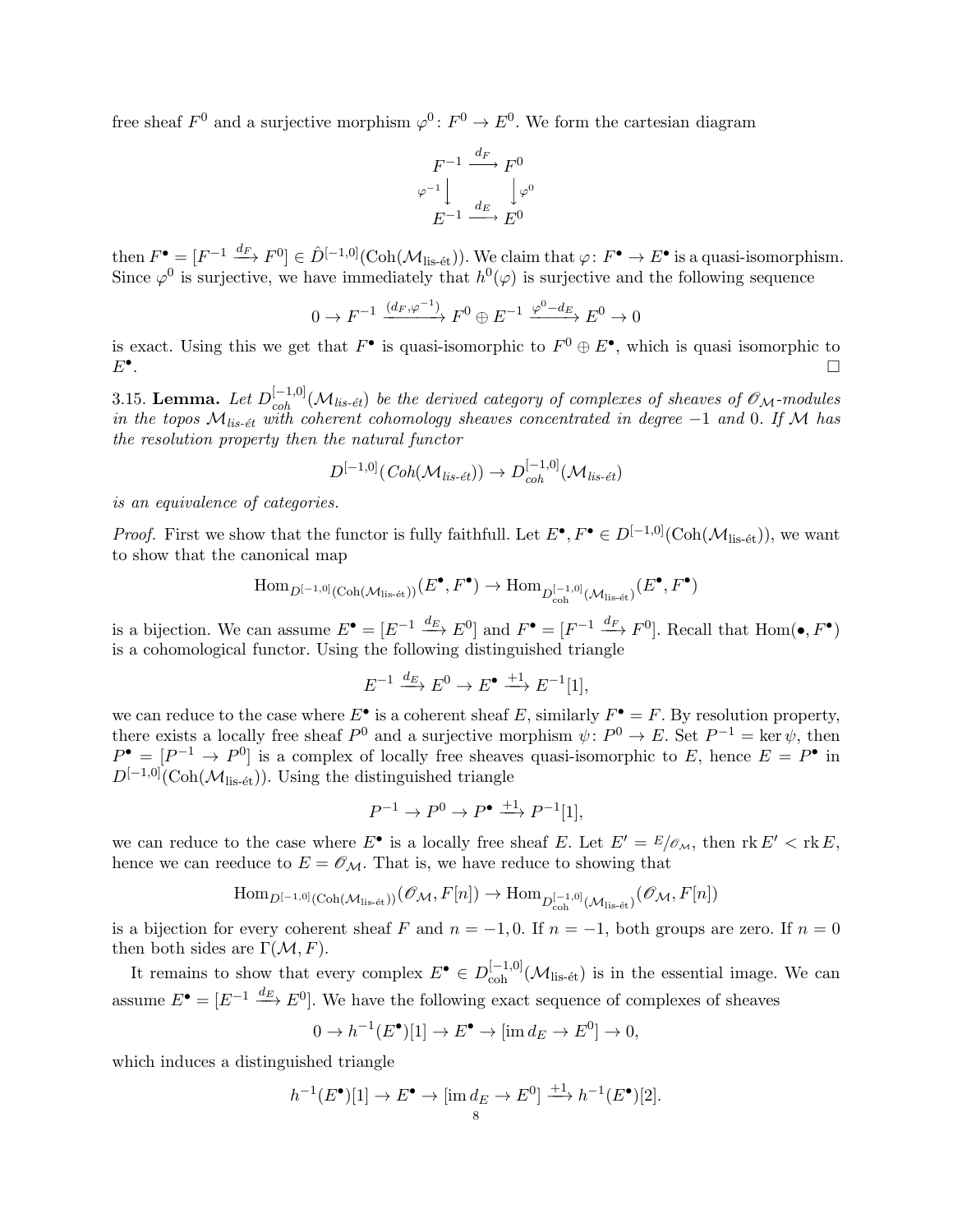Notice that  $[\text{im } d_E \to E^0] = h^0(E^{\bullet})$  in  $D_{\text{coh}}^{[-1,0]}(\mathcal{M}_{\text{lis-\'et}})$ . Then we have a distinguished triangle

$$
h^{-1}(E^{\bullet})[1] \to E^{\bullet} \to h^0(E^{\bullet}) \xrightarrow{+1} h^{-1}(E^{\bullet})[2].
$$

Since  $h^0(E^{\bullet})$  and  $h^{-1}(E^{\bullet})$  are coherent, the morphism  $h^0(E^{\bullet})[-1] \longrightarrow h^{-1}(E)[1]$  corresponds to a morphism  $\psi: h^0(E^{\bullet})[-1] \to h^{-1}(E)[1]$  in  $D^{\leq 0}(\text{Coh}(\mathcal{M}_{\text{lis-\'et}}))$ . Completing  $\psi$  to a distinguished triangle in  $D^{\leq 0}(\text{Coh}(\mathcal{M}_{\text{lis-\'et}}))$  and mapping it to  $D^{\leq 0}_{\text{coh}}(\mathcal{M}_{\text{lis-\'et}})$ , we deduce that  $E^{\bullet}$  is quasi-isomorphic to the mapping cone of  $\psi$ , hence it is in the essential image.

3.16. If  $M$  has the resolution property then the functor h induces a functor

$$
h^1/h^0\colon D^{[-1,0]}_{\operatorname{coh}}(\mathcal{M}_{\operatorname{lis-\'et}})^{\operatorname{opp}}\to \operatorname{Ho}({\mathit{ACS}}/\mathcal{M}).
$$

<span id="page-8-0"></span>3.17. Proposition ([\[5\]](#page-44-6) 2.6, 2.7). Let  $\psi: E^{\bullet} \to F^{\bullet}$  be a morphism in  $D_{coh}^{[-1,0]}(\mathcal{M}_{lis-\'et})$ . If M has the resolution property then

- (1)  $h^1/h^0(\psi)$  is representable if and only if  $h^0(\psi)$  is surjective,
- (2)  $h^1/h^0(\psi)$  is a closed immersion if and only if  $h^{-1}(\psi)$  is surjective and  $h^0(\psi)$  is an isomorphism,
- (3)  $h^1/h^0(\psi)$  is an isomorphism if and only if  $h^0(\psi)$  and  $h^{-1}(\psi)$  are isomorphisms.

<span id="page-8-2"></span>3.18. **Theorem.** If  $M$  has the resolution property then the functor

$$
h^1/h^0\colon D^{[-1,0]}_{coh}(\mathcal{M}_{lis\text{-}\acute{e}t})^{opp}\to Ho(A^{CS}/\mathcal{M})
$$

is an equivalence of categories.

*Proof.* By [\[5\]](#page-44-6) 1.6, and Proposition [3.17,](#page-8-0) it follows that  $h^1/h^0$  is fully faithfull. It remains to show that every abelian cone stack  $\mathfrak C$  over M is in the essential image of  $h^1/h^0$ . By definition, for every smooth M-scheme U, there exist a coherent sheaf  $E_{II}^{-1}$  $U^{-1}$  and a locally free sheaf  $E_U^0$  over U such that  $\mathfrak{C} \times_{\mathcal{M}} U \cong [C(E_U^{-1})/C(E_U^0)]$ . The collection  $\{E_U^{-1} \to E_U^0\}_U$  defines a complex  $[E^{-1} \to E^0] \in$  $D_{\rm coh}^{[-1,0]}(\mathcal{M}_{\rm lis\text{-\'et}}).$ 

### 3.3. Relative intrinsic normal cone.

<span id="page-8-1"></span>3.19. Theorem ([\[19\]](#page-44-12) 17.3, [\[23\]](#page-44-17), [\[20\]](#page-44-18) 2.2.5). Let S be a scheme and let  $M$ ,  $\mathfrak{M}$  be Artin S-stacks. Let  $f: \mathcal{M} \to \mathfrak{M}$  be a quasi-compact and quasi-separated morphism of algebraic stacks. Then there exists  $L_f^{\bullet} \in D_{qcoh}^{\leq 1}(\mathcal{M}_{lis\text{-\'et}})$  such that

- (1) f is of Deligne-Mumford type if and only if  $L_f^{\bullet} \in D_{qcoh}^{\leq 0}(\mathcal{M}_{lis\text{-}\acute{e}t});$
- (2) for every cartesian diagram

$$
\begin{array}{c}\nM' \xrightarrow{f'} \mathfrak{M}' \\
g \downarrow \\
M \xrightarrow{f} \mathfrak{M}\n\end{array}
$$

there exists a morphism  $Lg^*L_f^{\bullet} \to L_{f'}^{\bullet}$ ; if h is flat, this is an isomorphism;

(3) given two morphisms of S-stacks  $\mathcal{M} \xrightarrow{f} \mathfrak{M} \xrightarrow{g} Z$  with  $h = g \circ f$ , there exists a natural distinguished triangle

$$
Lf^*L_g^{\bullet} \to L_h^{\bullet} \to L_f^{\bullet} \to Lf^*L_g^{\bullet}[1].
$$

If moreover f is of Deligne-Mumford type, then

- (1) f is smooth if and only if  $L_f^{\bullet}$  is locally free in degree 0;
- (2) f is étale if and only if  $L_f^{\bullet} = 0$ ;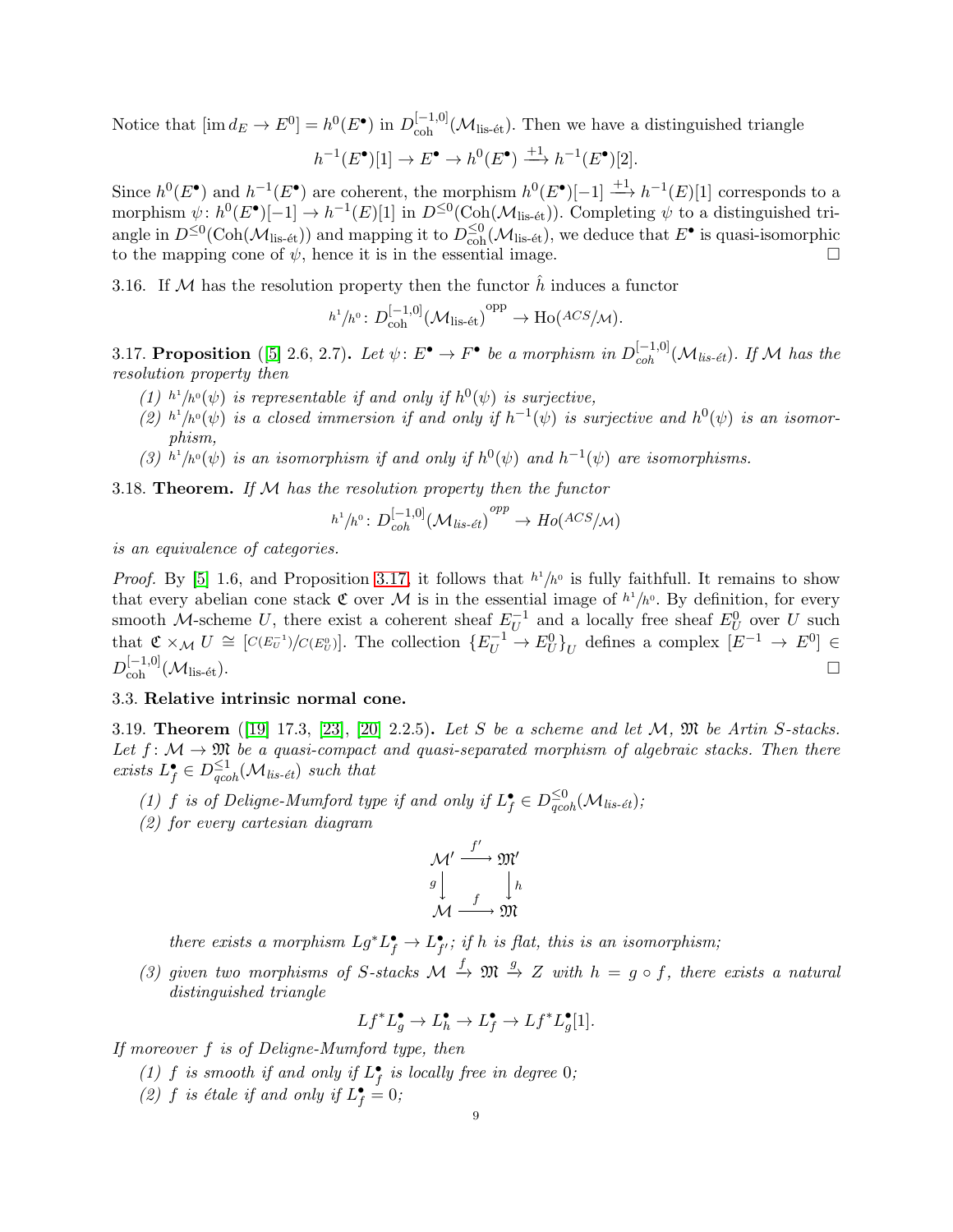(3) if f factors as  $\mathcal{M} \stackrel{i}{\to} M \stackrel{p}{\to} \mathfrak{M}$  with i representable and a closed embedding and p of Deligne-Mumford type and smooth, then

$$
\tau_{\geq -1} L_f^{\bullet} \cong [\mathscr{I}/\mathscr{I}^{\scriptscriptstyle 2} \to \Omega_p|_{\mathcal M}],
$$

where  $\mathscr I$  is the ideal sheaf corresponding to i.

3.20. REMARK. Notice that if f is of Deligne-Mumford type then  $\tau_{\geq -1} L_f^{\bullet} \in D_{\text{coh}}^{[-1,0]}(\mathcal{M}_{\text{lis-\'et}})$ .

3.21. Definition. Let  $f: \mathcal{M} \to \mathfrak{M}$  be a morphism of Artin S-stacks. If f is of Deligne-Mumford type, we define the *relative intrinsic normal sheaf* of f as the abelian cone stack  $\mathfrak{N}_f = h^1/h^0(\tau_{\geq -1}L_f^{\bullet}).$ 

3.22. REMARK. Smooth locally on M and M, the morphism f factors as  $\mathcal{M} \stackrel{i}{\to} M \stackrel{p}{\to} \mathfrak{M}$ , with i a closed embedding and  $p$  representable and smooth. More explicitly, let  $V$  be a smooth atlas for M and let U be an affine scheme which is an ètale atlas for  $\mathcal{M} \times_{\mathfrak{M}} V$ . In particular there exists a closed embedding  $j: U \hookrightarrow \mathbb{A}_{S}^{n}$ . Let  $M = \mathbb{A}_{S}^{n} \times_{S} V$  and let  $f_{U}: U \to V$  be the morphism induced by f, then  $f_U$  factors as  $U \stackrel{i}{\to} M \stackrel{p}{\to} V$ , where i is a closed embedding and p is smooth. Moreover, by Theorem [3.19,](#page-8-1) we have  $\mathfrak{N}_{f_U} \cong [A(C_i)/T_p]_{U}$ , where  $C_i = C(\mathscr{I}/\mathscr{I})$  and  $\tilde{\mathscr{I}}$  is the ideal sheaf corresponding to  $i$ .

3.23. Proposition ([\[5\]](#page-44-6) 7). There exists a unique closed subcone stack  $\mathfrak{C}_f \subseteq \mathfrak{N}_f$  such that

- (1) if f factors as  $p \circ i$ , with i representable closed embedding and p representable smooth, then  $\mathfrak{C}_f = [C_i / T_p |_{\mathcal{M}}];$
- (2) for every smooth morphism  $V \to \mathfrak{M}$ , let  $g: U = V \times_{\mathfrak{M}} M \to V$  be the induced morphism, then  $\mathfrak{C}_g \cong \mathfrak{C}_f \times_{\mathcal{M}} U$ .

3.24. Definition. The unique closed subcone stack  $\mathfrak{C}_f$  of  $\mathfrak{N}_f$  is called the *relative intrinsic normal* cone of f.

3.25.([\[5\]](#page-44-6) 7) If  $\mathfrak{M}$  is purely dimensional of pure dimension n, then  $\mathfrak{C}_f$  is purely dimensional of pure dimension *n*.

3.26. Proposition ([\[5\]](#page-44-6) 7.1). Consider the following commutative diagram of algebraic Artin stacks over a scheme S,

(1) 
$$
\begin{array}{c}\n{\mathcal{M}'} \xrightarrow{f'} {\mathfrak{M}'}\\
g \downarrow \\
{\mathcal{M} \xrightarrow{f} \mathfrak{M}}\\
{\mathcal{M} \xrightarrow{f}}\n\end{array}
$$

where the morphisms  $f$  and  $f'$  are of Deligne-Mumford type. Then there exists a natural morphism  $\alpha \colon \mathfrak{C}_{f'} \to g^*\mathfrak{C}_f$  such that

- <span id="page-9-0"></span>[\(1\)](#page-9-0) if (1) is cartesian then  $\alpha$  is a closed immersion;
- (2) if moreover the morphism h is flat then  $\alpha$  is an isomorphism.

3.4. Perfect obstruction theories. Let  $f: \mathcal{M} \to \mathfrak{M}$  be a morphism of Artin stacks over S. Assume that f is of Deligne-Mumford type.

3.27. **Definition.** Let  $E^{\bullet} \in D_{\text{coh}}^{[-1,0]}(\mathcal{M})$ . A morphism  $\varphi: E^{\bullet} \to \tau_{\geq -1} L_f^{\bullet}$  in  $D_{\text{coh}}^{[-1,0]}(\mathcal{M})$  is called a *relative obstruction theory* for f if  $h^0(\varphi)$  is an isomorphism and  $h^{-1}(\varphi)$  is surjective.

<span id="page-9-1"></span>3.28. REMARK. If  $(E^{\bullet}, \varphi)$  is a relative obstruction theory for f, then, by Proposition [3.17,](#page-8-0) the morphism  $h^1/h^0(\varphi)$ :  $\mathfrak{N}_f \to h^1/h^0(E^{\bullet})$  is a closed embedding.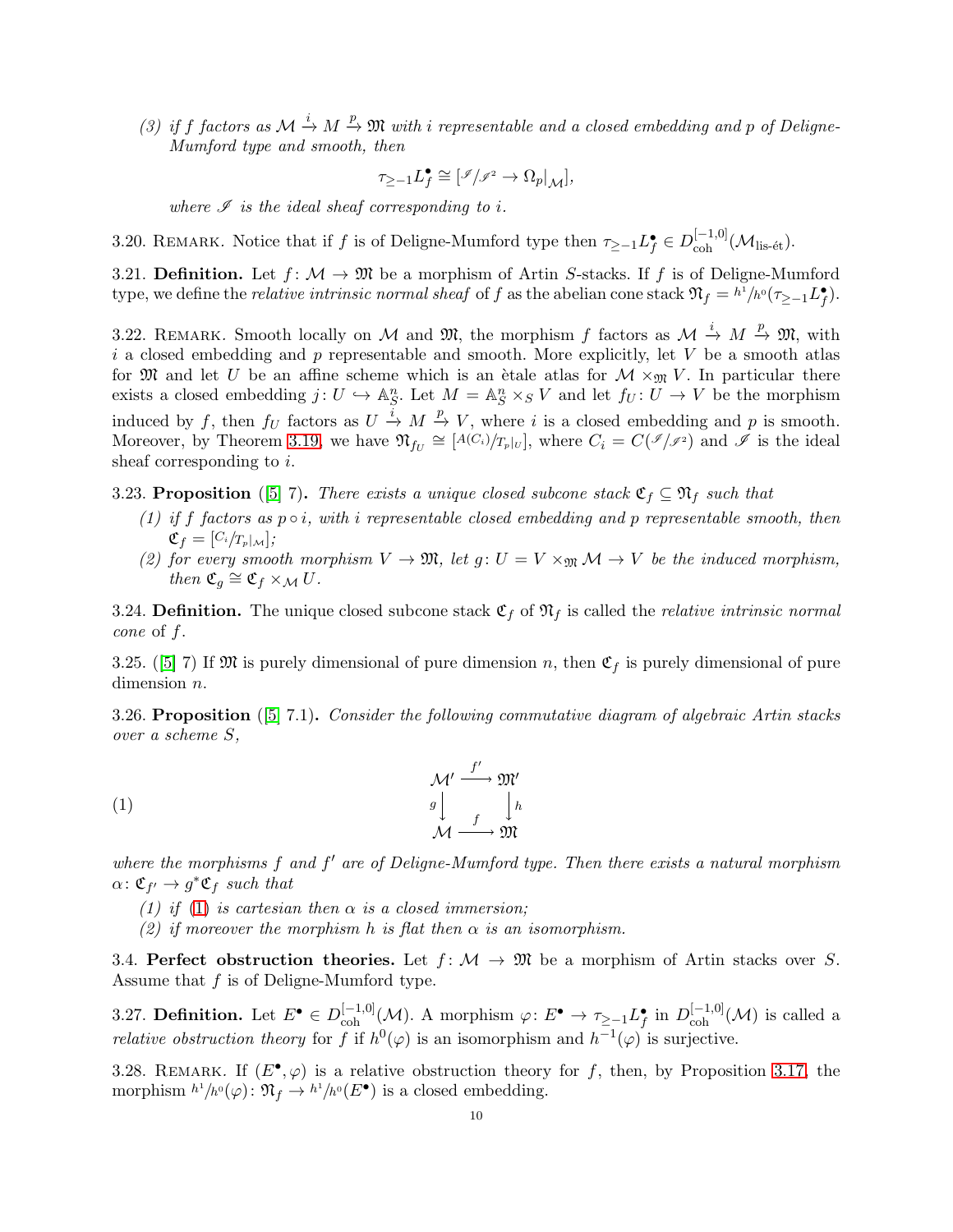<span id="page-10-2"></span>3.29. Theorem. A pair  $(E^{\bullet}, \varphi)$  is a relative obstruction theory for f if and only if, for any geometric point  $\overline{s}$  of S, for any small extension  $A' \to A = A'/I$  in  $(Art/\hat{\sigma}_{s,\overline{s}})$  and any commutative diagram

$$
\operatorname{Spec} A \xrightarrow{g} \mathcal{M}
$$
\n
$$
i \downarrow \qquad \qquad \downarrow f
$$
\n
$$
\operatorname{Spec} A' \xrightarrow{h'} \mathfrak{M}
$$

the obstruction  $h^1(\varphi^{\vee})(ob_f(g, h')) \in h^1((g^*E^{\bullet})^{\vee}) \otimes I$  vanishes if and only if there exists a morphism  $g'$ : Spec  $A' \to M$  such that  $g' \circ i = g$ ,  $f \circ g' = h'$ , and moreover if  $h^1(\varphi^{\vee})(ob_f(g, h')) = 0$  then the set of isomorphism classes of such morphisms g' is a torsor under  $h^0((g^*E^{\bullet})^{\vee}) \otimes I$ .

*Proof.* Follows by Proposition [A.23](#page-38-0) and by [\[5\]](#page-44-6) 4.  $\Box$ 

3.30. Definition. Let  $(E^{\bullet}, \varphi)$  be a relative obstruction theory for f. We say that  $(E^{\bullet}, \varphi)$  is perfect (of perfect amplitude contained in  $[-1,0]$ ) if, smooth locally over M, it is isomorphic to  $[E^{-1} \to E^{0}]$ with  $E^{-1}$ ,  $E^0$  locally free sheaves over  $\mathcal{M}$ .

<span id="page-10-1"></span>3.31. REMARK. A relative obstruction theory  $(E^{\bullet}, \varphi)$  is perfect if and only if  $h^1/h^0(E^{\bullet})$  is a vector bundle stack over M.

3.5. Virtual fundamental class. Let D be a Dedekind domain and set  $S = \text{Spec } D$ . Let  $f \colon \mathcal{M} \to$  $\mathfrak{M}$  be a morphism of Deligne-Mumford type of Artin stacks over S. Assume that  $\mathfrak{M}$  is purely dimensional of pure dimension m and that M has the resolution property. Let  $(E^{\bullet}, \varphi)$  be a perfect relative obstruction theory for  $f$ , we denote by

$$
\mu\colon \mathfrak{E}_f = h^1/h^0(E^{\bullet}) \to \mathcal{M}
$$

the associated vector bundle stack of rank r. By Remark [3.28,](#page-9-1) the relative intrinsic normal cone  $\mathfrak{C}_f$ is a closed substack of  $\mathfrak{E}_f$ . Moreover, by Theorem [B.2](#page-41-1) and [\[18\]](#page-44-7) Proposition 3.5.10, the flat pullback

$$
\mu^* \colon A_*(\mathcal{M}/k) \to A_{*+r}(\mathfrak{E}_f/k)
$$

is an isomorphism and we denote the inverse by  $0^!$ .

3.32. Definition. The *virtual fundamental class* of M relative to  $(E^{\bullet}, \varphi)$  is the cycle class

$$
[\mathcal{M}, E^{\bullet}]^{\text{virt}} = 0^![\mathfrak{C}_f] \in A_*(\mathcal{M}/S).
$$

3.33. The intrinsic cone  $\mathfrak{C}_f$  is purely dimensional of pure dimension m, hence  $[\mathcal{M}, E^{\bullet}]^{\text{virt}} \in$  $A_{m-r}(\mathcal{M}/s)$  and  $m-r$  is called the *virtual dimension* of M.

<span id="page-10-0"></span>3.34. REMARK. By resolution property and Theorem [3.18,](#page-8-2) we can assume that  $E^{\bullet} = [E^{-1} \to E^{0}]$ with  $E^{-1}$ ,  $E^0$  locally free sheaves over M, up to replacing  $E^{\bullet}$  by a quasi-isomorphic complex in  $D_{\rm coh}^{[-1,0]}(\mathcal{M})$ . In particular  $\mathfrak{E}_f$  is isomorphic to a globally presented vector bundle stack  $[C(E^{-1})/C(E^0)]$ with  $C(E^0) \to C(E^{-1})$  morphism of vector bundles over M.

<span id="page-10-3"></span>3.35. Proposition. Let  $(E^{\bullet}, \varphi)$  be a perfect relative obstruction theory for f, such that  $h^0(E^{\bullet})$  is locally free. Then

(1) if  $h^{-1}(E^{\bullet}) = 0$ , then M is smooth over  $\mathfrak{M}$  and  $[\mathcal{M}, E^{\bullet}]^{virt} = [\mathcal{M}]$ ;

(2) if M is smooth over  $\mathfrak{M}$ , then  $h^{-1}(E^{\bullet})$  is locally free and

$$
[\mathcal{M}, E^{\bullet}]^{virt} = c_r(C(h^{-1}(E^{\bullet}))) \cdot [\mathcal{M}],
$$

where r is the rank of  $C(h^{-1}(E^{\bullet}))$ .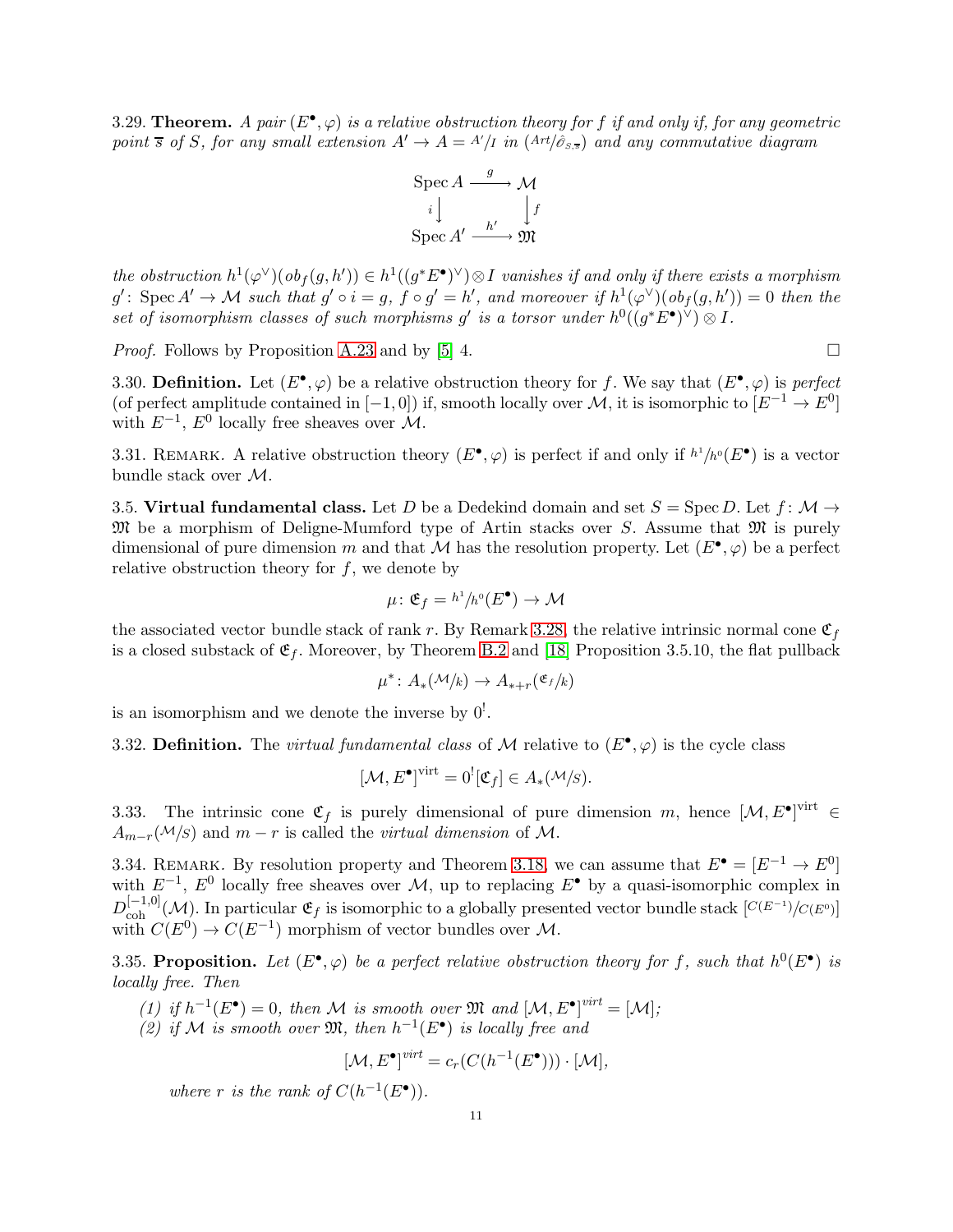*Proof.* By Remark [3.34,](#page-10-0) we can assume  $E^{\bullet} = [E_0 \to E_1]$  with  $E^{-1}$ ,  $E^0$  vector bundles over M. If  $h^{-1}(E^{\bullet}) = 0$ , then  $h^{-1}(\tau_{\geq -1}L_f^{\bullet}) = h^{-1}(L_f^{\bullet}) = 0$ , since  $h^{-1}(\varphi)$  is surjective. Hence  $\tau_{\geq -1}L_f^{\bullet}$  is quasi-isomorphic to  $h^0(L_f^{\bullet})$ , which is locally free since  $h^0(\varphi)$  is an isomorphism. Then, from the following distinguished triangles

$$
\tau_{\leq -2}L_f^{\bullet} \to L_f^{\bullet} \to \tau_{\geq -1}L_f^{\bullet} \xrightarrow{+1}
$$
  

$$
\tau_{\leq -1}L_f^{\bullet} \to L_f^{\bullet} \to h^0(L_f^{\bullet}) \xrightarrow{+1},
$$

we get that  $\tau_{\le-1}L_f^{\bullet}$  and  $\tau_{\le-2}L_f^{\bullet}$  are quasi-isomorphic and hence  $\tau_{\ge-1}L_f^{\bullet}=L_f^0$ . It follows that  $L_f^0 = h^0(L_f^{\bullet})$  is locally free and, by Theorem [3.19,](#page-8-1) f is smooth. In particular M is smooth over S. Moreover, we have

$$
\operatorname{rk} \mathfrak{E}_f = -\operatorname{rk} h^0(E^{\bullet}) = -\operatorname{rk} h^0(L_f^{\bullet}) = -\operatorname{rk} T_f = -\dim_{\mathfrak{M}} \mathcal{M},
$$

hence the virtual dimension of M is equal to dim<sub>S</sub> M. Notice that in this case  $\mathfrak{E}_f \cong \mathfrak{N}_f = \mathfrak{C}_f =$  $[\mathcal{M}/T_f]$ , hence  $\mu^*[\mathcal{M}] = [\mathfrak{C}_f]$  and

$$
[\mathcal{M}, E^{\bullet}]^{\text{virt}} = 0^![\mathfrak{C}_f] = [\mathcal{M}].
$$

Assume now that f is smooth then, by Theorem [3.19,](#page-8-1)  $h^{-1}(L_f^{\bullet}) = 0$  and  $\mathfrak{N}_f = \mathfrak{C}_f = [\mathcal{M}/T_f]$ . Since  $h^0(E^{\bullet})$  is locally free and  $E^{\bullet}$  is perfect, we get that  $h^{-1}(E^{\bullet})$  is locally free. Let us consider the natural morphism  $\rho: C(h^{-1}(E^{\bullet})) \to \mathfrak{E}_f$  and set  $\tilde{\mu} = \mu \circ \rho$ . Notice that  $\mathfrak{C}_f \times_{\mathfrak{E}_f} C(h^{-1}(E^{\bullet})) \cong \mathcal{M}$ , hence we have a cartesian diagram



where s is the zero-section of  $C(h^{-1}(E^{\bullet}))$ . Let  $\widetilde{0}^!$  be the inverse of  $\widetilde{\mu}^*$ , then  $0^! = \widetilde{0}^! \circ \rho^*$ . By [\[12\]](#page-44-13) Corollary 6.3,

$$
c_r(C(h^{-1}(E^{\bullet}))) \cdot [\mathcal{M}] = \widetilde{0}^! s_*[\mathcal{M}] = \widetilde{0}^! \rho^* [\mathfrak{C}_f] = 0^! [\mathfrak{C}_f] = [\mathcal{M}, E^{\bullet}]^{\text{virt}}.
$$

<span id="page-11-0"></span>3.36. Proposition. Consider the following cartesian diagram of Artin stacks over S,

$$
\begin{array}{c}\n{\cal M}' \xrightarrow{f'} {\frak M}' \\
g \downarrow \\
{\cal M} \xrightarrow{f} {\frak M}\n\end{array}
$$

where  $f$  and  $f'$  are of Deligne-Mumford type,  $\mathfrak M$  and  $\mathfrak M'$  are smooth and purely dimensional of pure dimension m, M and M' have the resolution property. Let  $(E^{\bullet}, \varphi)$  be a perfect relative obstruction theory for f. If h is flat or a regular local immersion (of constant dimension) then

$$
g^*[{\cal M},E^{\bullet}]^{virt}=[{\cal M}',Lg^*E^{\bullet}]^{virt}.
$$

*Proof.* Let us notice that  $Lg^*E^{\bullet}$  is a perfect relative obstruction theory for  $f'$ . The statement follows by  $[5]$  7.2 and Theorem [B.2.](#page-41-1)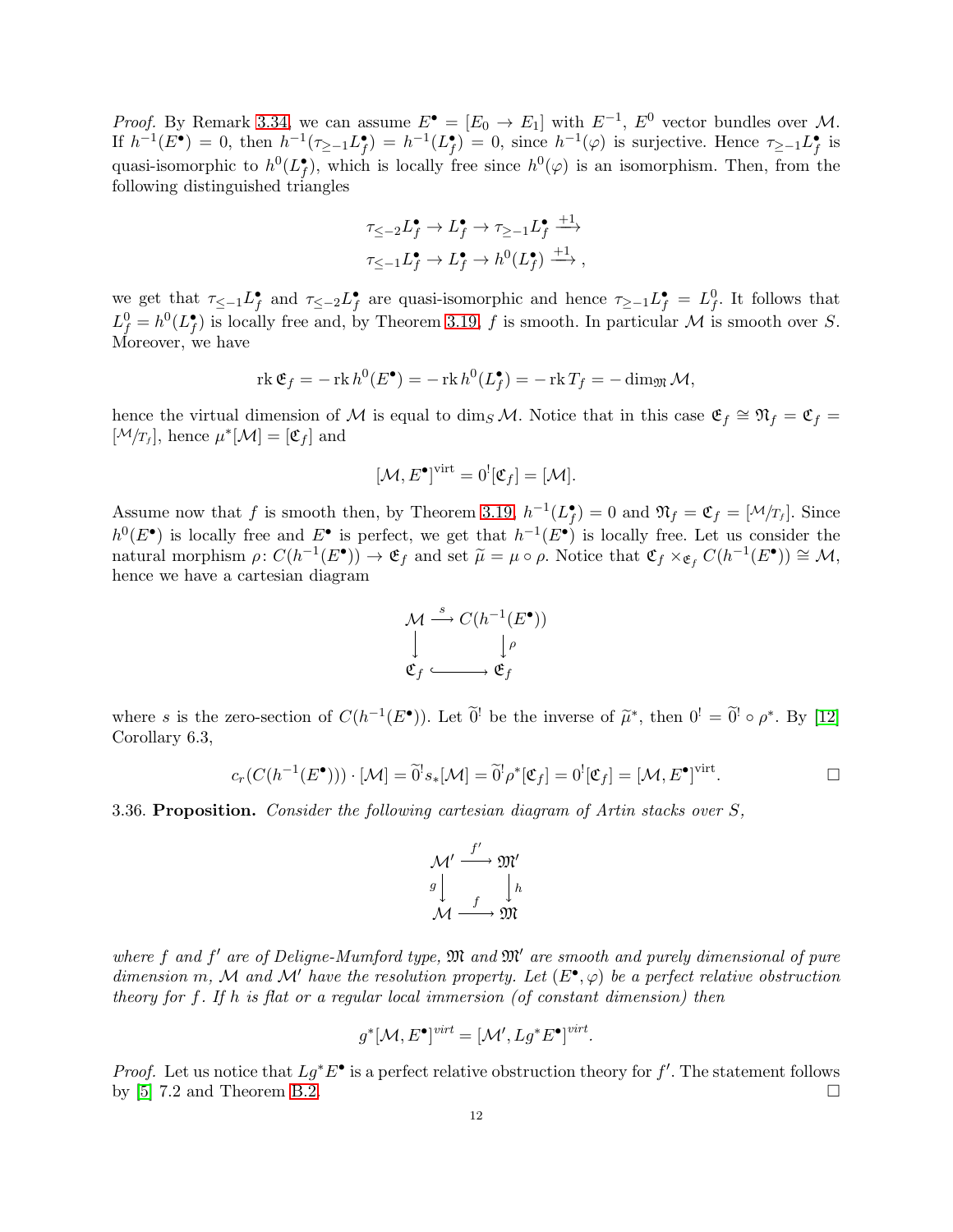#### 4. A virtual fundamental class

<span id="page-12-0"></span>4.1. Let D be a Dedekind domain and set  $S = \operatorname{Spec} D$ . Let X be a smooth projective connected scheme of finite presentation over S. We want to define a virtual fundamental class for  $\overline{\mathcal{M}}_{g,n}(X/S, \beta_{\eta})$ relative to the forgetful morphism

$$
\theta\colon \overline{\mathcal{M}}_{g,n}(X/S,\beta_\eta)\to \mathfrak{M}_{g,\,n/S},
$$

following the construction of [3.](#page-10-1) For this, we need a perfect relative obstruction theory for  $\theta$ . 4.1. The stack of morphisms.

4.2. **Definition.** Let C be the universal curve of  $\mathfrak{M}_{g,n/s}$ , we define the algebraic stack  $\text{Mor}(C, X)$ over  $\mathfrak{M}_{g,n/g}$  as follows

- (1) for every S-scheme T, an object of  $\text{Mor}(C, X)(T)$  is a pre-stable curve  $(C_T \xrightarrow{\pi_T} T, t_i)$  over T together with a morphism of S-schemes  $f_T : C_T \to X$ ;
- (2) for every S-scheme T, a morphism from  $((C_T \xrightarrow{\pi_T} T, t_i), f_T)$  to  $((C_T$  $x_T^{\prime}$   $T, t'_i$ ,  $f'_T$ ) is an isomorphism of pre-stable curves  $C_T \xrightarrow{\alpha} C'_T$  such that  $f'_T \circ \alpha = f_T$ .

4.3. There is a canonical functor  $\bar{\theta}$ : Mor $(C, X) \to \mathfrak{M}_{g,n/g}$  which forgets the map into X. Let us notice that  $\bar{\theta}$  is representable and quasi-projective. Moreover, since stability is an open condition, the stack  $\overline{\mathcal{M}}_{g,n}(X/S,\beta_\eta)$  is an open substack of Mor $(C, X)$ .

Notice that  $\overline{\mathscr{C}} = C \times_{\mathfrak{M}_{g,n/S}} \text{Mor}(C, X)$  is a universal family for  $\text{Mor}(C, X)$  and we have the following commutative diagram



where  $\mathscr{C} = \overline{\mathscr{C}} \times_{\text{Mor}(C,X)} \overline{\mathcal{M}}_{q,n}(X/S, \beta_n)$  is the universal stable map.

<span id="page-12-1"></span>4.4. Lemma. We have  $F^{\bullet} = R\overline{\pi}_{*}(\overline{\psi}^{*}\Omega_{X/S} \otimes \omega_{\overline{\pi}})[-1] \in D_{coh}^{(-1,0)}(\text{Mor}(C, X))$  and  $h^{1}/h^{0}(F^{\bullet})$  is a vector bundle stack.

*Proof.* Since X is smooth over S, the sheaf  $\Omega_{X/S}$  is a vector bundle over X. The dualizing sheaf  $\omega_{\overline{x}}$ is a line bundle over  $\overline{\mathscr{C}}$ , because  $\overline{\mathscr{C}}$  is a family of curves with at most nodal singularities (which are Gorenstein). Hence  $\overline{\psi}^* \Omega_{X/S} \otimes \omega_{\overline{\pi}}$  is a vector bundle on  $\overline{\mathscr{C}}$ . Recall that the cohomology of the total pushforward is the higher pushforward sheaf. Moreover,  $\bar{\pi}$  is a flat projective morphism of relative dimension 1, so the *i*-pushforward vanishes for  $i > 1$  by the cohomology and base-change theorem  $([11]$  $([11]$  Corollary 8.3.4), therefore

$$
R\overline{\pi}_{*}(\overline{\psi}^{*}\Omega_{X/S} \otimes \omega_{\overline{\pi}}) \in D_{\mathrm{coh}}^{(0,1)}(\mathrm{Mor}(C, X)).
$$

Set  $\mathscr{F} = \overline{\psi}^* \Omega_{X/S} \otimes \omega_{\overline{\pi}}$ . Let  $\mathscr{L}$  be a  $\overline{\pi}$ -ample line bundle (for istance, we can take  $\mathscr{L} = \omega_{\overline{\pi}}(\sum_{i=1}^n \overline{\sigma}_i) \otimes$  $\overline{\psi}^* \mathscr{O}(3)$  then, for n big enough,  $\mathscr{F} \otimes \mathscr{L}^n$  is generated by global sections and  $R^0 \overline{\pi}_* (\mathscr{F} \otimes \mathscr{L}^{-n}) = 0$ . Thus we have a surjection

$$
\mathscr{G} = (\overline{\pi}^*\overline{\pi}_*(\mathscr{F} \otimes \mathscr{L}^n) \otimes \mathscr{L}^{-n} \to \mathscr{F},
$$

and we denote by  $\mathscr K$  the kernel. Notice that  $\mathscr K$  is a vector bundle because it is the kernel of a surjection of vector bundles. Hence we get the following exact sequence

$$
0 \to R^0 \overline{\pi}_* \mathscr{K} \to R^0 \overline{\pi}_* \mathscr{G} \to R^0 \overline{\pi}_* \mathscr{F} \to R^1 \overline{\pi}_* \mathscr{K} \to R^1 \overline{\pi}_* \mathscr{G} \to R^1 \overline{\pi}_* \mathscr{F} \to 0.
$$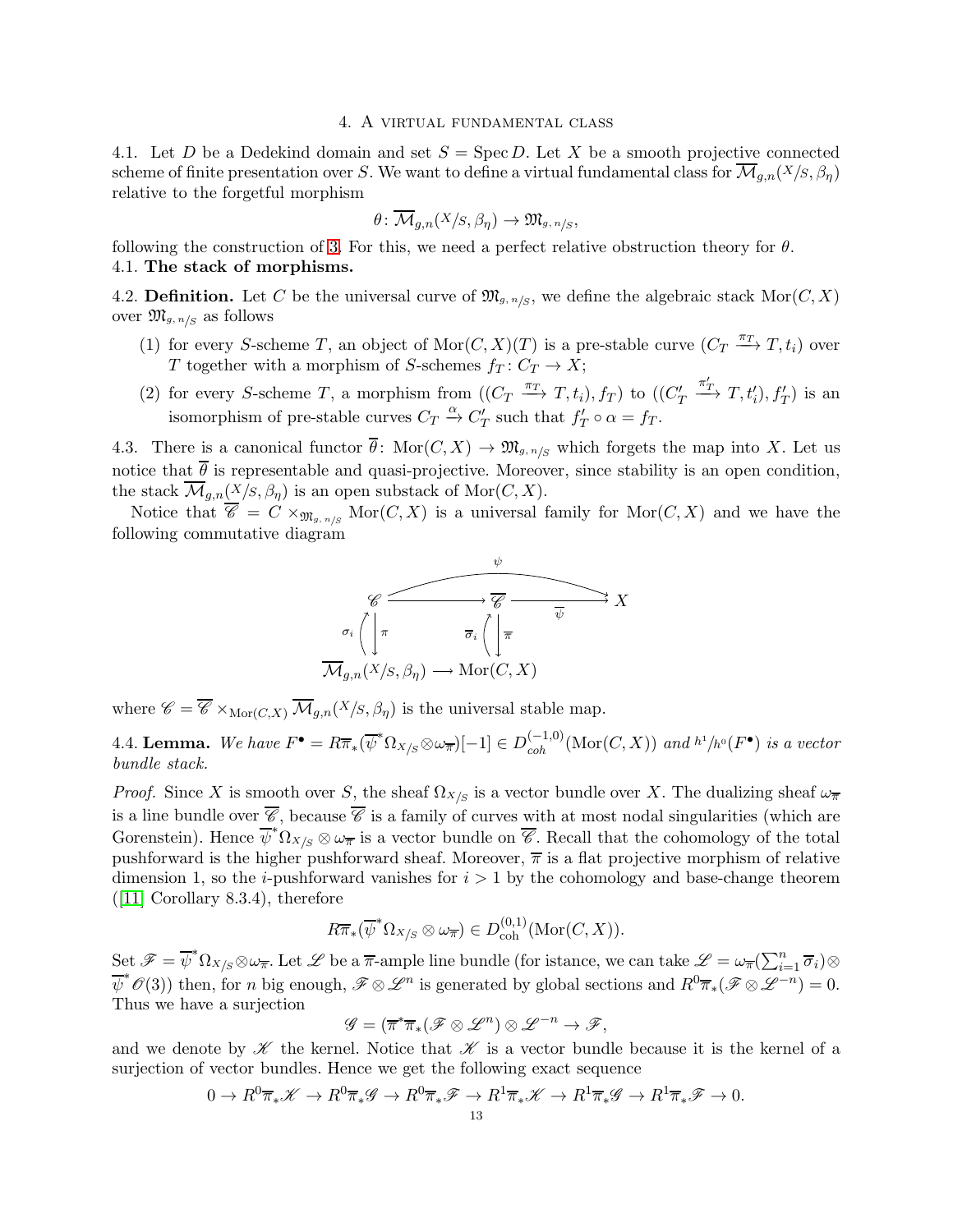Since  $R^0\overline{\pi}_*(\mathscr{F}\otimes\mathscr{L}^{-n})=0$ , we have that  $R^0\overline{\pi}_*\mathscr{G}=0$  and thus  $R^0\overline{\pi}_*\mathscr{K}=0$ . As a consequence,  $R^1\overline{\pi}_*\mathscr{K}$  and  $R^1\overline{\pi}_*\mathscr{G}$  are vector bundles and  $F^{\bullet}$  is quasi-isomorphic to  $[R^1\overline{\pi}_*\mathscr{K}\to R^1\overline{\pi}_*\mathscr{G}]$ .

4.5. We define a morphism  $\overline{\varphi} : F^{\bullet} \to \tau_{\geq -1} L^{\bullet}_{\overline{\theta}}$  $\frac{\bullet}{\theta}$  in  $D_{\text{coh}}^{(-1,0)}(\text{Mor}(C,X))$  as follows. By adjuction, this is equivalent to define a morphism

$$
(\overline{\psi}^*\Omega_{X/S}\otimes\omega_{\overline{\pi}})[-1]\to L\overline{\pi}^!(L_{\overline{\theta}}^{\bullet}).
$$

Recall that if  $\bar{\pi}$  is a flat proper Gorenstein morphism of relative dimension N, then  $L\bar{\pi}^! = \bar{\pi}^* \otimes$  $\omega_{\overline{\pi}}[-N]$ . This applies in our case with  $N=1$  and we get  $L\overline{\pi}^!=\overline{\pi}^*\otimes\omega_{\overline{\pi}}[-1]$ . Hence to give the morphism  $\overline{\varphi}$  is equivalent to giving a morphism  $\overline{\psi}^* \Omega_{X/S} \to \overline{\pi}^* L^{\bullet}_{\overline{\theta}}$ •. Notice that  $\Omega_{X/S} = L^{\bullet}_{X/S}$ , since X is smooth over S (Theorem [3.19\)](#page-8-1). We define the morphism  $\overline{\psi}^* L^{\bullet}_{X/S} \to \overline{\pi}^* L^{\bullet}_{\overline{\theta}}$  $\frac{\bullet}{\theta}$  as the composition

$$
\overline{\psi}^* L_{X/S}^{\bullet} \to L_{\overline{\mathscr{C}}/S}^{\bullet} \to L_{\overline{\mathscr{C}}/C}^{\bullet} \cong \overline{\pi}^* L_{\overline{\theta}}^{\bullet},
$$

where C is the universal curve of  $\mathfrak{M}_{g,n/s}$ , the isomorphism  $L_{\overline{\mathscr{C}}/C}^{\bullet} \cong \overline{\pi}^* L_{\overline{\theta}}^{\bullet}$  $\frac{\bullet}{\theta}$  follows from the fact that  $\overline{\mathscr{C}} = C \times_{\mathfrak{M}_{g,n/S}} \mathrm{Mor}(C, X)$  and the morphism  $C \to \mathfrak{M}_{g,n/S}$  is flat (Theorem [3.19\)](#page-8-1).

<span id="page-13-0"></span>4.6. Proposition. The pair  $(F^{\bullet}, \overline{\varphi})$  defined above is a perfect relative obstruction theory for  $\overline{\theta}$ .

*Proof.* Let  $Spec \overline{k} \stackrel{\overline{x}}{\rightarrow} Mor(C, X)$  be a geometric point. Then  $\overline{x}$  corresponds to a pre-stable curve  $C_{\overline{x}}$  over  $\overline{k}$  together with a morphism  $\overline{\psi}_{\overline{x}}\colon C_{\overline{x}}\to X$ , obtained by pulling back  $(\overline{\mathscr{C}}, \overline{\psi})$  along  $\overline{x}$ . Using Serre duality and cohomology and base chage theorem([\[11\]](#page-44-19) Corollary 8.3.4), we have

$$
H^i(C_{\overline{x}}, \overline{\psi_{\overline{x}}}^* T_{X/S}) = H^{1-i}(C_{\overline{x}}, \overline{x}^* (\overline{\psi}^* \Omega_{X/S} \otimes \omega_{\overline{x}}))^{\vee} = h^{i-1}((F^{\bullet}[-1])^{\vee}) = h^i((L\overline{x}^* F^{\bullet})^{\vee}).
$$

Now, let  $A' \to A = A'/I$  be a small extension in  $(Art/\hat{\sigma}_{s,\bar{s}})$  and consider a commutative diagram

$$
\operatorname{Spec} A \stackrel{g}{\longrightarrow} \operatorname{Mor}(C, X)
$$

$$
i \downarrow \qquad \qquad \downarrow \overline{\theta}
$$

$$
\operatorname{Spec} A' \stackrel{h'}{\longrightarrow} \mathfrak{M}_{g, n/s}
$$

In particular  $h'$  corresponds to a family of pre-stable curves  $C_{A'}$  over  $A'$  obtained by pulling back  $C \to \mathfrak{M}_{g,n/s}$  along h', and g corresponds to a family of pre-stable curves  $C_A$  over A together with a morphism  $\overline{\psi}_A: C_A \to X$  obtained by pulling back  $(\overline{\mathscr{C}}, \overline{\psi})$  along g. Thus g extends to  $g' \colon \text{Spec } A' \to X$ Mor $(C, X)$  if and only if  $\overline{\psi}_A$  extends to  $\overline{\psi}_{A'} : C_{A'} \to X$  if and only if, by Proposition [A.23](#page-38-0) and Proposition [A.25,](#page-39-0)  $h^1(\overline{\varphi}^{\vee})(\overline{{\rm ob}}_{\overline{\theta}}(g,h'))$  is zero in  $H^1(C_{\overline{x}},\overline{\psi}_{\overline{x}}^*T_{X/S})\otimes I$ . Moreover the extensions, if they exist, form a torsor under  $H^0(C_{\overline{x}}, \overline{\psi}_{\overline{x}}^*T_{X/S}) \otimes I$ . By Theorem [3.29,](#page-10-2) this implies that  $(F^{\bullet}, \overline{\varphi})$  is a relative obstruction theory for  $\overline{\theta}$  and, by Lemma [4.4,](#page-12-1)  $F^{\bullet}$  is perfect.

4.2. A perfect obstruction theory for  $\overline{\mathcal{M}}_{q,n}(X/S,\beta_n)$ .

4.7. Corollary. Let  $E^{\bullet} = R\pi_*(\psi^*\Omega_{X/S} \otimes \omega_{\pi})[-1]$  and let  $\varphi: E^{\bullet} \to \tau_{\geq -1}L^{\bullet}_{\theta}$  be the morphism induced by  $\overline{\varphi}$ . Then  $(E^{\bullet}, \varphi)$  is a perfect relative obstruction theory for  $\theta$ .

*Proof.* Since the natural inclusion  $j: \overline{\mathcal{M}}_{g,n}(X/S, \beta_n) \hookrightarrow \text{Mor}(C, X)$  is an open immersion, it follows that  $Lj^*L^{\bullet}_{\overline{a}}$  $\frac{\bullet}{\theta} = L_{\theta}^{\bullet}, Lj^*F^{\bullet} = E^{\bullet}, \text{ and } \varphi = j^*\overline{\varphi}. \text{ Hence, by Lemma 4.4, we have } E^{\bullet} \in$  $\frac{\bullet}{\theta} = L_{\theta}^{\bullet}, Lj^*F^{\bullet} = E^{\bullet}, \text{ and } \varphi = j^*\overline{\varphi}. \text{ Hence, by Lemma 4.4, we have } E^{\bullet} \in$  $\frac{\bullet}{\theta} = L_{\theta}^{\bullet}, Lj^*F^{\bullet} = E^{\bullet}, \text{ and } \varphi = j^*\overline{\varphi}. \text{ Hence, by Lemma 4.4, we have } E^{\bullet} \in$  $D_{\text{coh}}^{(-1,0)}(\overline{\mathcal{M}}_{g,n}(X/S,\beta_\eta)).$  By Proposition [4.6,](#page-13-0) we know that  $(F^{\bullet},\overline{\varphi})$  is a perfect obstruction theory for  $\overline{\theta}$ , hence  $h^0(\overline{\varphi})$  is an isomorphism and  $h^{-1}(\overline{\varphi})$  is surjective. Since the pullback  $j^*$  is an exact functor, we have that  $h^0(\varphi)$  is an isomorphism and  $h^{-1}(\varphi)$  is surjective, which implies the statement.  $\Box$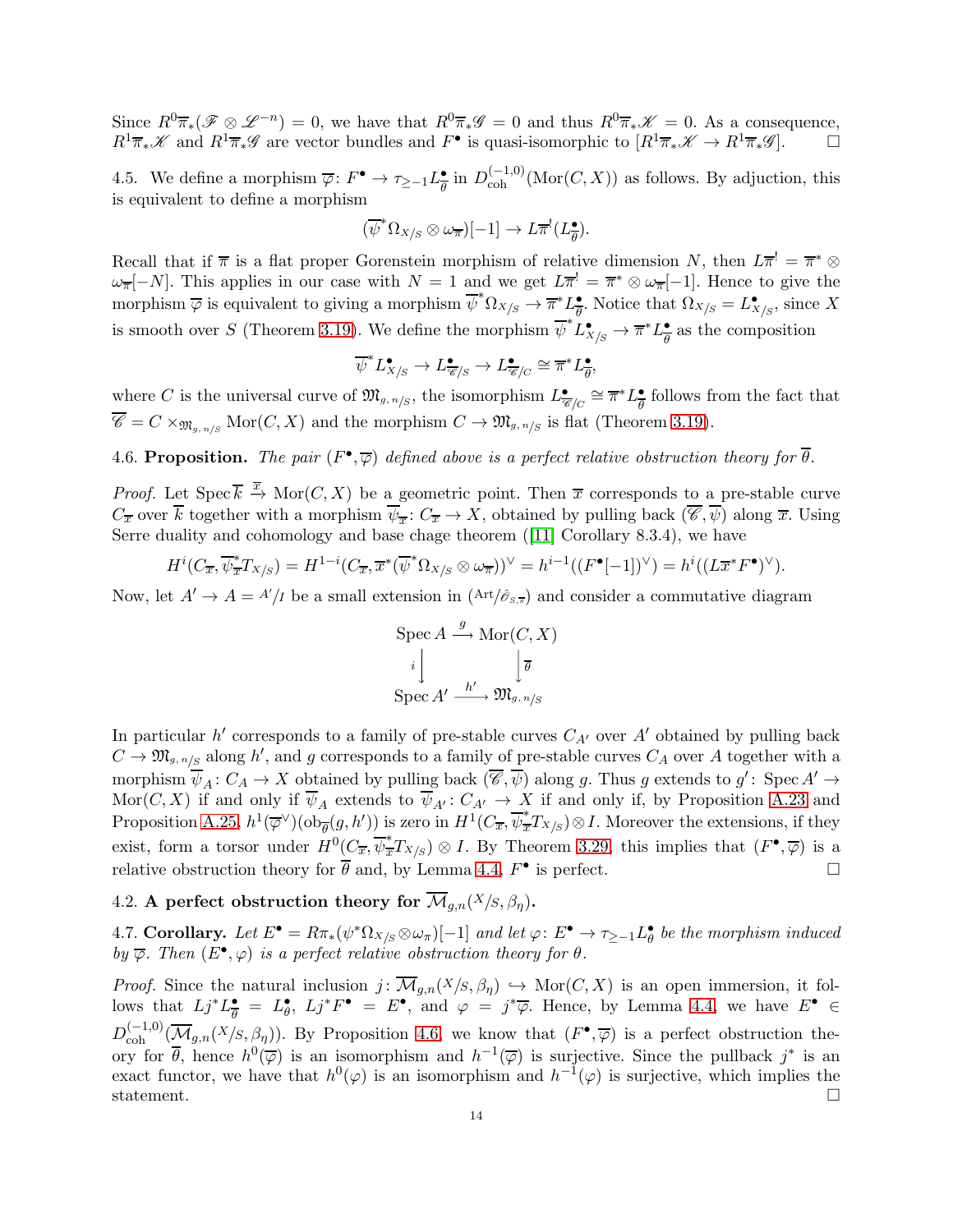4.8. **Definition.** We define the *virtual fundamental class* of  $\overline{\mathcal{M}}_{q,n}(X/S,\beta_n)$  to be

$$
\left[\overline{\mathcal{M}}_{g,n}(X/S,\beta_{\eta})\right]^{\text{virt}} = \left[\overline{\mathcal{M}}_{g,n}(X/S,\beta_{\eta}),E^{\bullet}\right]^{\text{virt}} \in A_{\text{vdim}}(\overline{\mathcal{M}}_{g,n}(X/S,\beta_{\eta})/S).
$$

4.9. Consider the vector bundle stack  $\mu: \mathfrak{E}_{\theta} = h^1/h^0(E^{\bullet}) \to \overline{\mathcal{M}}_{g,n}(X/S, \beta_{\eta}).$  Then, by cohomology and base-change theorem([\[11\]](#page-44-19) Corollary 8.3.4) and Riemann-Roch theorem,

$$
\begin{split}\n\operatorname{rk}\mathfrak{E}_{\theta} &= \dim h^{-1}(L\overline{x}^*E^{\bullet}) - \dim h^0(L\overline{x}^*E^{\bullet}) \\
&= \dim H^1(\mathscr{C}_{\overline{x}}, \psi^*_{\overline{x}}T_{X/S}) - \dim H^0(\mathscr{C}_{\overline{x}}, \psi^*_{\overline{x}}T_{X/S}) \\
&= -\deg(\operatorname{ch}(\psi^*_{\overline{x}}T_{X/S}) \cdot \operatorname{td}(T_{\mathscr{C}_{\overline{x}}})) \\
&= -\deg\left(\operatorname{rk}(\psi^*_{\overline{x}}T_{X/S}) + c_1(\psi^*_{\overline{x}}T_{X/S}) \cdot \left(1 - \frac{[K_{\mathscr{C}_{\overline{x}}}]}{2}\right)\right) \\
&= \dim_S X(g-1) + c_1(T_{X/S}) \cdot \psi_{\overline{x}*}[\mathscr{C}_{\overline{x}}] \\
&= \dim_S X(g-1) + c_1(T_{X_{\eta/\eta}}) \cdot \beta_\eta,\n\end{split}
$$

for a geometric point  $\overline{x}$  of  $\overline{\mathcal{M}}_{q,n}(X/S,\beta_n)$ . Thus

$$
\text{vdim} = \dim_S \mathfrak{M}_{g, n/S} - \text{rk } \mathfrak{E}_{\theta} = (\dim_S X - 3)(1 - g) - c_1(T_{X_n/n}) \cdot \beta_{\eta} + n.
$$

### 5. Gromov-Witten classes and invariants

<span id="page-14-0"></span>5.1. Definitions. Let D be a Dedekind domain, set  $S = \text{Spec } D$  and denote by  $\eta$  the generic point of S. Let X be a smooth projective connected scheme of finite presentation over S and set  $X_{\eta} = X \times_S \eta$ . Fix  $\beta_{\eta} \in A_1(X_{\eta}/\eta)$  and  $g, n \geq 0$ .

- 5.1. REMARK. Notice the following facts:
	- (1) the natural functor

$$
\nu = (\hat{\theta}, \text{ev}) \colon \overline{\mathcal{M}}_{g,n}(X/S, \beta_{\eta}) \to \overline{\mathcal{M}}_{g,n/S} \times_S X^n
$$

is proper because  $\hat{\theta}$  is proper (since  $\overline{\mathcal{M}}_{q,n}(X/S,\beta_n)$  is proper and  $\overline{\mathcal{M}}_{g,n/S}$  is separated) and  $X$  is a projective scheme;

(2) the projection

$$
p\colon \overline{\mathcal{M}}_{g,\,n\!/\!S}\times_S X^n\to X^n
$$

is flat of relative dimension  $3g - 3 + n$  because  $\mathcal{M}_{g,n/s}$  is smooth of dimension  $3g - 3 + n$ (since stability condition is open);

(3) the projection

$$
q\colon \overline{\mathcal M}_{g,\,n\!/\!S} \times_S X^n \to \overline{\mathcal M}_{g,\,n\!/\!S}
$$

is projective because  $X$  is projective.

5.2. If  $S = \text{Spec } k$  with k an algebraically closed field and if l is a prime different from the characteristic of  $k$ , we can define the *l*-adic étale cohomology as

$$
H^{r}(X,\mathbb{Z}_{l})=\varprojlim_{m} H^{r}_{\mathrm{\acute{e}t}}(X,\mathbb{Z}/l^{m}\mathbb{Z}).
$$

Moreover  $H^r(X, \mathbb{Q}_l) = H^r(X, \mathbb{Z}_l) \otimes_{\mathbb{Z}_l} \mathbb{Q}_l$  and we have the cycle map

cl: 
$$
A^r(X/k)_{\mathbb{Q}} \to H^{2r}(X, \mathbb{Q}_l(r))
$$

as described in [\[22\]](#page-44-20) VI.9. We set  $H^*(X) = \sum_r H^r(X, \mathbb{Q}_l(\overline{r}))$ , where  $\overline{r}$  is the integral part of  $r/2$ .

5.3. **Definition** (Gromov-Witten classes). Let  $C_{g,n,\beta_{\eta}}^X \in A^*(\overline{\mathcal{M}}_{g,n/S} \times_S X^n/S)_{\mathbb{Q}}$  be the class defined by  $\nu_*[\overline{\mathcal{M}}_{g,n}(X/S,\beta_\eta)]^{\text{virt}} \in A_*(\overline{\mathcal{M}}_{g,n/S} \times_S X^n/S)_{\mathbb{Q}}$ , via Poincaré duality.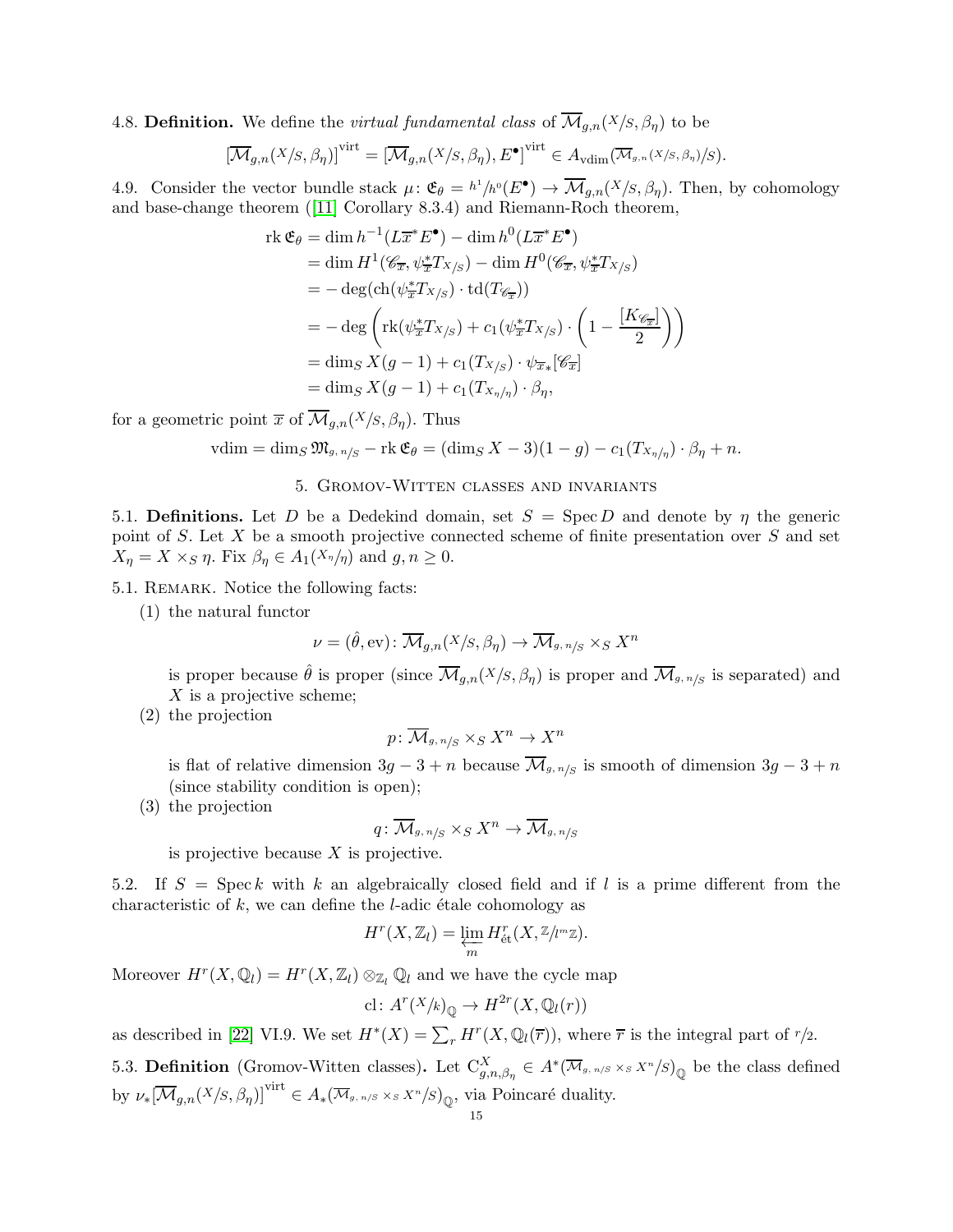(1) If  $2q - 3 + n \geq 0$ , we define the linear operator

$$
I_{g,n,\beta_{\eta}}^X \colon A^*(X/S)_{\mathbb{Q}}^{\otimes n} \to A^*(\overline{\mathcal{M}}_{g,n/S}/S)_{\mathbb{Q}}
$$

to be  $I_{g,n,\beta_{\eta}}^X(\bullet) = q_* \left( p^*(\bullet) \cap C_{g,n,\beta_{\eta}}^X \right)$ .

Then

(2) If moreover  $S = \text{Spec } k$  with k an algebraically closed field, we can define

$$
I_{g,n,\beta_\eta}^X\colon H^*(X)^{\otimes n}\to H^*(\overline{\mathcal{M}}_{g,n/S}))
$$

as above (abusing the notation, we write  $C_{g,n,\beta_{\eta}}^X$  instead of  $\text{cl}(C_{g,n,\beta_{\eta}}^X)$ ).

5.4. REMARK. By Poicaré duality, we can consider  $I_{g,n,\beta_{\eta}}^X$  as a homomorphism  $A_*(X/S)_{\mathbb{Q}}^{\otimes n} \to$  $A_*(\overline{\mathcal M}_{g,\,n/S}/S)_{\overline{\mathbb{Q}}},$  defined as

$$
I_{g,n,\beta_{\eta}}^{X}(\bullet) = q_{*}\left(p^{*}(\bullet) \cap \nu_{*}[\overline{\mathcal{M}}_{g,n}(X/S,\beta_{\eta})]^{\text{virt}}\right).
$$

5.5. Definition (Gromov-Witten invariants). If  $2g - 3 + n \geq 0$ , we define

$$
\langle \mathcal{I}_{g,n,\beta_{\eta}}^{X}\rangle(\underline{\gamma})=\int_{\overline{\mathcal{M}}_{g,n/S}}\mathcal{I}_{g,n,\beta_{\eta}}^{X}(\underline{\gamma}),
$$

 $\text{for } \underline{\gamma} = \gamma_1 \otimes \cdots \otimes \gamma_n \in A^*(X/S)_{\mathbb{Q}}^{\otimes n}$ . If  $S = \text{Spec } k$  with  $k$  an algebraically closed field then  $\langle I_{g,n,\beta_\eta}^X \rangle(\underline{\gamma})$ is defined for every  $\gamma \in H^*(X)^{\otimes n}$ .

5.6. NOTATION. Let  $M$  be a proper Artin stack over a field  $k$ . Let  $L$  be a finite algebraic extension of k, then  $\mathcal{M}_L = \mathcal{M} \times_k L \xrightarrow{\rho_L} X$  is smooth and finite of degree  $[L : k]$ . By [\[12\]](#page-44-13) 1.7.4,  $\rho_{L*} \rho_L^* = [L : k]$ , therefore  $\rho_L^*$  gives an isomorphism  $A_*(\mathcal{M}/k)_{\mathbb{Q}} \cong A_*(\mathcal{M}_L/k)_{\mathbb{Q}}$ . Let  $\overline{k}$  be an algebraic closure of k and set  $\mathcal{M} = \mathcal{M} \times_k k$ , then  $A_*(\overline{\mathcal{M}}_k) = \underline{\lim}_L A_*(\mathcal{M}_L/L)$ , where the limit is over all finite algebraic extensions L of k such that  $L \subset \overline{k}$ . There is an induced homomorphism  $\rho: A_*(\mathcal{M}/k) \to A_*(\overline{\mathcal{M}}/k)$ which gives an isomorphism  $A_*(\mathcal{M}/k)_{\mathbb{Q}} \cong A_*(\overline{\mathcal{M}}/\overline{k})_{\mathbb{Q}}$ ; for all  $\beta \in A_*(X/k)$  we set  $\overline{\beta} = \rho(\beta)$ . The same holds for bivariant Chow groups  $A^*(\bullet)_{\mathbb{Q}}$ .

5.7. Proposition. Let X be a smooth projective scheme of finite presentation over a field k. Let  $\overline{k}$ be an algebraic closure of k and set  $\overline{X} = X \times_k \overline{k}$ . Then, for all  $\gamma_1 \otimes \cdots \otimes \gamma_n \in A^*(X/k)_{\mathbb{Q}}^{\otimes n}$ ,

$$
I_{g,n,\beta}^X(\gamma_1\otimes\cdots\otimes\gamma_n)=I_{g,n,\overline{\beta}}^{\overline{X}}(\gamma_1\otimes\cdots\otimes\gamma_n).
$$

*Proof.* Let L be a finite algebraic extension of k and set  $X_L = X \times_k L$ . Let  $\beta_L = \rho_L^* \beta$ . Notice that  $\overline{\mathcal{M}}_{q,n}(X_L/L, \beta_L) \cong \overline{\mathcal{M}}_{q,n}(X/k, \beta) \times_k L$  and thus, by Proposition [3.36,](#page-11-0)

$$
\left[\overline{\mathcal{M}}_{g,n}(X/k,\beta)\right]^{\text{virt}} = \left[\overline{\mathcal{M}}_{g,n}(X_L/L,\beta_L)\right]^{\text{virt}} \in A_*(\overline{\mathcal{M}}_{g,n}(X/k,\beta)/k)_{\mathbb{Q}} \cong A_*(\overline{\mathcal{M}}_{g,n}(X_L/L,\beta_L)/L)_{\mathbb{Q}}.
$$
  
for all  $\underline{\gamma} \in A^*(X/k)_{\mathbb{Q}}$ , we have  $I_{g,n,\beta_L}^{X_L}(\underline{\gamma}) = I_{g,n,\beta}^{X}(\underline{\gamma})$  and hence  $I_{g,n,\overline{\beta}}^{\overline{X}}(\underline{\gamma}) = I_{g,n,\beta}^{X}(\underline{\gamma})$ .

5.2. Deformation invariance and comparison of invariants in mixed characteristic. Let D be a Dedekind domain, set  $B = \text{Spec } D$ . We denote by  $\eta = \text{Spec } K$  the generic point of B and let  $b_0, b_1 \in B$  be closed points of B. Let  $\pi: Y \to B$  be a smooth projective family of smooth projective schemes and set  $Y_{\eta} = Y \times_B \eta$ ,  $Y_h = Y \times_B b_h$  for  $h = 0, 1$ . By [\[12\]](#page-44-13) 20.3, there are specialization morphisms  $\sigma_h: A_*(Y_n/\eta) \to A_*(Y_n/\eta)$  for  $h = 0, 1$ . Let  $b_h = \text{Spec } k_h$  and let  $k_h$  be an algebraic closure of  $k_h$  for  $h = 0, 1$ . We set  $\overline{b}_h = \text{Spec } \overline{k}_h$ . Recall that the cospecialization map gives an isomorphism $H^*(\overline{Y}_0) \cong H^*(\overline{Y}_1)$ , where  $\overline{Y}_h = Y_h \times_{k_h} \overline{k}_h$  for  $h = 0, 1$  ([\[22\]](#page-44-20) VI.4.1).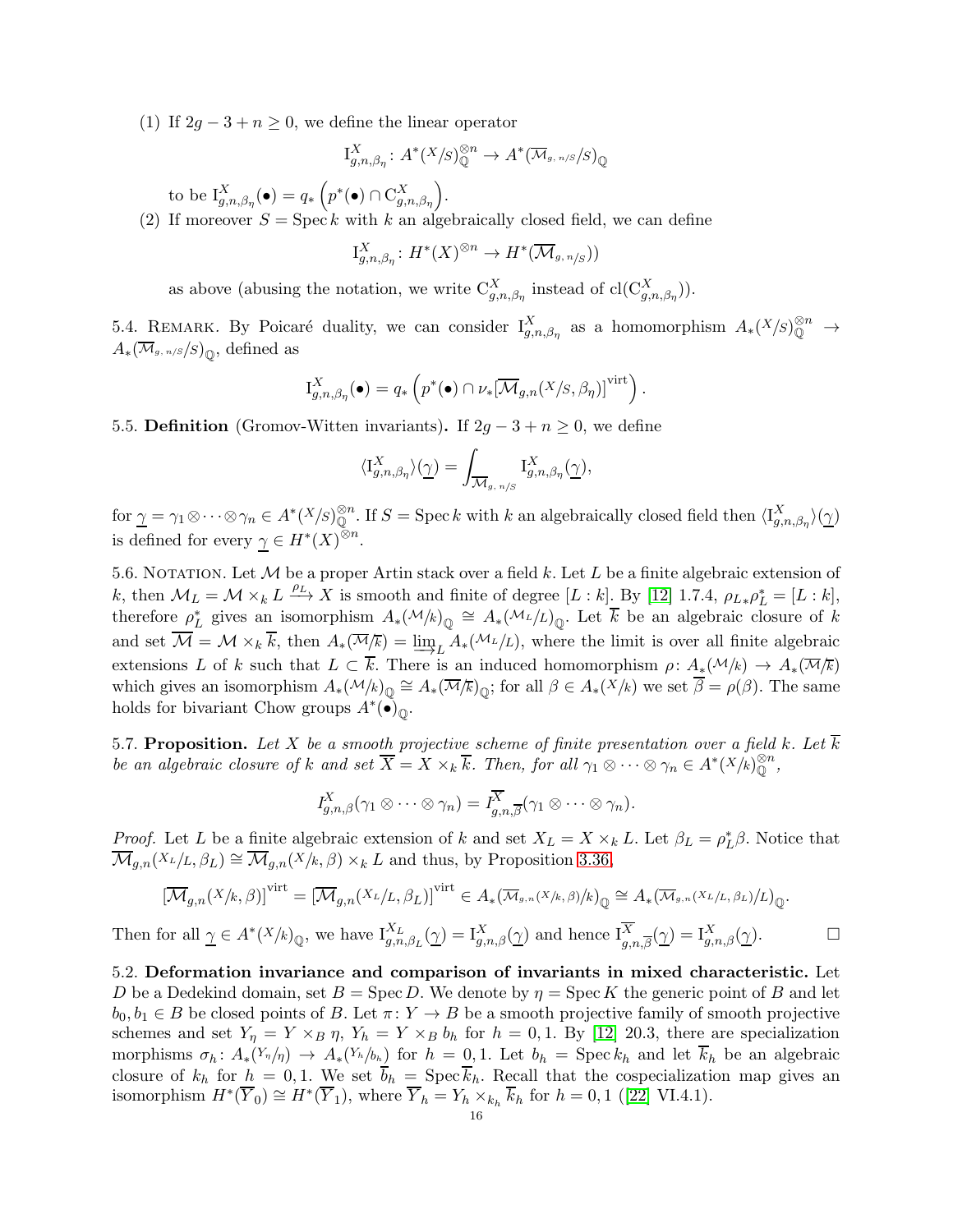5.8. **Theorem.** Let  $\beta \in A_1(Y_n/\eta)$  and set  $\beta_h = \sigma_h(\beta)$  for  $h = 0, 1$ . Then

$$
\bar{I}^{\overline{Y}_0}_{g,n,\overline{\beta}_0}(\underline{\gamma})=\bar{I}^{\overline{Y}_1}_{g,n,\overline{\beta}_1}(\underline{\gamma}),
$$

for every  $\gamma \in H^*(\overline{Y}_0)^{\otimes n} \cong H^*(\overline{Y}_1)^{\otimes n}$ .

*Proof.* Let  $R_h$  be the localization of D at  $b_h$  for  $h = 0, 1$ , then  $R_h$  is a discrete valuation ring with generic point  $\eta$  and closed point  $b_h$ . Let  $\hat{R}_h$  be the completion of  $R_h$ , then  $\hat{R}_h$  is a complete discrete valuation ring with closed point  $b_h$  and generic point  $\eta \times_{R_h} \hat{R}_h$ . Moreover  $R_0 \otimes_R R_1 = K$  and hence  $\eta \times_{R_0} \hat{R}_0 = \eta \times_{R_1} \hat{R}_1$ . We denote by  $\hat{\eta} = \text{Spec } \hat{K}$  the generic point of  $\hat{R}_h$ . Set  $\hat{Y}_h = Y \times_D \hat{R}_h$  and  $\hat{Y}_\eta = Y \times_D \hat{\eta}$ . Let  $i_h: Y_h \to \hat{Y}_h$  and  $j_h: \hat{Y}_\eta \to \hat{Y}_h$  be the natural inclusions. Let  $\hat{\beta} \in A_1(\hat{Y}_\eta/\hat{\eta})$  be the pullback of  $\beta$ . We have the following cartesian diagram

$$
\overline{\mathcal{M}}_{g,n}(\hat{Y}_\eta/\hat{\eta}, \hat{\beta}) \stackrel{\hat{j}}{\longrightarrow} \overline{\mathcal{M}}_{g,n}(\hat{Y}_h/\hat{R}_h, \hat{\beta}) \stackrel{\hat{i}}{\longleftarrow} \overline{\mathcal{M}}_{g,n}(Y_h/b_h, \beta_h)
$$
\n
$$
\downarrow \qquad \qquad \downarrow \qquad \qquad \downarrow
$$
\n
$$
\mathfrak{M}_{g,n/\hat{\eta}} \stackrel{\tilde{j}}{\longrightarrow} \mathfrak{M}_{g,n/\hat{R}_h} \stackrel{\tilde{i}}{\longleftarrow} \mathfrak{M}_{g,n/b_h}
$$

Let  $\overline{K}$  be an algebraic closure of  $\hat{K}$ . We set  $\overline{\beta} = \overline{\hat{\beta}} \in A_1(\overline{Y}_n/\overline{n})$ , where  $\overline{\eta} = \text{Spec } \overline{K}$  and  $\overline{Y}_n = Y \times_D \overline{\eta}$ . By [\[12\]](#page-44-13) 20.3.5 and Theorem [B.2,](#page-41-1) there exists a specialization homomorphism

$$
\hat{\sigma}_h \colon A_* (\overline{\mathcal{M}}_{g,n}(\overline{Y}_\eta/\overline{n}, \overline{\beta})/\overline{\eta})_{\mathbb{Q}} \to A_* (\overline{\mathcal{M}}_{g,n}(\overline{Y}_h/\overline{b}_h, \overline{\beta}_h)/\overline{b}_h)_{\mathbb{Q}},
$$

and, by the functoriality of the virtual fundamental class (Proposition [3.36\)](#page-11-0),

$$
\hat{\sigma}_h([\overline{\mathcal{M}}_{g,n}(\overline{Y}_{\eta}/\overline{\eta}, \overline{\beta})]^{\text{virt}}) = [\overline{\mathcal{M}}_{g,n}(\overline{Y}_{\eta}/\overline{b}_h, \overline{\beta}_h)]^{\text{virt}}.
$$

By [\[22\]](#page-44-20) VI.4.1, there are isomorphisms  $H^*(\overline{Y}_\eta) \cong H^*(\overline{Y}_h)$  and  $H^*(\overline{\mathcal{M}}_{g,n/\overline{\eta}}) \cong H^*(\overline{\mathcal{M}}_{g,n/\overline{\rho}_h})$  compatible with  $p_h^*, p_\eta^*, q_{h*}, q_{\eta_*}, \nu_{h*}, \nu_{\eta_*}$ . It follows that

$$
C_{g,n,\overline{\beta}}^{\overline{Y}_{\eta}} = C_{g,n,\overline{\beta}_h}^{\overline{Y}_h} \in H^*(\overline{\mathcal{M}}_{g,n/\overline{\eta}}) \otimes H^*(\overline{Y}_{\eta})^{\otimes n} \cong H^*(\overline{\mathcal{M}}_{g,n/\overline{b}_h}) \otimes H^*(\overline{Y}_h)^{\otimes n}.
$$
  

$$
\subset H^*(\overline{Y}_h)^{\otimes n} \text{ we have } \overline{Y}_h \quad (\alpha) = \overline{Y}_{\eta} \quad (\alpha) \text{ for } h = 0, 1
$$

Then, for  $\underline{\gamma} \in H^*(\overline{Y}_h)^{\otimes n}$ , we have  $I_{g,n,\overline{\beta}_h}^{\overline{Y}_h}(\underline{\gamma}) = I_{g,n,\overline{\beta}}^{\overline{Y}_\eta}(\underline{\gamma})$  for  $h = 0, 1$ .

5.9. Corollary. Let  $X$  be a smooth projective scheme of finite presentation over a field  $k$ . Then the Gromov-Witten invariants  $\langle I_{g,n,\beta\eta}^X \rangle$  are invariant under deformations of X.

5.3. Axioms. Let  $X$  be a smooth projective scheme of finite presentation over an algebraically closed field k.

(GW0) Effectivity. Let  $A_1(X/k)_+$  be the set of  $\beta \in A_1(X/k)$  such that  $\beta \cdot c_1(\mathscr{L}) \geq 0$  for every ample line bundle L. Then  $I_{g,n,\beta}^X = 0$ , for all  $\beta \notin A_1(X/k)_+$ .

*Proof.* If  $\mathcal{M}_{g,n}(X/k, \beta) \neq \emptyset$  then  $\beta = f_*[C]$  for some stable map  $(C, x_i, f)$ , hence  $\beta \in A_1(X/k)_+$ . It follows that  $\overline{\mathcal{M}}_{g,n}(X/k, \beta) = \emptyset$  for every  $\beta \notin A_1(X/k)_{+}$ , and thus  $[\overline{\mathcal{M}}_{g,n}(X/k, \beta)]^{\text{virt}} = 0.$ 

(GW1)  $S_n$ -covariance. For all  $\gamma_j \in H^{m_j}(X)$ , we have

$$
I_{g,n,\beta}^X(\gamma_1 \otimes \cdots \otimes \gamma_i \otimes \gamma_{i+1} \otimes \cdots \otimes \gamma_n) = (-1)^{m_i m_{i+1}} I_{g,n,\beta}^X(\gamma_1 \otimes \cdots \otimes \gamma_{i+1} \otimes \gamma_i \otimes \cdots \otimes \gamma_n).
$$

Proof. The statement follows from the following([\[22\]](#page-44-20) VI.8)

$$
\gamma_1 \otimes \cdots \otimes \gamma_i \otimes \gamma_{i+1} \otimes \cdots \otimes \gamma_n = (-1)^{m_i m_{i+1}} \gamma_1 \otimes \cdots \otimes \gamma_{i+1} \otimes \gamma_i \otimes \cdots \otimes \gamma_n \in H^*(X^n). \square
$$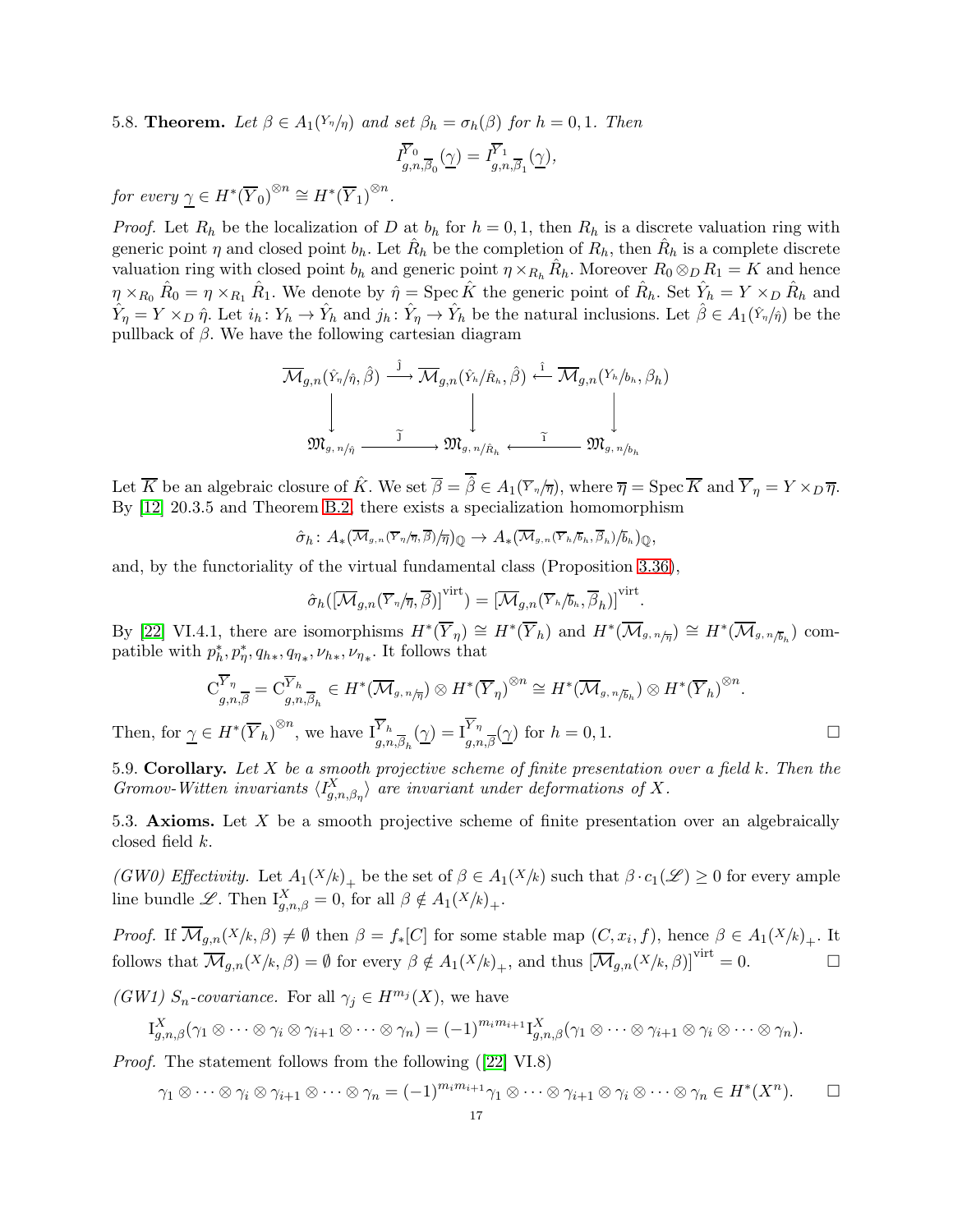(GW2) Grading. We have

$$
I_{g,n,\beta}^X \colon \bigotimes_{i=1}^n H^{m_i}(X) \to H^{\sum m_i + 2((g-1)\dim_k X - \beta \cdot c_1(T_{X/k}))}(\overline{\mathcal{M}}_{g,n/k}).
$$

*Proof.* The virtual fundamental class  $[\overline{\mathcal{M}}_{g,n}(X/k, \beta)]$ <sup>virt</sup> is a cycle class of dimension

$$
vdim = (\dim_k X - 3)(1 - g) + n + \beta \cdot c_1(T_{X/k}).
$$

Recall that  $\mathcal{M}_{g,n/k}$  is smooth of dimension  $3g-3+n$ , then, by Poincaré duality,

$$
\nu_*[\overline{\mathcal{M}}_{g,n}(X/k,\beta)]^{\text{virt}} \in H^{2(3g-3+n+n\dim_k X - \text{vdim})}(\overline{\mathcal{M}}_{g,n/k} \times_k X^n).
$$

Finally, if  $\underline{\gamma} \in \bigotimes_{i=1}^n H^{m_i}(X)$  then  $p^*(\underline{\gamma}) \in H^{\sum m_i}(\overline{\mathcal{M}}_{g,n/k})$  and therefore

$$
I_{g,n,\beta}^X(\underline{\gamma}) \in H^{\sum m_i + 2((g-1)\dim_k X - \beta \cdot c_1(T_{X/k}))}(\overline{\mathcal{M}}_{g,n/k}).
$$

<span id="page-17-0"></span>5.10. REMARK. Notice that  $\overline{\mathcal{M}}_{g,n/g}$  is smooth since  $\mathfrak{M}_{g,n/g}$  is and stability condition is open. Thus, using the formal criterion of smoothness (Proposition [A.14,](#page-33-0) Proposition [A.22\)](#page-36-0), one can show that the following morphisms are smooth

(1) the natural functor that forgets the last marked point and stabilizes

$$
\varphi_n\colon \overline{\mathcal M}_{g,\,n\,+\,1/S} \to \overline{\mathcal M}_{g,\,n/S};
$$

(2) the natural functor that identifies the last marked points

$$
\varphi\colon \overline{\mathcal{M}}_{g_1,\,n_1\,+\,1/S} \times_S \overline{\mathcal{M}}_{g_2,\,n_2\,+\,1/S} \rightarrow \overline{\mathcal{M}}_{g,\,n/S},
$$

with  $2g_j + n_j + 1 \ge 3$  for  $j = 1, 2, g = g_1 + g_2, n = n_1 + n_2;$ 

(3) the natural functor that identifies the last marked points

$$
\psi \colon \overline{\mathcal{M}}_{g-1, n+2/S} \to \overline{\mathcal{M}}_{g, n/S}.
$$

Moreover, using the valuative criterion for properness, we can prove that  $\varphi_n$  is proper, since  $\overline{\mathcal{M}}_{g,n/g}$ is proper.

(GW3) Fundamental class. With notations as in Remark [5.10,](#page-17-0) we have

$$
I_{g,n+1,\beta}^X(\bullet \otimes id_X) = \varphi_n^* \circ I_{g,n,\beta}^X(\bullet),
$$
  

$$
I_{0,3,\beta}^X(\gamma_1 \otimes \gamma_2 \otimes id_X) = \begin{cases} \int_X \gamma_1 \cup \gamma_2 & \text{if } \beta = 0\\ 0 & \text{otherwise.} \end{cases}
$$

Proof. Let us form the cartesian diagram

$$
\mathcal{M} \xrightarrow{j} \mathcal{N} \xrightarrow{\widetilde{\varphi}_n} \overline{\mathcal{M}}_{g,n}(X/k, \beta)
$$
\n
$$
\downarrow \widehat{\theta} \qquad \qquad \downarrow \widehat{\theta} \qquad \qquad \downarrow \theta_n
$$
\n
$$
\mathfrak{M}_{g,n+1/k} \xrightarrow{\mathcal{M}} \mathfrak{M} \xrightarrow{\varphi_n} \mathfrak{M}_{g,n/k}
$$
\n
$$
\overline{\mathcal{M}}_{g,n+1/k} \xrightarrow{\varphi_n} \overline{\mathcal{M}}_{g,n/k}
$$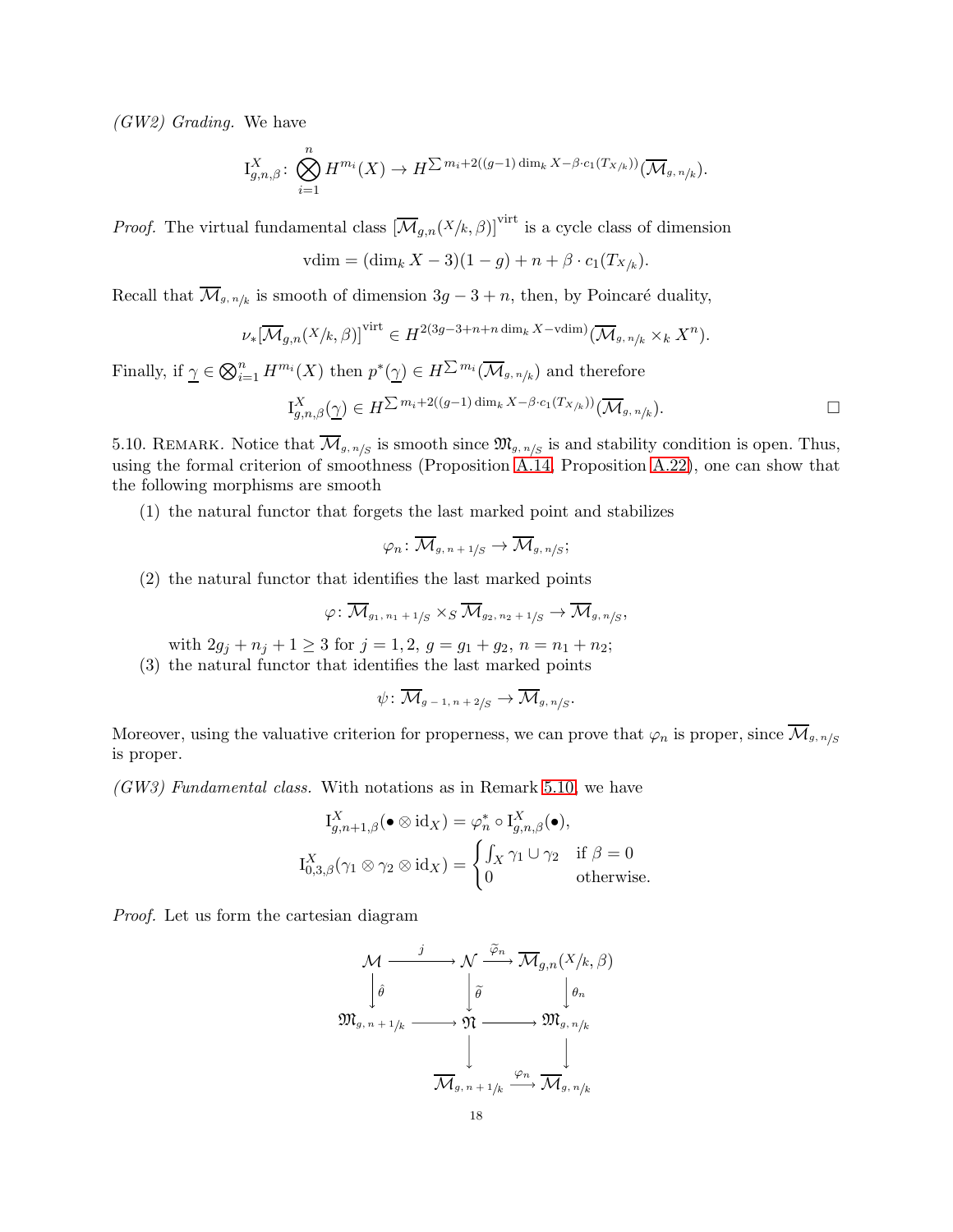and notice that M is the algebraic stack of stable maps of genus q and class  $\beta$  with  $n+1$  marked points which remain stable if we forget the last marked point. In particular there is a regular embedding  $i: \mathcal{M} \to \overline{\mathcal{M}}_{g,n+1}(X/k,\beta)$  which commute with  $\theta_{n+1}$  and  $\hat{\theta}$ . If we define a virtual fundamental class  $[\mathcal{M}]^{\text{virt}}$  relative to  $\hat{\theta}$  as described in section [4](#page-13-0) then

$$
i^![\overline{\mathcal{M}}_{g,n+1}(X/k,\beta)]^{\text{virt}} = [\mathcal{M}]^{\text{virt}}.
$$

If we define a virtual fundamental class  $[\mathcal{N}]$ <sup>virt</sup> relative to  $\widetilde{\theta}$  then, by Proposition [3.36,](#page-11-0)

$$
\widetilde{\varphi}_n^*[\overline{\mathcal{M}}_{g,n}(X/k,\beta)]^{\text{virt}} = [\mathcal{N}]^{\text{virt}},
$$

and, by Proposition [B.14,](#page-43-0)  $j_*[M]^\text{virt} = [N]^\text{virt}$ . Let us consider the following natural morphisms

$$
\mathcal{N} \xrightarrow{\widetilde{\nu}} \overline{\mathcal{M}}_{g,n+1/k} \times_k X^n \xrightarrow{\widetilde{p}} X^n
$$

$$
\downarrow \widetilde{q}
$$

$$
\overline{\mathcal{M}}_{g,n+1/k}
$$

and set  $\hat{\nu} = \tilde{\nu} \circ j$ . Then the morphisms  $\tilde{p}$  and  $\tilde{q}$  commute with  $p_n$ ,  $p_{n+1}$ ,  $q_n$  and  $q_{n+1}$  via the following maps

$$
\overline{\mathcal{M}}_{g,n+1/k} \times_k X^{n+1} \xrightarrow{\mathrm{id} \times \pi} \overline{\mathcal{M}}_{g,n+1/k} \times_k X^n \xrightarrow{\varphi_n \times \mathrm{id}} \overline{\mathcal{M}}_{g,n/k} \times_k X^n
$$

where  $\pi: X^{n+1} \to X^n$  is the projection on the first n copies of X. We have

$$
(\varphi_n \times id)^* \nu_{n*} [\overline{\mathcal{M}}_{g,n}(X/k, \beta)]^{\text{virt}} = \widetilde{\nu}_* \widetilde{\varphi}_n^* [\overline{\mathcal{M}}_{g,n}(X/k, \beta)]^{\text{virt}}
$$
  
\n
$$
= \widetilde{\nu}_* j_* i^! [\overline{\mathcal{M}}_{g,n+1}(X/k, \beta)]^{\text{virt}}
$$
  
\n
$$
= \widehat{\nu}_* i^! [\overline{\mathcal{M}}_{g,n+1}(X/k, \beta)]^{\text{virt}}
$$
  
\n
$$
= (id \times \pi)_* \nu_{n+1*} [\overline{\mathcal{M}}_{g,n+1}(X/k, \beta)]^{\text{virt}},
$$

hence  $(\mathrm{id} \times \pi)_* C^X_{g,n+1,\beta} = (\varphi_n \times \mathrm{id})^* C^X_{g,n,\beta}$ . Let  $\underline{\gamma} = \gamma_1 \otimes \cdots \otimes \gamma_n$ , then

$$
\varphi_n^* I_{g,n,\beta}^X(\underline{\gamma}) = \varphi_n^* q_{n*} (p_n^*(\underline{\gamma}) \cap C_{g,n,\beta}^X)
$$
  
\n
$$
= \widetilde{q}_*(\varphi_n \times \mathrm{id})^* (p_n^*(\underline{\gamma}) \cap C_{g,n,\beta}^X)
$$
  
\n
$$
= \widetilde{q}_*(\widetilde{p}^*(\underline{\gamma}) \cap (\mathrm{id} \times \pi)_* C_{g,n+1,\beta}^X)
$$
  
\n
$$
= \widetilde{q}_*(\mathrm{id} \times \pi)_* ((\mathrm{id} \times \pi)^* \widetilde{p}^*(\underline{\gamma}) \cap C_{g,n+1,\beta}^X)
$$
  
\n
$$
= q_{n+1*} (p_{n+1}^*(\underline{\gamma} \otimes \mathrm{id}_X) \cap C_{g,n+1,\beta}^X)
$$
  
\n
$$
= I_{g,n+1,\beta}^X(\underline{\gamma} \otimes \mathrm{id}_X).
$$

Notice that  $\overline{\mathcal{M}}_{0,3/k} = \mathrm{Spec} k$  and  $\overline{\mathcal{M}}_{0,3}(X/k,0) = X$ , hence by Proposition [3.35,](#page-10-3) we have  $[\overline{\mathcal{M}}_{0,3}(X/k,0)]^{\text{virt}} =$  $[X]$ . Then

$$
I_{0,3,0}^X(\gamma_1 \otimes \gamma_2 \otimes id_X) = q_{3*}(p_3^*(\gamma_1 \otimes \gamma_2 \otimes id_X) \cap \nu_{3*}[X])
$$
  
=  $q_{3*}((\gamma_1 \otimes \gamma_2 \otimes id_X) \cap \nu_{3*}[X])$   
=  $\int_X \gamma_1 \cup \gamma_2$ .

Let assume  $\beta \neq 0$ . Recall that  $H^i(\text{Spec } k) = 0$  for all  $i \neq 0$ . If  $X = \mathbb{P}_k^r$  then  $\beta = d \in \mathbb{Z}$ ,  $d > 0$  and hence  $\beta \cdot c_1(T_{\mathbb{P}_k^r}) = d(r+1) > r$ . Let  $\gamma_1 \otimes \gamma_2 \in H^{m_1}(\mathbb{P}_k^r) \otimes H^{m_2}(\mathbb{P}_k^r)$ , then

$$
\mathrm{I}_{0,3,d}^{\mathbb{P}^r_{k}}(\gamma_1 \otimes \gamma_2 \otimes \mathrm{id}_{\mathbb{P}^r_{k}}) \in H^{m_1+m_2-2r-2d(r+1)}(\mathrm{Spec}\, k).
$$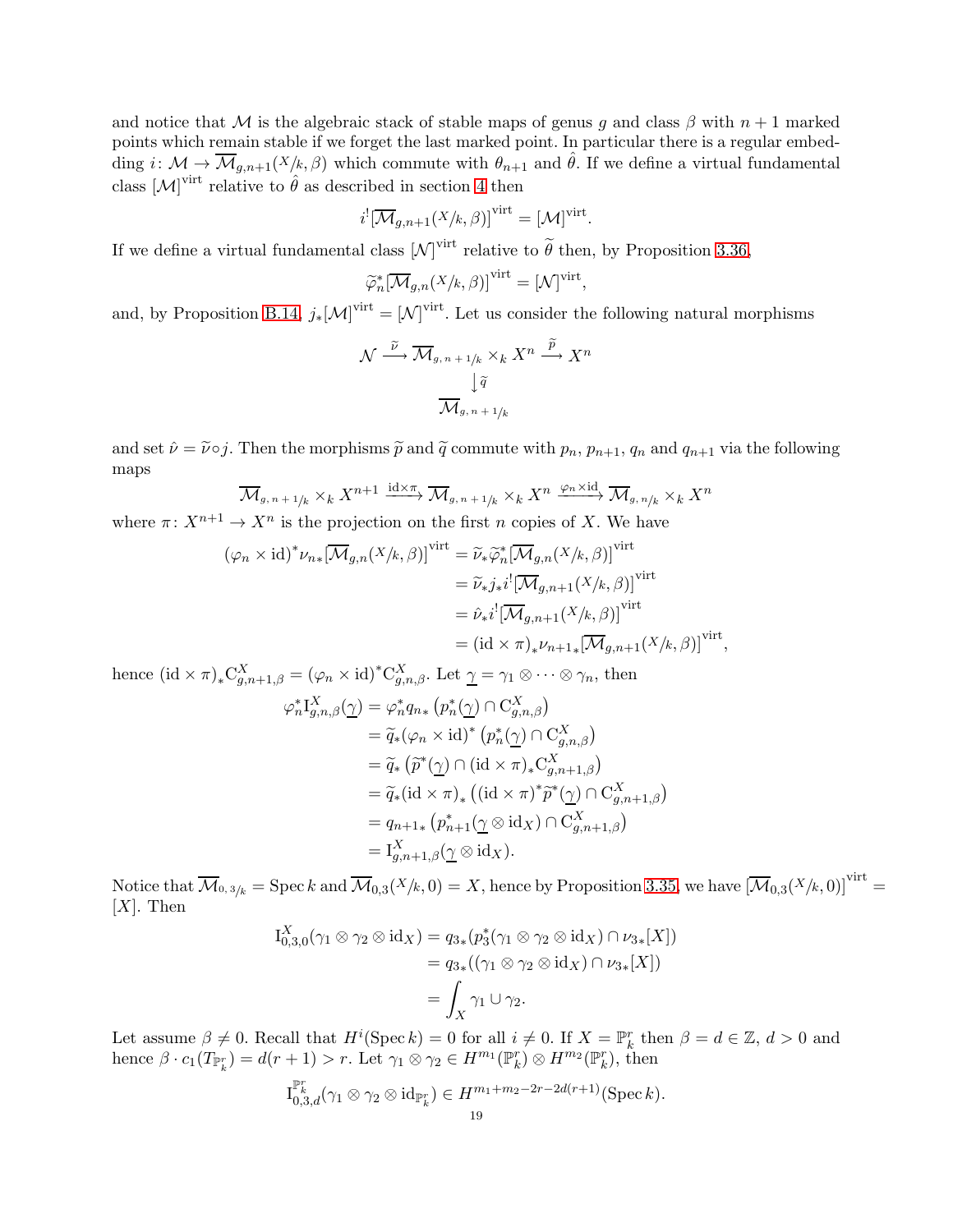If  $m_1 < 0$  or  $m_1 > 2r$ , then  $H^{m_1}(\mathbb{P}_k^r) = 0$ , which implies that  $I_{0,3,d}^{\mathbb{P}_k^r}(\gamma_1 \otimes \gamma_2 \otimes id_{\mathbb{P}_k^r}) = 0$ . Otherwise, if  $0 \leq m_1, m_2 \leq 2r$  then  $m_1 + m_2 - 2r - 2d(r+1) < 0$  and  $H^{m_1+m_2-2r-2d(r+1)}(k) = 0$ . In general let  $i: X \to \mathbb{P}_k^r$  be a closed embedding and set  $d = i_*\beta$ ; since X is smooth over k, i is a regular embedding([\[12\]](#page-44-13) B.7.2). Form the fiber diagram

$$
\begin{array}{ccc}\n{\cal M} \stackrel{\hat{1}}{\longrightarrow} & \overline{\cal M}_{0,3}({\mathbb P}^r_k/k,d) \\
\downarrow \nu_{{\mathbb P}^r_k} \\
X^3 \stackrel{i}{\longrightarrow} & {\mathbb P}^{r\,3}_k\n\end{array}
$$

where  $\mathcal{M} = \bigcup_{i_*\beta=d} \overline{\mathcal{M}}_{0,3}(X/k,\beta)$ . Let  $j: \overline{\mathcal{M}}_{0,3}(X/k,\beta) \to \mathcal{M}$  be the natural inclusion, then j is finite and flat. Set  $\tilde{i} = \hat{i} \circ j$ , then

$$
j^*\hat{\mathbf{1}}^![\overline{\mathcal{M}}_{0,3}(\mathbb{P}_k^r/k,d)]^{\text{virt}} = [\overline{\mathcal{M}}_{0,3}(X/k,\beta)]^{\text{virt}}.
$$

It follows that

$$
\nu_*[\overline{\mathcal{M}}_{0,3}(X/k,\beta)]^{\text{virt}} = \nu_*j^*\hat{\mathbf{I}}^![\overline{\mathcal{M}}_{0,3}(\mathbb{P}^r_k/k,d)]^{\text{virt}} = \hat{\nu}_*\hat{\mathbf{I}}^![\overline{\mathcal{M}}_{0,3}(\mathbb{P}^r_k/k,d)]^{\text{virt}} = i^!\nu_{\mathbb{P}^r_{k*}}[\overline{\mathcal{M}}_{0,3}(\mathbb{P}^r_k/k,d)]^{\text{virt}}.
$$

Finally, we have

$$
I_{0,3,\beta}^{X}(\gamma_{1} \otimes \gamma_{2} \otimes id_{X}) = q_{*}(p^{*}(\gamma_{1} \otimes \gamma_{2} \otimes id_{X}) \cap \nu_{*}[\overline{\mathcal{M}}_{0,3}(X/k,\beta)]^{\text{virt}})
$$
  
\n
$$
= q_{\mathbb{P}_{k}^{r}} i_{*}(p^{*}(\gamma_{1} \otimes \gamma_{2} \otimes id_{X}) \cap i^{!} \nu_{\mathbb{P}_{k}^{r}} [\overline{\mathcal{M}}_{0,3}(\mathbb{P}_{k}^{r}/k,d)]^{\text{virt}})
$$
  
\n
$$
= q_{\mathbb{P}_{k}^{r}} (i_{*}p^{*}(\gamma_{1} \otimes \gamma_{2} \otimes id_{X}) \cap \nu_{\mathbb{P}_{k}^{r}} [\overline{\mathcal{M}}_{0,3}(\mathbb{P}_{k}^{r}/k,d)]^{\text{virt}})
$$
  
\n
$$
= q_{\mathbb{P}_{k}^{r}} (p_{\mathbb{P}_{k}^{r}}^{*} i_{*}(\gamma_{1} \otimes \gamma_{2} \otimes id_{X}) \cap \nu_{\mathbb{P}_{k}^{r}} [\overline{\mathcal{M}}_{0,3}(\mathbb{P}_{k}^{r}/k,d)]^{\text{virt}}
$$
  
\n
$$
= I_{0,3,d}^{\mathbb{P}_{k}^{r}} (i_{*}\gamma_{1} \otimes i_{*}\gamma_{2} \otimes id_{\mathbb{P}_{k}^{r}}) = 0.
$$

(GW4) Divisor. With notations as in Remark [5.10,](#page-17-0) we have, for all  $\gamma \in H^2(X)$ ,

$$
\varphi_{n*}I_{g,n+1,\beta}^X(\bullet\otimes\gamma)=(\beta\cdot\gamma)I_{g,n,\beta}^X(\bullet).
$$

Proof. Consider the functor

$$
\overline{\varphi}_n \colon \overline{\mathcal{M}}_{g,n+1}(X/k,\beta) \to \overline{\mathcal{M}}_{g,n}(X/k,\beta)
$$

which forgets the last marked point and stabilizes. We have the following commutative diagram

$$
\overline{\mathcal{M}}_{g,n+1}(X/k,\beta) \xrightarrow{\nu_{n+1}} \overline{\mathcal{M}}_{g,n+1/k} \times_k X^{n+1} \xrightarrow{q_{n+1}} \overline{\mathcal{M}}_{g,n+1/k}
$$
\n
$$
\downarrow \widetilde{\varphi}_n \qquad \qquad \downarrow \varphi_n \times id \qquad \qquad \downarrow \varphi_n
$$
\n
$$
\overline{\mathcal{M}}_{g,n}(X/k,\beta) \times_k X \xrightarrow{\nu_n \times id} \overline{\mathcal{M}}_{g,n/k} \times_k X^{n+1} \xrightarrow{\widetilde{q}_n} \overline{\mathcal{M}}_{g,n/k}
$$

where $\tilde{\varphi}_n = \overline{\varphi}_n \times \text{ev}_{n+1}$ . By the Künneth formula ([\[22\]](#page-44-20) VI.8), we can write

$$
\widetilde{\varphi_{n}}_{*}[\overline{\mathcal{M}}_{g,n+1}(X/k,\beta)]^{\text{virt}} = [\overline{\mathcal{M}}_{g,n}(X/k,\beta)]^{\text{virt}} \otimes \beta' + \alpha,
$$

where  $\beta' \in H^{2n-2}(X)$  and  $\alpha \in H^m(\overline{\mathcal{M}}_{g,n}(X/k,\beta)) \otimes H^l(X)$ , with m less than 2vdim. The class  $\beta'$ can be calculated by restricting to what happens over a generic point of  $\overline{\mathcal{M}}_{g,n}(X/k,\beta)$ . Representing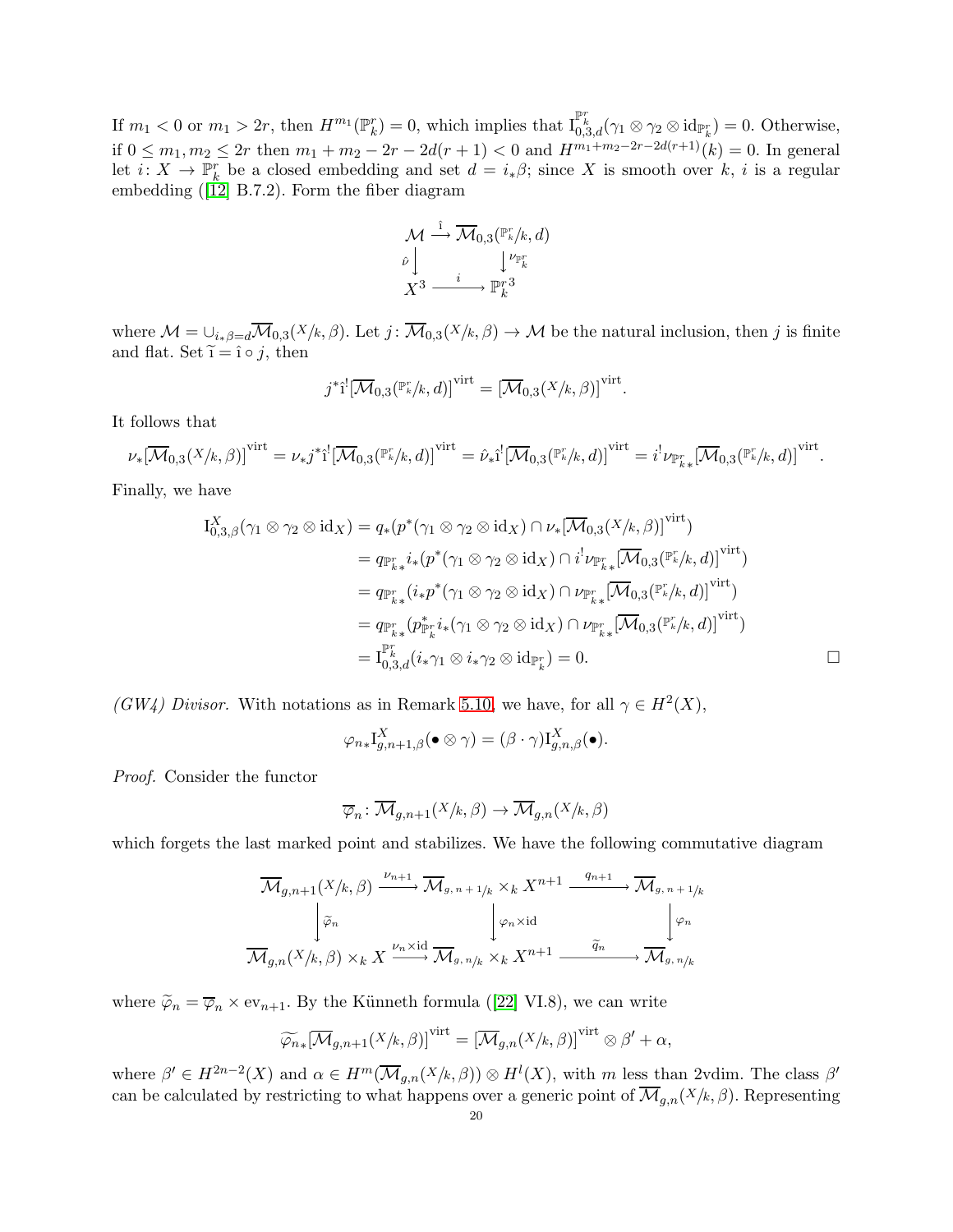such a point by  $\xi = (C, x_1, \ldots, x_n, f)$ , we have the cartesian diagram

$$
\begin{array}{ccc}\nC & \xrightarrow{f} & \xi \times_k X & \xrightarrow{\xrightarrow{\phi} & \xi} \\
\downarrow & & \downarrow & & \downarrow i \\
\hline\n\overline{\mathcal{M}}_{g,n+1}(X/k,\beta) & \xrightarrow{\tilde{\varphi}_n} & \overline{\mathcal{M}}_{g,n}(X/k,\beta) \times_k X & \xrightarrow{\xrightarrow{\phi} & \overline{\mathcal{M}}_{g,n}(X/k,\beta)\n\end{array}
$$

where, for  $\xi$  generic, the map i is a regular embedding, hence

$$
i^{!}\widetilde{\varphi}_{n*}[\overline{\mathcal{M}}_{g,n+1}(X/k,\beta)]^{\text{virt}} = f_*i^{!}[\overline{\mathcal{M}}_{g,n+1}(X/k,\beta)]^{\text{virt}} = f_*[C] = \beta,
$$

on the other hand

$$
i^{!}\widetilde{\varphi}_{n*}[\overline{\mathcal{M}}_{g,n+1}(X/k,\beta)]^{\text{virt}} = i^{!}\left([\overline{\mathcal{M}}_{g,n}(X/k,\beta)]^{\text{virt}}\otimes\beta' + \alpha\right) = \beta'.
$$

It follows that  $\beta' = \beta$  and

$$
(\varphi_n \times id)_* \nu_{n+1*} [\overline{\mathcal{M}}_{g,n+1}(X/k, \beta)]^{\text{virt}} = (\nu_n \times id)_* \widetilde{\varphi}_{n*} [\overline{\mathcal{M}}_{g,n+1}(X/k, \beta)]^{\text{virt}}
$$
  

$$
= \nu_{n*} [\overline{\mathcal{M}}_{g,n}(X/k, \beta)]^{\text{virt}} \otimes \beta + \alpha',
$$

and hence  $(\varphi_n \times id)_* C^X_{g,n+1,\beta} = C^X_{g,n,\beta} \otimes \beta + \alpha'.$  Let  $\underline{\gamma} = \gamma_1 \otimes \cdots \otimes \gamma_n$ , then

$$
\varphi_{n*} \mathbf{I}^{X}_{g,n+1,\beta}(\underline{\gamma} \otimes \gamma) = \varphi_{n*} q_{n+1*} (p_{n+1}^{*}(\underline{\gamma} \otimes \gamma) \cap \mathbf{C}^{X}_{g,n+1,\beta})
$$
  
\n
$$
= \widetilde{q}_{n*} ((p_n \times \mathrm{id})^{*}(\underline{\gamma} \otimes \gamma) \cap (\varphi_n \times \mathrm{id})_{*} \mathbf{C}^{X}_{g,n+1,\beta})
$$
  
\n
$$
= \widetilde{q}_{n*} ((p_n^{*}(\underline{\gamma}) \otimes \gamma) \cap (\mathbf{C}^{X}_{g,n,\beta} \otimes \beta + \alpha'))
$$
  
\n
$$
= (\beta \cdot \gamma) q_{n*} (p_n^{*}(\underline{\gamma}) \cap \mathbf{C}^{X}_{g,n,\beta})
$$
  
\n
$$
= (\beta \cdot \gamma) \mathbf{I}^{X}_{g,n,\beta}(\underline{\gamma}).
$$

(GW5) Mapping to point. Let  $\beta = 0$ , then  $\overline{\mathcal{M}}_{g,n}(X/k,0) = \overline{\mathcal{M}}_{g,n/k} \times_k X$ . Let us consider the universal stable map

$$
\begin{array}{c}\n\mathscr{C} \xrightarrow{f} X \\
\bigcap_{g,n} \left( \frac{1}{\lambda} \pi \right) \\
\overline{M}_{g,n}(X/k,0)\n\end{array}
$$

and notice that  $E = R^1 \pi_*(\psi^* T_{X/k})$  is a vector bundle of rank g dim X. Then

$$
I_{g,n,0}^X(\gamma_1 \otimes \cdots \otimes \gamma_n) = \hat{q}_*\left(\hat{p}^*(\gamma_1 \cup \cdots \cup \gamma_n) \cap \left([\overline{\mathcal{M}}_{g,n}(X/k,0)] \cdot c_{\text{top}}(E)\right)\right),
$$

where  $\hat{p}: \overline{\mathcal{M}}_{g,n/k} \times_k X \to X$  and  $\hat{q}: \overline{\mathcal{M}}_{g,n/k} \times_k X \to \overline{\mathcal{M}}_{g,n/k}$  are the projections.

*Proof.* Recall that  $E^{\bullet} = R\pi_*(\psi^*\Omega_{X/k} \otimes \omega_{\pi})[-1]$ . By Poincaré duality,

$$
h^{-1}(E^{\bullet}) = h^{0}(R\pi_{*}(\psi^{*}\Omega_{X/k} \otimes \omega_{\pi})) = h^{1}(R\pi_{*}(\psi^{*}T_{X/k})) = R^{1}\pi_{*}(\psi^{*}T_{X/k}).
$$

In this case  $\theta$  is smooth, since it is the composition  $\mathcal{M}_{g,n/k} \times_k X \to \mathcal{M}_{g,n/k} \to \mathfrak{M}_{g,n/k}$ , where the first arrow is the projection, which is smooth because  $\tilde{X}$  is smooth, and the second arrow is the natural inclusion, which is an open immersion because stability condition is open. Hence, by Proposition [3.35,](#page-10-3)

$$
\left[\overline{\mathcal{M}}_{g,n}(X/k,0)\right]^{\text{virt}} = c_{\text{top}}(R^1\pi_*(f^*T_{X/k})) \cdot \left[\overline{\mathcal{M}}_{g,n}(X/k,0)\right].
$$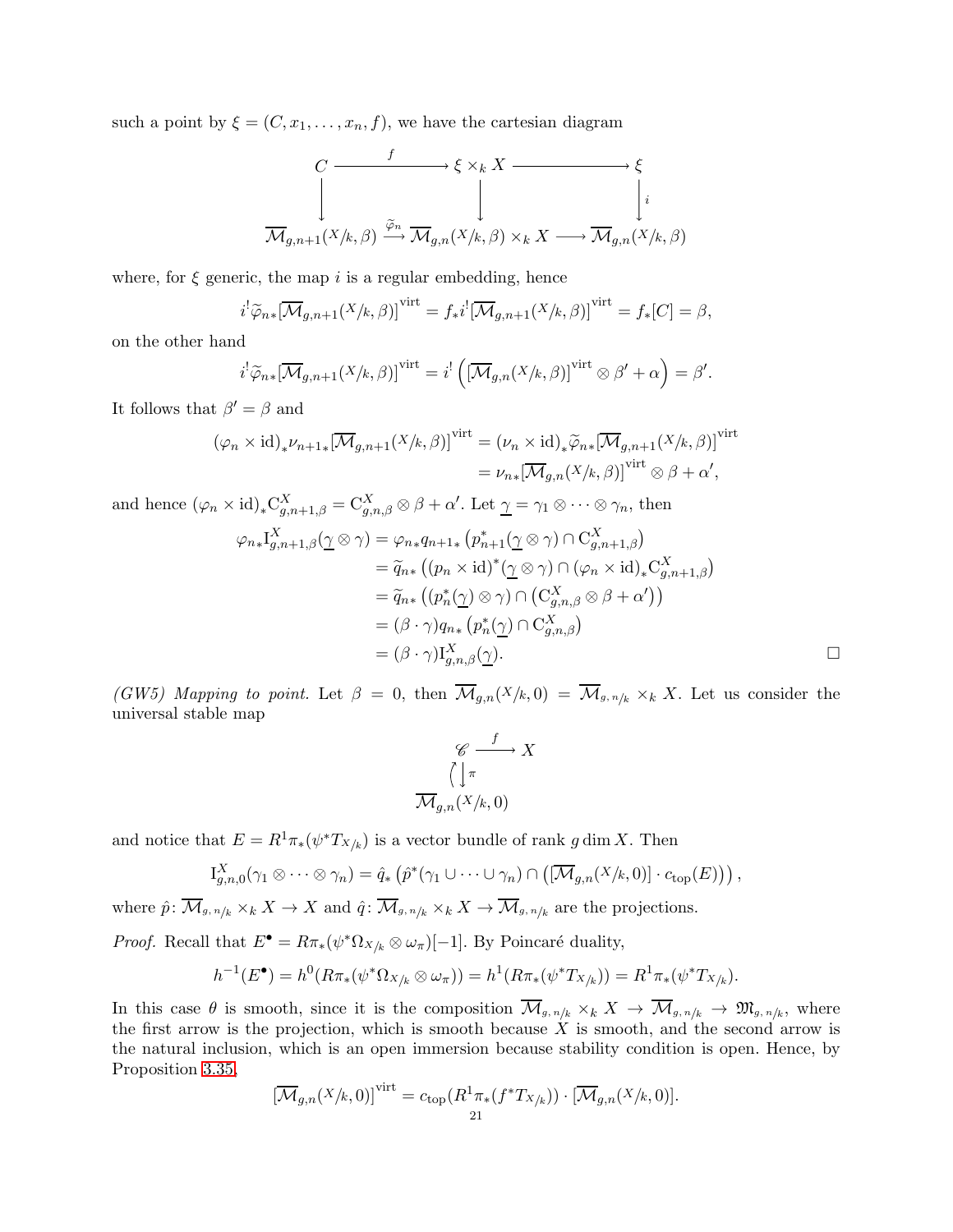Notice that  $q \circ \nu = \hat{q}$ , therefore  $q_* \nu_* = \hat{q}_*$ ; we have also the following cartesian diagram



where  $\hat{\nu} = (\text{id}_X)^n$ . Then

$$
I_{g,n,0}^X(\gamma_1 \otimes \cdots \otimes \gamma_n) = q_* \left( p^*(\gamma_1 \otimes \cdots \otimes \gamma_n) \cap \nu_*[\overline{\mathcal{M}}_{g,n}(X/k,0)]^{\text{virt}} \right)
$$
  
=  $q_* \nu_* \left( \nu^* p^*(\gamma_1 \otimes \cdots \otimes \gamma_n) \cap [\overline{\mathcal{M}}_{g,n}(X/k,0)]^{\text{virt}} \right)$   
=  $\hat{q}_* \left( \hat{p}^*(\gamma_1 \cup \cdots \cup \gamma_n) \cap ([\overline{\mathcal{M}}_{g,n}(X/k,0)] \cdot c_{\text{top}}(E)) \right).$ 

(GW6) Splitting. Let  $g_1, g_2, n_1, n_2 \ge 0$  be integers such that  $2g_i + n_i + 1 \ge 3$  and set  $g = g_1 + g_2$ ,  $n = n_1 + n_2$ . With notations as in Remark [5.10,](#page-17-0) let  $\gamma = \gamma_1 \otimes \cdots \otimes \gamma_n$ , then

$$
\varphi^* \circ \mathcal{I}_{g,n,\beta}^X(\underline{\gamma}) = \sum_{\beta_1 + \beta_2 = \beta} \mathcal{I}_{g_1,n_1+1,\beta_1}^X \otimes \mathcal{I}_{g_2,n_2+1,\beta_2}^X(\underline{\gamma}^{(1,n_1)} \otimes [\Delta] \otimes \underline{\gamma}^{(n_1+1,n)}),
$$

where  $\Delta$  is the diagonal in  $X^2$  and  $\underline{\gamma}^{(i,j)} = \gamma_i \otimes \gamma_{i+1} \otimes \cdots \otimes \gamma_j$ .

5.11. Costello's decorated pre-stable curves. Before proving Axiom (GW6), we need to recall Costello's construction of  $\mathfrak{M}_{g,n,\beta/k}$ . Roughly speaking,  $\mathfrak{M}_{g,n,\beta/k}$  is a smooth Artin stack over an algebraically closed field of characteristic zero, which parametrizes pre-stable curves  $C$  of genus  $g$ with n marked points, together with a labelling of each irreducible component of  $C$  by an element of a semigroup A, such that the sum over irreducible components of the associated elements of  $\mathcal A$ must be  $\beta \in \mathcal{A}$ . In the following we extend Costello's construction over an arbitrary base scheme S.

Let A be a commutative semigroup, with unit  $0 \in \mathcal{A}$ , such that

- (1) A has indecomposable zero:  $\beta + \beta' = 0$  implies  $\beta = \beta' = 0$ , for all  $\beta, \beta' \in \mathcal{A}$ ;
- (2) A has finite decomposition: for every  $\beta \in \mathcal{A}$ , the set of  $\beta_1, \beta_2 \in \mathcal{A}$  such that  $\beta_1 + \beta_2 = \beta$  is finite.

Let us fix  $\beta \in \mathcal{A}$ .

5.12. Definition. Given integers  $q, n \geq 0$ , we say that the triple  $(q, n, \beta)$  is stable if either  $\beta \neq 0$ or  $\beta = 0$  and  $2g - 3 + n \geq 0$ .

# 5.13. **Definition.** The category fibered in groupoids  $\mathfrak{M}_{g,n,\beta,\eta/S}$  is defined inductively as follows.

- (1) If  $(g, n, \beta)$  is unstable, then  $\mathfrak{M}_{g,n,\beta\eta/S}$  is empty.
- (2) Suppose  $(g, n, \beta)$  is stable. Let T be an S-scheme, then an object of  $\mathfrak{M}_{g,n,\beta,\gamma}(T)$  is a prestable curve  $(C \to T, t_i)$  of genus g with n marked points together with a constructible function  $\lambda: C_{gen} \to \mathcal{A}$ , where  $C_{gen} \to T$  is the complement of the nodes and the marked points of C, such that  $\lambda$  is locally constant on the geometric fibers of  $C_{gen} \to T$ .
- (3) If  $T_0 \subset T$  is the open subscheme parametrizing non-singular curves and  $C_0 = C \times_T T_0$ , then  $\lambda: C_{0gen} \to \mathcal{A}$  must be constant with value  $\beta$ .
- (4) Let  $g_1, g_2, n_1, n_2 \ge 0$  be such that  $g = g_1 + g_2$  and  $n = n_1 + n_2$ . Let T and T' be S-schemes and let  $T' \stackrel{h}{\to} T$  be a morphism of S-schemes. Given an object  $(C \to T, t_i, \lambda) \in \mathfrak{M}_{g,n,\beta\eta/S}(T)$ , we denote by  $(C' \to T', t'_i)$  the pre-stable curve obtained by pulling-back the curve  $(C \to T, t_i)$ via h. Assume that there exist two pre-stable curves  $(C_j \to T', t'_{j,i}) \in \mathfrak{M}_{g_j, n_j+1/S}(T')$ , for  $j = 1, 2$ , such that C' is obtained by  $C_1$  and  $C_2$  identifying the last marked points. We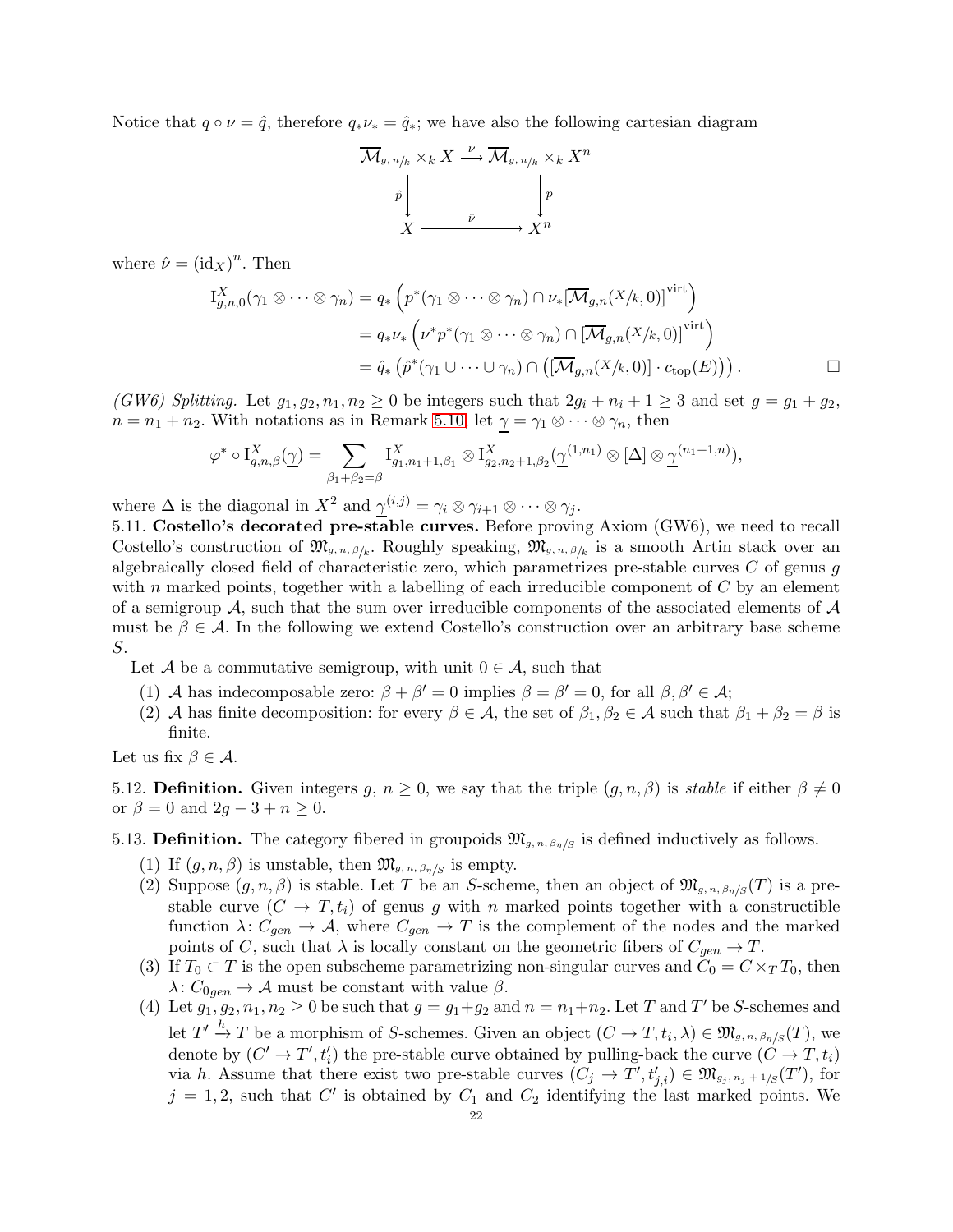require that the induced constructible functions  $\lambda_j : C_{j_{gen}} \to A$ , for  $j = 1, 2$ , define a morphism

$$
T' \to \bigsqcup_{\beta_1 + \beta_2 = \beta} \mathfrak{M}_{g_1, n_1 + 1, \beta_1/S} \times_S \mathfrak{M}_{g_2, n_2 + 1, \beta_2/S}.
$$

(5) Let T and T' be S-schemes and let  $T' \stackrel{h}{\to} T$  be a morphism of S-schemes. Given an object  $(C \to T, t_i, \lambda) \in \mathfrak{M}_{g,n,\beta,\eta/S}(T)$ , we denote by  $(C' \to T', t'_i)$  the pre-stable curve obtained by pulling-back  $(C \to T, t_i)$  via h. Assume that there exists a pre-stable curve  $(C'' \to T', t''_i) \in$  $\mathfrak{M}_{g-1,n+2/S}(T')$  such that  $C'$  is obtained by  $C''$  identifying the last two marked points. We require that the induced constructible function  $\lambda' : C''_{gen} \to \mathcal{A}$  defines a morphism

$$
T' \to \mathfrak{M}_{g-1,n+2,\beta/S}.
$$

One can show directly that the category  $\mathfrak{M}_{g,n,\beta\eta/S}$  is a stack over the base scheme S.

<span id="page-22-0"></span>5.14. Proposition. The natural functor  $\mathfrak{M}_{g,n,\beta\eta/S} \to \mathfrak{M}_{g,n/S}$  which forgets the labelling with values in A is étale. In particular  $\mathfrak{M}_{g,n,\beta\eta/S}$  is a smooth algebraic stack over S.

*Proof.*We use the formal criterion for étaleness ([\[22\]](#page-44-20) I.3.22 and Proposition [A.14\)](#page-33-0). Let  $\overline{x}$ : Spec  $\overline{k} \to$  $\mathfrak{M}_{g,n,\beta\eta/g}$  be a geometric point and let

$$
0\to I\to A'\to A\to 0
$$

be a square-zero extension in  $(\text{Art}/\hat{\sigma}_{s,\overline{x}})$ . Given a decorated pre-stable curve  $(C \to \text{Spec } A, a_i, \lambda)$  and a pre-stable curve  $(C' \to \text{Spec } A', a'_i)$  such that the diagram

$$
\begin{array}{ccc}\nC & \longrightarrow & C' \\
a_i \stackrel{\wedge}{\overline{\left\langle \right.}} & a'_i \stackrel{\wedge}{\overline{\left\langle \right.}} \\
\text{Spec } A \longrightarrow \text{Spec } A'\n\end{array}
$$

is cartesian, we want to show that there exists a unique constructible function  $\lambda' : C'_{gen} \to \mathcal{A}$  such that  $\lambda$  factors through  $\lambda'$  and  $(C' \to \text{Spec } A', a'_i, \lambda')$  is a decorated pre-stable curve. Let us notice that C and C' has the same underlying topological space and that the labelling with values in  $A$ depends only on the topology of the family of pre-stable curves, hence there exists a unique function  $\lambda'$  with the required properties.

*Proof of Axiom (GW6)*. Let us notice that  $A_1(X/k)_+$  is a commutative semigroup then, by effectivity, the sum is finite. Denote for simplicity

$$
\overline{\mathcal{M}}^{(\beta_1,\beta_2)} = \overline{\mathcal{M}}_{g_1,n_1+1}(X/k,\beta_1) \times_k \overline{\mathcal{M}}_{g_2,n_2+1}(X/k,\beta_2).
$$

Let us form the fiber diagram

$$
\mathcal{N}^{(\beta_1, \beta_2)} \stackrel{\hat{\Delta}}{\longrightarrow} \overline{\mathcal{M}}^{(\beta_1, \beta_2)} \\
\downarrow^{\text{ev}_{n_1+1} \times \text{ev}_{n_2+1}} \\
X \stackrel{\Delta}{\longrightarrow} X \times_k X
$$

where  $\Delta$  is the diagonal. The stack  $\mathcal{N}^{(\beta_1,\beta_2)}$  is the moduli stack of pairs

$$
((C_1, x_i, f_1), (C_2, y_i, f_2)) \in \overline{\mathcal{M}}^{(\beta_1, \beta_2)}
$$

such that  $f_1(x_{n_1+1}) = f_2(y_{n_2+1})$ .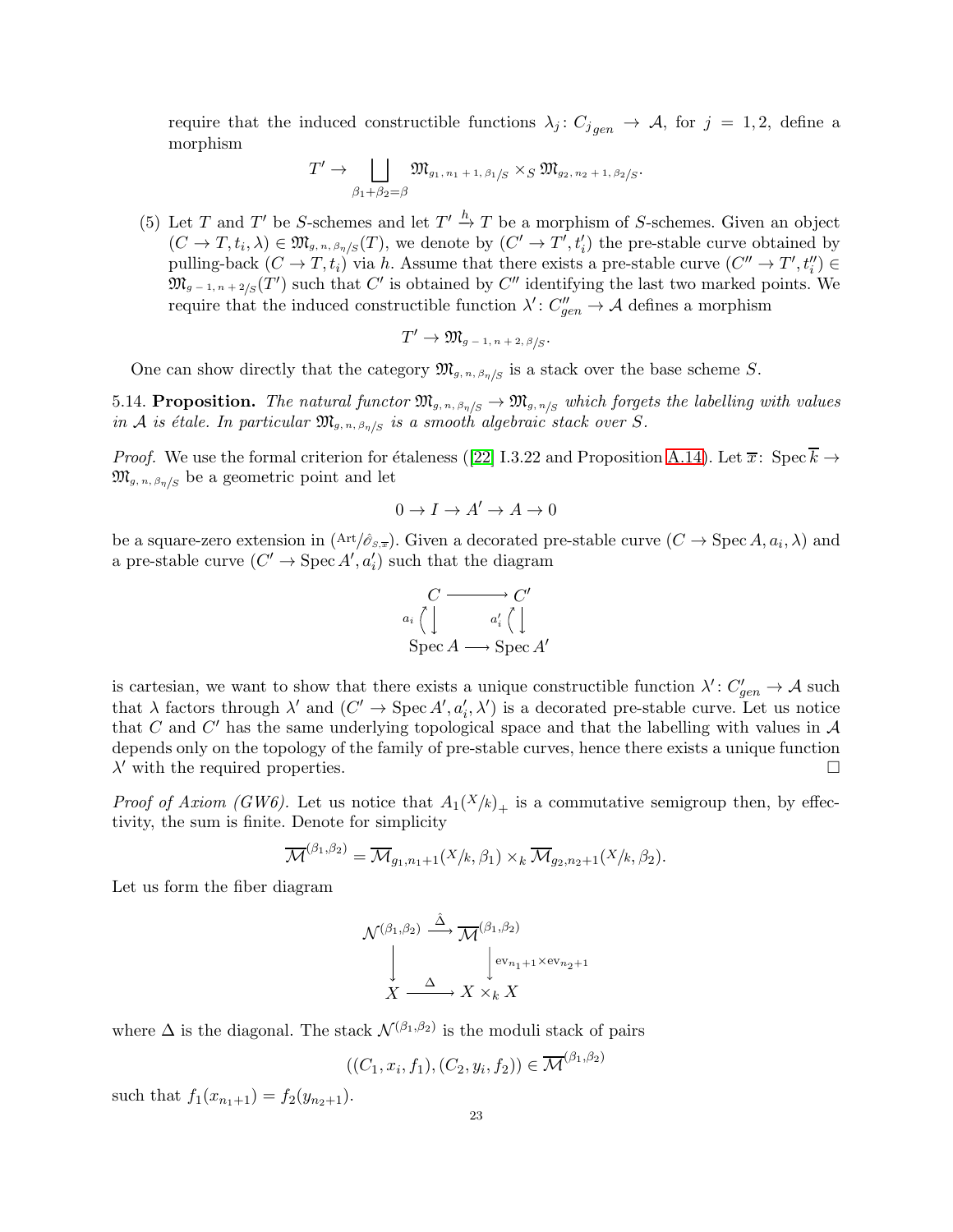Let us notice that the morphism  $\theta \colon \mathcal{M}_{g,n}(X/k,\beta) \to \mathfrak{M}_{g,n/k}$  factors through  $\mathfrak{M}_{g,n,\beta/k}$ . More-over, by Proposition [5.14,](#page-22-0) the natural forgetful map  $\mathfrak{M}_{g,n,\beta/k} \to \mathfrak{M}_{g,n/k}$  is étale. Therefore we can construct a virtual fundamental class  $\left[\overline{\mathcal{M}}_{g,n}(X/k,\beta)\right]_{\beta}^{\text{virt}}$  relative to the morphism

$$
\theta^{\beta} \colon \overline{\mathcal{M}}_{g,n}(X/k, \beta) \to \mathfrak{M}_{g,n,\beta/k}
$$

(as described in section 3) and, by Theorem [3.19,](#page-8-1) we get  $[\overline{\mathcal{M}}_{g,n}(X/k,\beta)]^{\text{virt}}_{\beta} = [\overline{\mathcal{M}}_{g,n}(X/k,\beta)]^{\text{virt}}$ . Notice that the composition

$$
\mathcal{N}^{(\beta_1,\beta_2)} \xrightarrow{\hat{\Delta}} \overline{\mathcal{M}}^{(\beta_1,\beta_2)} \to \mathfrak{M}_{g_1,\,n_1+1,\,\beta_1/k} \times_k \mathfrak{M}_{g_2,\,n_2+1,\,\beta_2/k}
$$

is the natural forgetful functor that we denote by  $\theta^{(\beta_1,\beta_2)}$ . Moreover we can define a virtual fundamental class  $[\mathcal{N}^{(\beta_1,\beta_2)}]$ <sup>virt</sup> relative to the morphism  $\theta^{(\beta_1,\beta_2)}$ , as described in section [4](#page-12-0) and, since  $\Delta$ is a regular embedding, we get

$$
\Delta^!\big[\overline{\mathcal{M}}^{(\beta_1,\beta_2)}\big]^{\text{virt}}=\left[\mathcal{N}^{(\beta_1,\beta_2)}\right]^{\text{virt}}
$$

.

Let us consider the commutative diagram

$$
\begin{array}{ccc}\n & \left| \bigcup_{\beta_1 + \beta_2 = \beta} \mathcal{N}^{(\beta_1, \beta_2)} \right| & \varphi & \mathcal{M}_{g,n}(X/k, \beta) \\
 & \downarrow_{\theta^{(\beta_1, \beta_2)}} & \downarrow_{\theta^{(\beta_1, \beta_2)}} & \downarrow_{\theta^{\beta}} \\
 & \left| \bigcup_{\beta_1 + \beta_2 = \beta} \mathfrak{M}_{g_1, n_1 + 1, \beta_1/k} \times_k \mathfrak{M}_{g_2, n_2 + 1, \beta_2/k} \xrightarrow{\varphi} \mathfrak{M}_{g, n, \beta/k}\n\end{array}
$$

and note that it is actually cartesian. By Proposition [3.36,](#page-11-0)

$$
\hat{\varphi}^* [\overline{\mathcal{M}}_{g,n}(X/k, \beta)]^{\text{virt}} = \sum_{\beta_1 + \beta_2 = \beta} [\mathcal{N}^{(\beta_1, \beta_2)}]^{\text{virt}}.
$$

Let  $\overline{\mathcal{M}}^{(1,2)} = \overline{\mathcal{M}}_{g_1, n_1 + 1/k} \times_k \overline{\mathcal{M}}_{g_2, n_2 + 1/k}$  and consider the following natural morphisms

$$
\mathcal{N}^{(\beta_1, \beta_2)} \xrightarrow{\hat{\nu}} \overline{\mathcal{M}}^{(1,2)} \times_k X^{n+1} \xrightarrow{\operatorname{id} \times \pi} \overline{\mathcal{M}}^{(1,2)} \times_k X^n \xrightarrow{\tilde{q}} \overline{\mathcal{M}}^{(1,2)}
$$
\n
$$
\downarrow \widetilde{p}
$$
\n
$$
X^{n+1} \xrightarrow{\pi} X^n
$$

where  $\hat{p} \circ \hat{\nu}$  is the evaluation at the first  $n+1$  marked points and  $\pi$  is the projection on the first n components, and set  $\tilde{\nu} = (\text{id} \times \pi) \circ \hat{\nu}$ ,  $\hat{q} = \tilde{q} \circ (\text{id} \circ \pi)$ . It is easily seen that the morphisms  $\hat{p}$ ,  $\tilde{p}$ ,  $\hat{q}$ and  $\tilde{q}$  commute with  $p_n$ ,  $q_n$ ,  $p_{n_1+1} \times p_{n_2+1}$  and  $q_{n_1+1} \times q_{n_2+1}$  via the following maps

$$
\overline{\mathcal{M}}^{(1,2)} \times_k X^n \xrightarrow{\varphi \times \mathrm{id}} \overline{\mathcal{M}}_{g,n/k} \times_k X^n
$$
  

$$
\overline{\mathcal{M}}^{(1,2)} \times_k X^{n+1} \xrightarrow{\mathrm{id} \times \Delta} \overline{\mathcal{M}}^{(1,2)} \times_k X^{n+2}.
$$

Let us denote for simplicity

$$
\begin{cases} \nu_{1,2} = \nu_{n_1+1} \times \nu_{n_2+1} \\ p_{1,2} = p_{n_1+1} \times p_{n_2+1} \\ q_{1,2} = q_{n_1+1} \times q_{n_2+1} \\ C_{\beta_1,\beta_2}^X = C_{g_1,n_1+1,\beta_1}^X \times C_{g_2,n_2+1,\beta_2}^X. \end{cases}
$$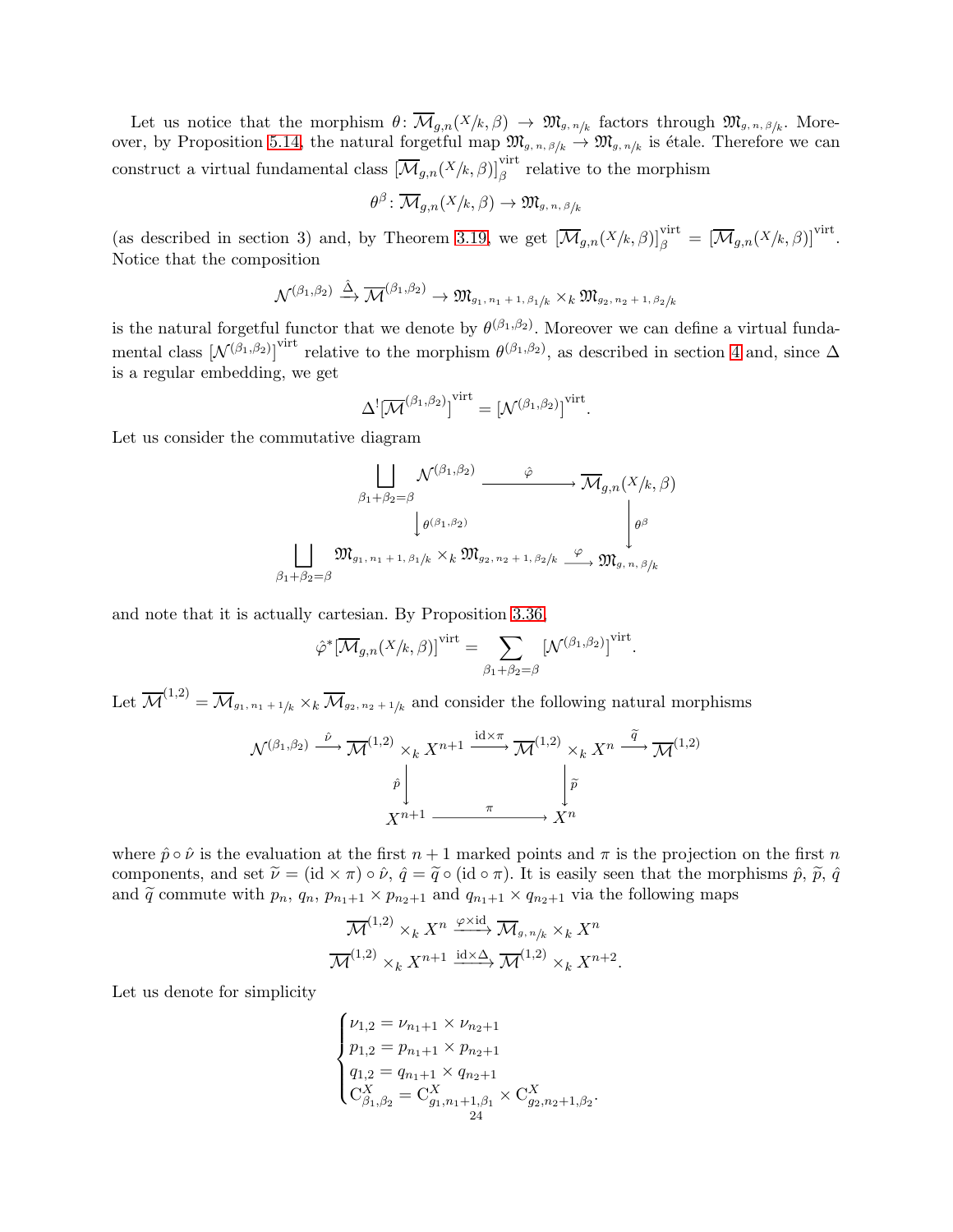We have

$$
(\varphi \times id)^* \nu_{n*} [\overline{\mathcal{M}}_{g,n}(X/k, \beta)]^{virt} = \hat{\nu}_* \hat{\varphi}^* [\overline{\mathcal{M}}_{g,n}(X/k, \beta)]^{virt}
$$
  
\n
$$
= \sum_{\substack{\beta_1 + \beta_2 = \beta \\ \beta_1 + \beta_2 = \beta}} (id \times \pi)_* \tilde{\nu}_* \Delta^! [\overline{\mathcal{M}}_{(\beta_1, \beta_2)}]^{virt}
$$
  
\n
$$
= \sum_{\substack{\beta_1 + \beta_2 = \beta}} (id \times \pi)_* (id \times \Delta)^! \nu_{1,2*} [\overline{\mathcal{M}}_{(\beta_1, \beta_2)}]^{virt},
$$

hence  $(\varphi \times id)^* C^X_{g,n,\beta} = \sum_{\beta_1 + \beta_2 = \beta} (id \times \pi)_* (id \times \Delta)^! C^X_{\beta_1,\beta_2}$ . Let  $\underline{\gamma} = \gamma_1 \otimes \cdots \otimes \gamma_n$ , then

$$
\varphi^* I^X_{g,n,\beta}(\underline{\gamma}) = \varphi^* q_{n*} (p_n^*(\underline{\gamma}) \cap C^X_{g,n,\beta})
$$
  
\n
$$
= \hat{q}_*(\varphi \times id)^* (p_n^*(\underline{\gamma}) \cap C^X_{g,n,\beta})
$$
  
\n
$$
= \sum_{\beta_1 + \beta_2 = \beta} \hat{q}_*\left(\hat{p}^*(\underline{\gamma}) \cap (id \times \pi)_*(id \times \Delta)^! C^X_{\beta_1, \beta_2}\right)
$$
  
\n
$$
= \sum_{\beta_1 + \beta_2 = \beta} \tilde{q}_*\left(\tilde{p}^* \pi^*(\underline{\gamma}) \cap (id \times \Delta)^! C^X_{\beta_1, \beta_2}\right)
$$
  
\n
$$
= \sum_{\beta_1 + \beta_2 = \beta} q_{1,2*} (id \times \Delta)_*\left(\tilde{p}^*(\underline{\gamma} \otimes id) \cap (id \times \Delta)^! C^X_{\beta_1, \beta_2}\right)
$$
  
\n
$$
= \sum_{\beta_1 + \beta_2 = \beta} q_{1,2*} ((id \times \Delta)_*\tilde{p}^*(\underline{\gamma} \otimes id) \cap C^X_{\beta_1, \beta_2})
$$
  
\n
$$
= \sum_{\beta_1 + \beta_2 = \beta} q_{1,2*} (p_{1,2}^*(\underline{\gamma}^{(n_1)} \otimes \Delta \otimes \underline{\gamma}^{(n_2)}) \cap C^X_{\beta_1, \beta_2})
$$
  
\n
$$
= \sum_{\beta_1 + \beta_2 = \beta} I^X_{g_1, n_1+1, \beta_1} \otimes I^X_{g_2, n_2+1, \beta_2}(\underline{\gamma}^{(n_1)} \otimes [\Delta] \otimes \underline{\gamma}^{(n_2)}).
$$

 $\Box$ 

(GW7) Genus reduction. With notations as in Remark [5.10,](#page-17-0) we have

$$
\psi^* \circ \mathrm{I}_{g,n,\beta}^X(\bullet) = \mathrm{I}_{g-1,n+2,\beta}^X(\bullet \otimes [\Delta]),
$$

where  $\Delta$  is the diagonal in  $X^2$ .

Proof. Let us form the fiber diagram

$$
\mathcal{N} \stackrel{\hat{\Delta}}{\longrightarrow} \overline{\mathcal{M}}_{g-1,n+2}(X/k,\beta)
$$
\n
$$
\downarrow \qquad \downarrow \text{ev}_{n+1} \times \text{ev}_{n+2}
$$
\n
$$
X \stackrel{\Delta}{\longrightarrow} X \times_k X
$$

where  $\Delta$  is the diagonal. Notice that  $\mathcal N$  is the moduli stack of stable maps of genus  $g-1$  with  $n+2$ marked points such that the images in  $X$  of the last two marked points coincide. Thus  $N$  fits in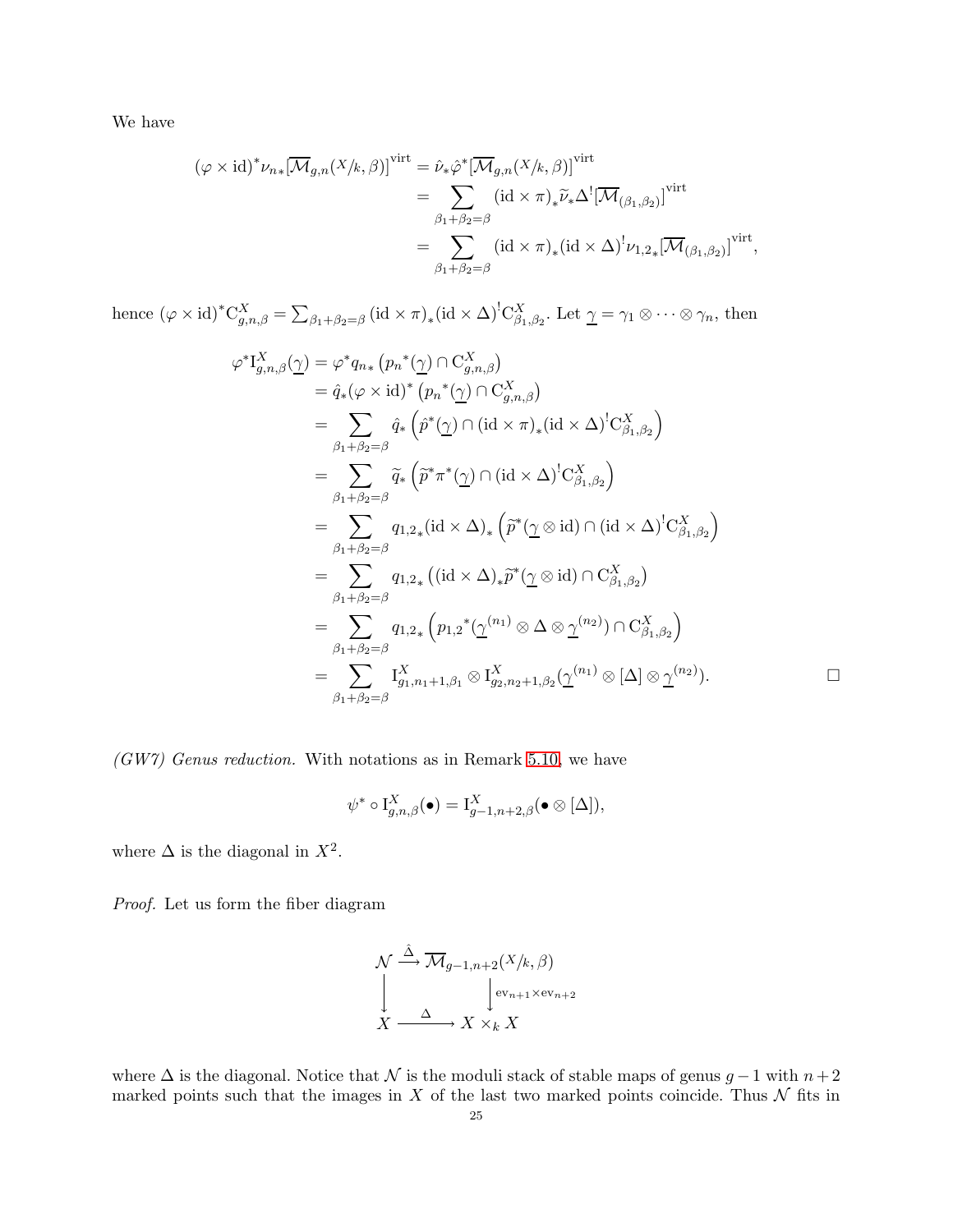the following cartesian diagram

$$
\mathcal{N} \xrightarrow{\hat{\psi}} \overline{\mathcal{M}}_{g,n}(X/k, \beta)
$$
\n
$$
\hat{\theta} \downarrow \qquad \qquad \downarrow \theta
$$
\n
$$
\mathfrak{M}_{g-1, n+2/k} \longrightarrow \mathfrak{M}_{g, n/k}
$$
\n
$$
\operatorname{st} \downarrow \qquad \qquad \downarrow
$$
\n
$$
\overline{\mathcal{M}}_{g-1, n+2/k} \xrightarrow{\psi} \overline{\mathcal{M}}_{g, n/k}
$$

and the composition

$$
\mathcal{N} \xrightarrow{\hat{\Delta}} \overline{\mathcal{M}}_{g-1,n+2}(X/k,\beta) \to \mathfrak{M}_{g-1,n+2/k}
$$

is the functor  $\hat{\theta}$ . We can define a virtual fundamental class  $[\mathcal{N}]^{\text{virt}}$  relative to the morphism  $\hat{\theta}$ , as described in section [4.](#page-12-0) Since  $\Delta$  is a regular embedding and by Proposition [3.36,](#page-11-0) we get

$$
\Delta^![\overline{\mathcal{M}}_{g-1,n+2}(X/k,\beta)]^{\text{virt}} = [\mathcal{N}]^{\text{virt}} = \hat{\psi}^*[\overline{\mathcal{M}}_{g,n}(X/k,\beta)]^{\text{virt}}
$$

.

Consider the following natural morphisms

$$
\mathcal{N} \xrightarrow{\hat{\nu}} \overline{\mathcal{M}}_{g-1,n+2/k} \times_k X^{n+1} \xrightarrow{\mathrm{id} \times \pi} \overline{\mathcal{M}}_{g-1,n+2/k} \times_k X^n \xrightarrow{\widetilde{q}} \overline{\mathcal{M}}_{g-1,n+2/k}
$$
\n
$$
\downarrow \widetilde{p} \downarrow \qquad \qquad \downarrow \widetilde{p}
$$
\n
$$
X^{n+1} \xrightarrow{\pi} X^n
$$

where  $\hat{p} \circ \hat{\nu}$  is the evaluation at the first  $n + 1$  marked points and  $\pi$  is the projection on the first n components, and set  $\tilde{\nu} = (\text{id} \times \pi) \circ \hat{\nu}$ ,  $\hat{q} = \tilde{q} \circ (\text{id} \circ \pi)$ . It is easily seen that the morphisms  $\hat{p}$ ,  $\tilde{p}$ ,  $\hat{q}$ and  $\tilde{q}$  commute with  $p_n$ ,  $q_n$ ,  $p_{n+2}$  and  $q_{n+2}$  via the following maps

$$
\overline{\mathcal{M}}_{g-1,n+2/k} \times_k X^n \xrightarrow{\psi \times \mathrm{id}} \overline{\mathcal{M}}_{g,n/k} \times_k X^n
$$
  

$$
\overline{\mathcal{M}}_{g-1,n+2/k} \times_k X^{n+1} \xrightarrow{\mathrm{id} \times \Delta} \overline{\mathcal{M}}_{g-1,n+2/k} \times_k X^{n+2}.
$$

Moreover, we have

$$
(\psi \times id)^* \nu_{n*} [\overline{\mathcal{M}}_{g,n}(X/k, \beta)]^{\text{virt}} = \widetilde{\nu}_* \hat{\psi}^* [\overline{\mathcal{M}}_{g,n}(X/k, \beta)]^{\text{virt}}
$$
  
=  $(id \times \pi)_* \hat{\nu}_* \hat{\Delta}^! [\overline{\mathcal{M}}_{g-1,n+2}(X/k, \beta)]^{\text{virt}}$   
=  $(id \times \pi)_* (id \times \Delta)^! \nu_{n+2*} [\overline{\mathcal{M}}_{g-1,n+2}(X/k, \beta)]^{\text{virt}},$ 

hence  $(\psi \times id)^* C^X_{g,n,\beta} = (\mathrm{id} \times \pi)_* (\mathrm{id} \times \Delta)^! C^X_{g-1,n+2,\beta}$ . Let  $\underline{\gamma} = \gamma_1 \otimes \cdots \otimes \gamma_n$ , then

$$
\psi^* I_{g,n,\beta}^X(\underline{\gamma}) = \psi^* q_{n*} (p_n^*(\underline{\gamma}) \cap C_{g,n,\beta}^X)
$$
  
\n
$$
= \widetilde{q}_*(\psi \times id)^* (p_n^*(\underline{\gamma}) \cap C_{g,n,\beta}^X)
$$
  
\n
$$
= \widetilde{q}_* \left( \widetilde{p}^*(\underline{\gamma}) \cap (id \times \pi)_*(id \times \Delta)^! C_{g-1,n+2,\beta}^X \right)
$$
  
\n
$$
= \widehat{q}_* \left( \widehat{p}^*(id \times \pi)^*(\underline{\gamma}) \cap (id \times \Delta)^! C_{g-1,n+2,\beta}^X \right)
$$
  
\n
$$
= q_{n+2*} ((id \times \Delta)_*\widehat{p}^*(\underline{\gamma} \otimes id) \cap C_{g-1,n+2,\beta}^X)
$$
  
\n
$$
= q_{n+2*} (p_{n+2}^*(\underline{\gamma} \otimes [\Delta]) \cap C_{g-1,n+2,\beta}^X)
$$
  
\n
$$
= I_{g-1,n+2,\beta}^X(\underline{\gamma} \otimes [\Delta]).
$$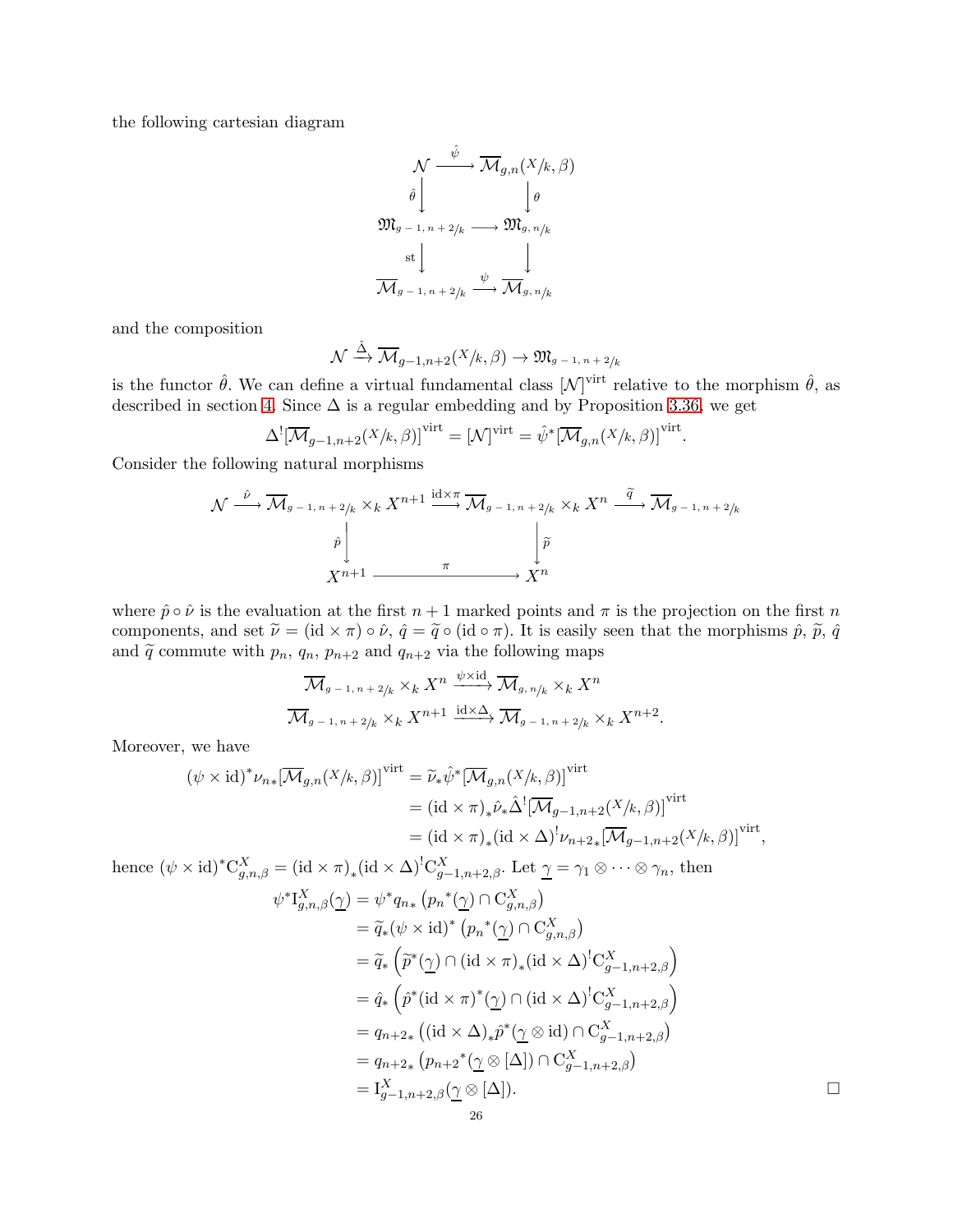(GW8) Motivic axiom. There exists a class  $C_{g,n,\beta}^X \in A^*(\overline{\mathcal{M}}_{g,n/k} \times_k X^n/k)_{\mathbb{Q}}$  such that

$$
\mathrm{I}_{g,n,\beta}^X(\bullet) = q_*(p^*(\bullet) \cap \mathrm{C}_{g,n,\beta}^X).
$$

#### 6. Genus zero invariants in positive characteristic

<span id="page-26-0"></span>6.1. **Gromov-Witten potential.** Let  $k$  be an algebraically closed field (of arbitrary characteristic) and let X be a smooth projective connected scheme of finite type over k. Fix  $\beta \in A_1(X/k)$  and  $n \geq 0$ . Let l be a prime different from the characteristic of k.

6.1. By [\[22\]](#page-44-20) V.1.11,  $H^*(X) = \sum_r H^r(X, \mathbb{Q}_l(\overline{r}))$  is finitely generated over  $\mathbb{Q}_l$ . Let  $T_0 = 1, T_1, \ldots, T_m$ be generators for  $H^*(X)$ . For each  $i = 1, \ldots, m$ , we introduce a variable  $t_i$  of the same degree of  $T_i$ , such that the  $t_i$  supercommute, which means

$$
t_i t_j = (-1)^{\deg t_i \deg t_j} t_j t_i,
$$

and  $t_i^2 = 0$  if  $t_i$  has odd degree.

6.2. REMARK. If  $\gamma_i \in H^{m_i}(X)$  then  $\langle I_{g,n,\beta}^X \rangle (\gamma_1 \otimes \cdots \otimes \gamma_n) \in \mathbb{Q}_l$  is zero unless

$$
\sum_{i+1}^{n} m_i = 2(\text{vdim} - 3g + 3 - n).
$$

6.3. NOTATION. We denote the vector  $(a_0, \ldots, a_m)$  as  $\underline{a}$ ; we set  $|\underline{a}| = a_0 + \cdots + a_m$  and  $\underline{a}! = a_0! \cdots a_m!$ . Moreover we set  $\langle I_{0,n,\beta}^X \rangle = 0$  for  $n < 3$ .

6.4. **Definition.** Let  $\gamma = \sum_{i=0}^{m} t_i T_i$  (regarding  $T_i$  and  $t_i$  as supercommuting variables). We define the genus 0 Gromov-Witten potential as the formal series

$$
\Phi(\gamma) = \sum_{n \ge 0} \sum_{\beta \in A_1(X/k)} \frac{1}{n!} \langle I_{0,n,\beta}^X \rangle(\gamma^n) q^{\beta},
$$

where  $q^{\beta}$  is a free variable and

$$
\frac{1}{n!}\langle \mathcal{I}^{X}_{0,n,\beta}\rangle(\gamma^n)=\sum_{|\underline{a}|=n}\epsilon(\underline{a})\langle \mathcal{I}^{X}_{0,n,\beta}\rangle(T^{\underline{a}})\frac{t^{\underline{a}}}{\underline{a}!},
$$

with  $\epsilon(\underline{a}) = \pm 1$  determined by

$$
(t_0T_0)^{a_0}\cdots (t_mT_m)^{a_m} = \epsilon(\underline{a})T_0^{a_0}\cdots T_m^{a_m}t_0^{a_0}\cdots t_m^{a_m}.
$$

6.5. REMARK. By effectivity axiom, the Gromov-Witten potential is a formal series in  $\mathcal{R}$  =  $R[\![t_0, \ldots, t_m]\!]$ , with  $R = \mathbb{Q}_l[\![q^\beta; \beta \in A_1(X/k)_{+}]\!]$ .

6.2. Quantum product. By [\[22\]](#page-44-20) VI.8,  $H^*(X \times_k X) = H^*(X) \otimes H^*(X)$ . Let  $\Delta \subset X \times_k X$  be the diagonal, then

$$
[\Delta] = \sum_{e,f} g^{ef} T_e \otimes T_f.
$$

6.6. Definition. We define

$$
T_i * T_j = \sum_{e,f} \frac{\partial^3 \Phi}{\partial t_i \partial t_j \partial t_e} g^{ef} T_f.
$$

Extending this linearly gives the (big) quantum product on  $H^*(X, \mathcal{R})$ .

6.7. REMARK. Notice that the Gromov-Witten invariants with  $n < 3$  do not affect the quantum product.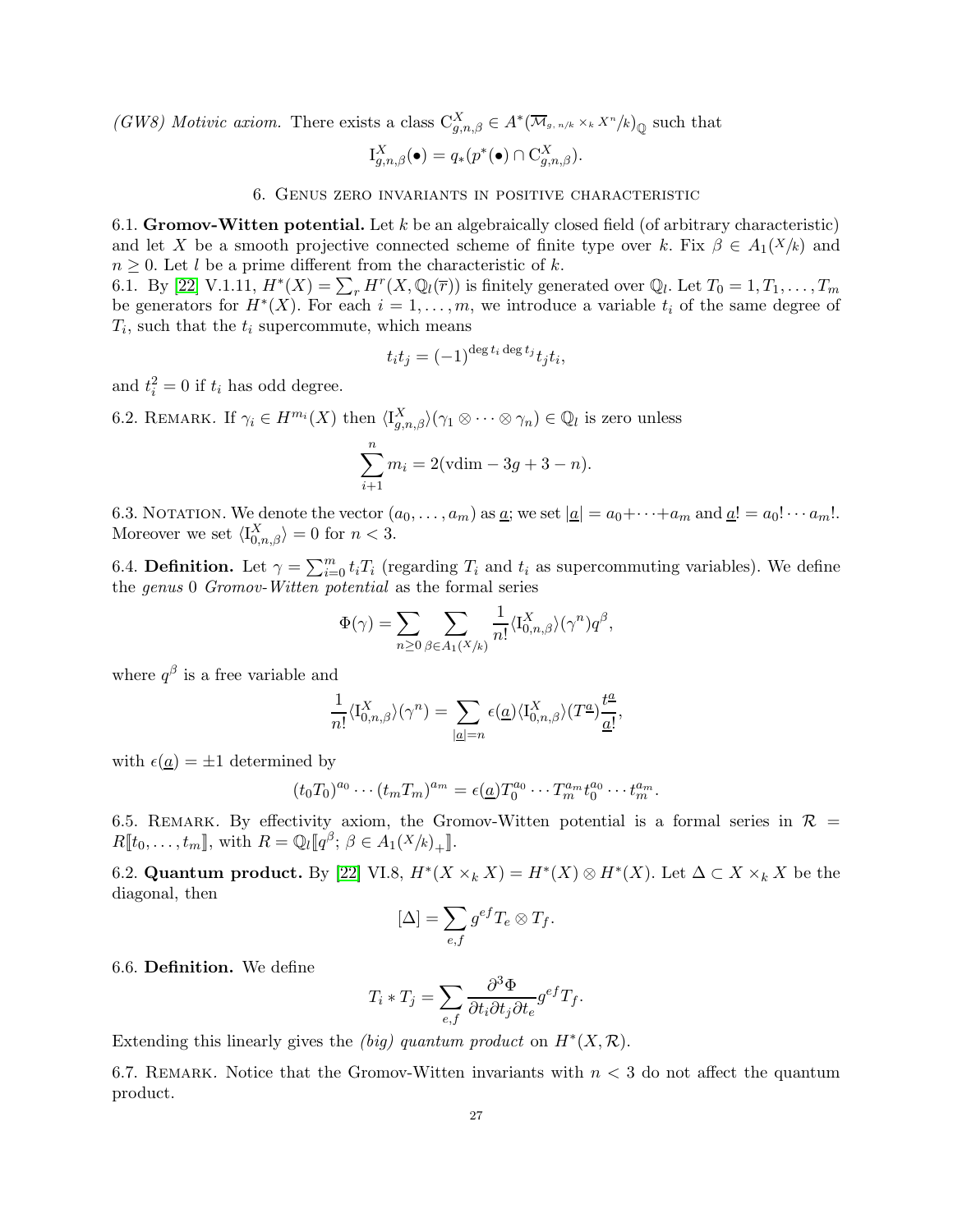<span id="page-27-0"></span>6.8. Lemma. For all  $i, j, h$ , we have

$$
\frac{\partial^3 \Phi(\gamma)}{\partial t_i \partial t_j \partial t_h} = \sum_{n \geq 0} \sum_{\beta \in A_1(X/k)} \frac{1}{n!} \langle I_{0,n+3,\beta}^X \rangle (T_i \otimes T_j \otimes T_h \otimes \gamma^n) q^{\beta}.
$$

*Proof.* For simplicity, we will assume that  $H^*(X,\mathcal{R})$  has only even cohomology so that we don't have to worry about signs. We have

$$
\frac{\partial^3 \Phi(\gamma)}{\partial t_i \partial t_j \partial t_h} = \frac{\partial^3}{\partial t_i \partial t_j \partial t_h} \sum_{n, \beta} \sum_{|\underline{a}|=n} \langle I_{0,n,\beta}^X \rangle (T^{\underline{a}}) \frac{t^{\underline{a}}}{\underline{a}!} q^{\beta} = \sum_{n, \beta} \sum_{|\underline{a}|=n} \langle I_{0,n,\beta}^X \rangle (T^{\underline{a}'}) \frac{t^{\underline{a}'}}{\underline{a}'} q^{\beta},
$$

where  $\underline{a}' = \underline{a} - e_i - e_j - e_h$  and  $e_i = (0, \ldots, 0, 1, 0, \ldots, 0)$  with 1 in the *i*-th position. Moreover

$$
\sum_{n, \beta} \frac{1}{n!} \langle I_{0,n+3,\beta}^X \rangle (T_i \otimes T_j \otimes T_h \otimes \gamma^n) q^{\beta} = \sum_{n, \beta} \sum_{|\underline{a}|=n} \langle I_{0,n+3,\beta}^X \rangle (T_i \otimes T_j \otimes T_h \otimes T^{\underline{a}}) \frac{t^{\underline{a}}}{\underline{a}!} q^{\beta}
$$
  

$$
= \sum_{n, \beta} \sum_{|\underline{a}|=n+3} \langle I_{0,n+3,\beta}^X \rangle (T^{\underline{a}+e_i+e_j+e_h}) \frac{t^{\underline{a}}}{\underline{a}!} q^{\beta}.
$$

<span id="page-27-1"></span>6.9. Theorem (WDVV equation). The Gromov-Witten potential satisfies the equation

$$
\sum_{e,f} \frac{\partial^3 \Phi}{\partial t_i \partial t_j \partial t_e} g^{ef} \frac{\partial^3 \Phi}{\partial t_f \partial t_h \partial t_l} = (-1)^{\deg t_i (\deg t_j + \deg t_h)} \sum_{e,f} \frac{\partial^3 \Phi}{\partial t_j \partial t_h \partial t_e} g^{ef} \frac{\partial^3 \Phi}{\partial t_f \partial t_i \partial t_l},
$$

for all  $i, j, h, l$ .

*Proof.* For simplicity, we will assume that  $H^*(X,\mathcal{R})$  has only even cohomology so that we don't have to worry about signs. If we set

$$
F(ij|hl) = \frac{\partial^3 \Phi}{\partial t_i \partial t_j \partial t_e} g^{ef} \frac{\partial^3 \Phi}{\partial t_f \partial t_h \partial t_l},
$$

then we want to show that  $F(ij|hl) = F(jh|il)$ . Consider the following cartesian diagram

$$
D(ij|hl) \longrightarrow \overline{\mathcal{M}}_{0,n+4/k}
$$
  
\n
$$
\downarrow \qquad \qquad \downarrow \qquad \qquad \downarrow \qquad \qquad \downarrow \qquad \downarrow \qquad \downarrow \qquad \downarrow \qquad \downarrow \qquad \downarrow \qquad \downarrow \qquad \downarrow \qquad \downarrow \qquad \downarrow \qquad \downarrow \qquad \downarrow \qquad \downarrow \qquad \downarrow \qquad \downarrow \qquad \downarrow \qquad \downarrow \qquad \downarrow \qquad \downarrow \qquad \downarrow \qquad \downarrow \qquad \downarrow \qquad \downarrow \qquad \downarrow \qquad \downarrow \qquad \downarrow \qquad \downarrow \qquad \downarrow \qquad \downarrow \qquad \downarrow \qquad \downarrow \qquad \downarrow \qquad \downarrow \qquad \downarrow \qquad \downarrow \qquad \downarrow \qquad \downarrow \qquad \downarrow \qquad \downarrow \qquad \downarrow \qquad \downarrow \qquad \downarrow \qquad \downarrow \qquad \downarrow \qquad \downarrow \qquad \downarrow \qquad \downarrow \qquad \downarrow \qquad \downarrow \qquad \downarrow \qquad \downarrow \qquad \downarrow \qquad \downarrow \qquad \downarrow \qquad \downarrow \qquad \downarrow \qquad \downarrow \qquad \downarrow \qquad \downarrow \qquad \downarrow \qquad \downarrow \qquad \downarrow \qquad \downarrow \qquad \downarrow \qquad \downarrow \qquad \downarrow \qquad \downarrow \qquad \downarrow \qquad \downarrow \qquad \downarrow \qquad \downarrow \qquad \downarrow \qquad \downarrow \qquad \downarrow \qquad \downarrow \qquad \downarrow \qquad \downarrow \qquad \downarrow \qquad \downarrow \qquad \downarrow \qquad \downarrow \qquad \downarrow \qquad \downarrow \qquad \downarrow \qquad \downarrow \qquad \downarrow \qquad \downarrow \qquad \downarrow \qquad \downarrow \qquad \downarrow \qquad \downarrow \qquad \downarrow \qquad \downarrow \qquad \downarrow \qquad \downarrow \qquad \downarrow \qquad \downarrow \qquad \downarrow \qquad \downarrow \qquad \downarrow \qquad \downarrow \qquad \downarrow \qquad \downarrow \qquad \downarrow \qquad \downarrow \qquad \downarrow \qquad \downarrow \qquad \downarrow \qquad \downarrow \qquad \downarrow \qquad \downarrow \qquad \downarrow \qquad \downarrow \qquad \downarrow \qquad \downarrow \qquad \downarrow \qquad \down
$$

where the image of  $\varphi_0$  is a boundary point of  $\overline{\mathcal{M}}_{0,4/k} \cong \mathbb{P}^1_k$ . Since the boundary points are linearly equivalent, the same is true for the fibers of  $\rho$  over these points, hence  $D(ij|hl)$  and  $D(jh|il)$  are linearly equivalent divisors in  $\mathcal{M}_{0,n+4/k}$ . Let  $A\cup B$  be a partition of  $\{1,\ldots,n+4\}$  such that  $i,j\in A$ and  $h, l \in B$ . Form the following fiber square

$$
D(A|B) \longrightarrow D(ij|hl)
$$
  
\n
$$
\downarrow \qquad \qquad \downarrow
$$
  
\n
$$
\overline{\mathcal{M}}_{0, A \cup \bullet/k} \times_{k} \overline{\mathcal{M}}_{0, B \cup \bullet/k} \xrightarrow{\varphi} \overline{\mathcal{M}}_{0, n+4/k}
$$

then  $D(ij|h l) = \sum_{A \cup B = \{1,...,n+4\}}$ i,j∈A, h,l∈B  $D(A|B)$ . We set  $\mathcal{M}_{(\beta_1,\beta_2)} = \mathcal{M}_{0,A\cup\bullet}(X/k,\beta_1)\times_k \mathcal{M}_{0,B\cup\bullet}(X/k,\beta_2).$ 28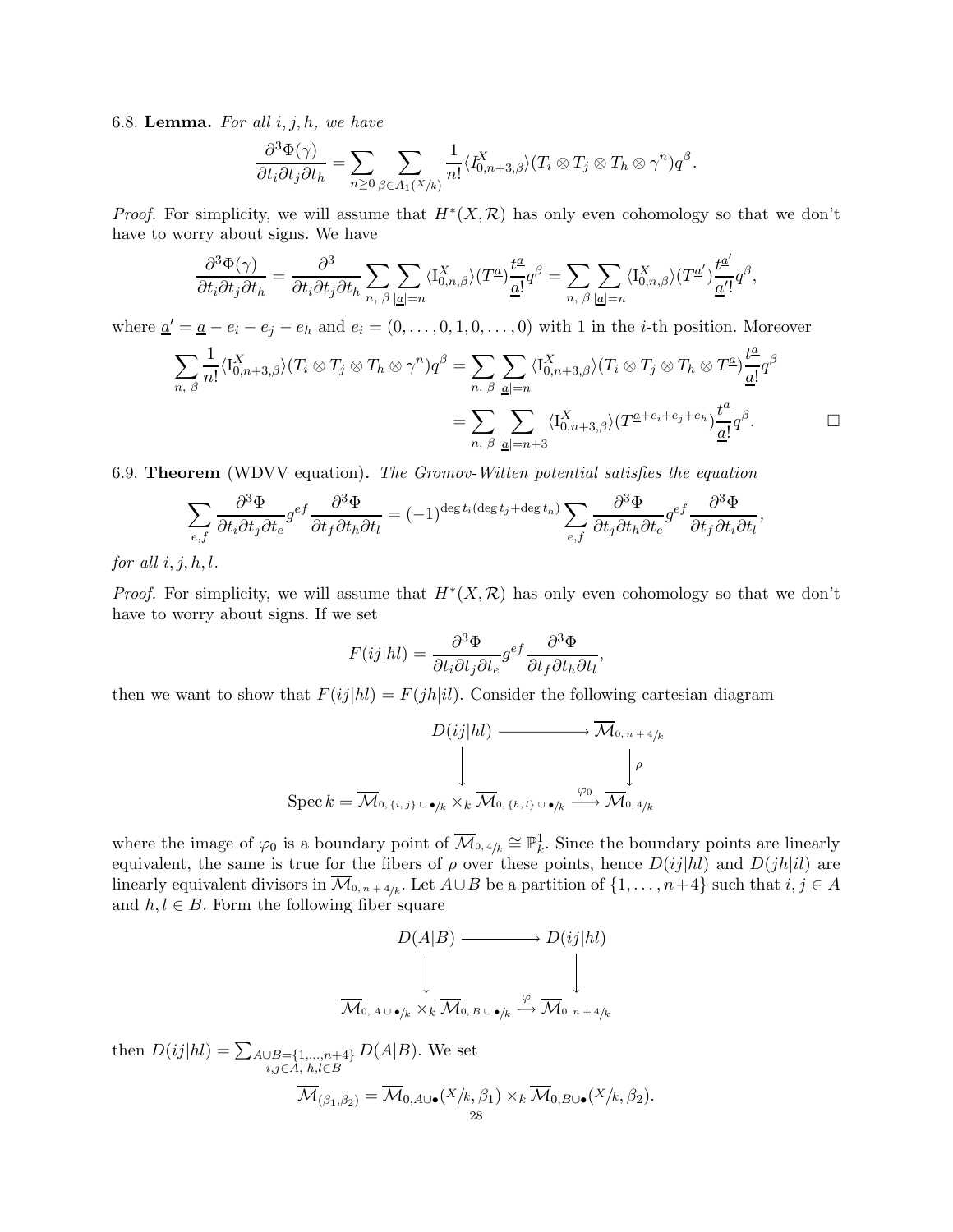With notations as in the proof of splitting axiom, we have the following commutative diagram

$$
\overline{\mathcal{M}}_{0,n+4}(X/k,\beta) \xleftarrow{\hat{\varphi}} \mathcal{N}_{A,B}^{(\beta_1,\beta_2)} \xrightarrow{\hat{\Delta}} \overline{\mathcal{M}}_{(\beta_1,\beta_2)}
$$
\n
$$
\downarrow^{\text{ev}} \qquad \qquad \downarrow^{\hat{\text{ev}}}
$$
\n
$$
X^{n} \xleftarrow{\pi} X^{n+1} \xrightarrow{\text{id} \times \Delta} X^{n+2}
$$

where the left square is cartesian. Therefore

$$
\sum_{\substack{\beta_1+\beta_2=\beta\\i,j\in A,\ h,l\in B}} \int_{\substack{[\overline{\mathcal{M}}_{(\beta_1,\beta_2)}]^{\text{virt}}}} \hat{\Delta}_*\hat{\varphi}^*\text{ev}^*(\bullet) = \sum_{\substack{A\cup B=\{1,\ldots,n+4\}\\i,j\in A,\ h,l\in B}} \int_{\hat{\varphi}^*[\overline{\mathcal{M}}_{0,n+4}(X/k,\beta)]^{\text{virt}}} \hat{\varphi}^*\text{ev}^*(\bullet)
$$
\n
$$
= \sum_{\substack{A\cup B=\{1,\ldots,n+4\}\\i,j\in A,\ h,l\in B}} \int_{\hat{\varphi}*\hat{\varphi}^*[\overline{\mathcal{M}}_{0,n+4}(X/k,\beta)]^{\text{virt}}} \text{ev}^*(\bullet)
$$
\n
$$
= \sum_{\substack{A\cup B=\{1,\ldots,n+4\}\\i,j\in A,\ h,l\in B}} \int_{D(A|B)} \text{I}_{0,n+4,\beta}^X(\bullet)
$$
\n
$$
= \int_{D(ij|hl)} \text{I}_{0,n+4,\beta}^X(\bullet).
$$

Let us set for simplicity  $\gamma_{n_1} = T_i \otimes T_j \otimes \gamma^{n_1}$  and  $\gamma_{n_2} = T_h \otimes T_l \otimes \gamma^{n_2}$ . Then, by Lemma [6.8](#page-27-0) and splitting axiom,

$$
F(ij|hl) = \sum_{\beta_1, \beta_2, n_1, n_2, e, f} \frac{1}{n_1! n_2!} \langle I_{0, n_1+3, \beta_1}^X \rangle (T_e \otimes \gamma_{n_1}) g^{ef} \langle I_{0, n_2+3, \beta_2}^X \rangle (T_f \otimes \gamma_{n_2}) q^{\beta_1 + \beta_2}
$$
  
\n
$$
= \sum_{\beta, n} \sum_{\beta_1 + \beta_2 = \beta \atop n_1 + n_2 = n} \sum_{e, f} \frac{1}{n_1! n_2!} \langle I_{0, n_1+3, \beta_1}^X \rangle (T_e \otimes \gamma_{n_1}) g^{ef} \langle I_{0, n_2+3, \beta_2}^X \rangle (T_f \otimes \gamma_{n_2}) q^{\beta}
$$
  
\n
$$
= \sum_{\beta, n} \sum_{\beta_1 + \beta_2 = \beta \atop n_1 + n_2 = n} \sum_{e, f} \frac{1}{n_1! n_2!} \int_{\overline{[M_{(\beta_1, \beta_2)}]}^{virat}} g^{ef} \cdot \text{ev}_{(1,2)}^*(T_e \otimes \gamma_{n_1} \otimes T_f \otimes \gamma_{n_2}) q^{\beta}
$$
  
\n
$$
= \sum_{\beta, n} \sum_{\beta_1 + \beta_2 = \beta \atop n_1 + n_2 = n} \frac{1}{n_1! n_2!} \int_{\overline{[M_{(\beta_1, \beta_2)}]}^{virat}} \text{ev}_{(1,2)}^*(\gamma_{n_1} \otimes [\Delta] \otimes \gamma_{n_2}) q^{\beta}
$$
  
\n
$$
= \sum_{\beta, n} \sum_{\beta_1 + \beta_2 = \beta \atop n_1 + n_2 = n} \frac{1}{n_1! n_2!} \int_{\overline{[M_{(\beta_1, \beta_2)}]}^{virat}} \hat{\Delta}_* \hat{\varphi}^* \text{ev}^*(T_i \otimes T_j \otimes T_h \otimes T_l \otimes \gamma^n) q^{\beta}
$$
  
\n
$$
= \sum_{\beta, n} \sum_{\beta_1 + \beta_2 = \beta \atop n_2 + n_2 = n} \frac{1}{n_1!} \int_{\overline{[M_{(\beta_1, \beta
$$

<span id="page-28-0"></span>Since  $D(ij|hl)$  and  $D(jh|il)$  are linerly equivalent, it follows that  $F(ij|hl) = F(jh|il)$ . 6.10. Proposition. The quantum product is supercommutative with identity  $T_0$  and associative.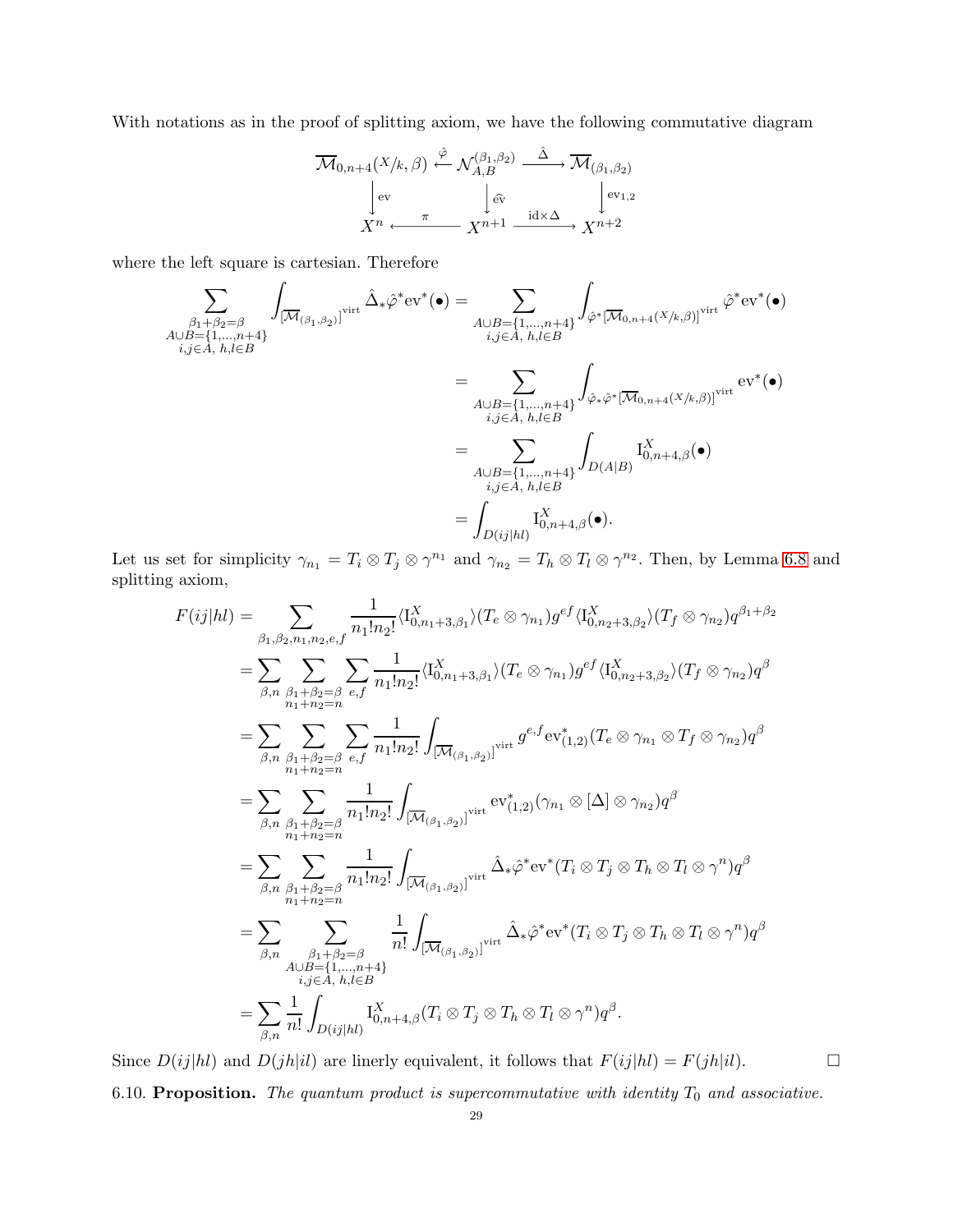*Proof.* By Lemma [6.8](#page-27-0) and  $S_n$ -covariance axiom,

$$
T_i * T_j = \sum_{\beta, n, e, f} \frac{1}{n!} \langle I_{0, n+3, \beta}^X \rangle (T_i \otimes T_j \otimes T_e \otimes \gamma^n) g^{ef} T_f q^{\beta}
$$
  
= 
$$
\sum_{\beta, n, e, f} \frac{1}{n!} (-1)^{\deg T_i \deg T_j} \langle I_{0, n+3, \beta}^X \rangle (T_j \otimes T_i \otimes T_e \otimes \gamma^n) g^{ef} T_f q^{\beta}
$$
  
= 
$$
(-1)^{\deg T_i \deg T_j} T_j * T_i.
$$

By the mapping to point axiom,

$$
T_i \cup T_j = p_{2*}(p_1^*(T_i \cup T_j) \cup [\Delta])
$$
  
= 
$$
\sum_{e,f} g^{ef} p_{2*}(T_i \cup T_j) \cup (T_e \otimes T_f)
$$
  
= 
$$
\sum_{e,f} \left( \int_X T_i \cup T_j \cup T_e \right) g^{ef} T_f
$$
  
= 
$$
\sum_{e,f} \langle I_{0,3,0}^X \rangle (T_i \otimes T_j \otimes T_e) g^{ef} T_f.
$$

Moreover, we have  $\langle I_{0,n+3,\beta}^X \rangle (\bullet \otimes T_0) = 0$  unless  $\beta = 0$  and  $n = 3$ . Therefore

$$
T_0 * T_i = \sum_{\beta, n, e, f} \frac{1}{n!} \langle I_{0, n+3, \beta}^X \rangle (T_0 \otimes T_i \otimes T_e \otimes \gamma^n) g^{ef} T_f q^{\beta}
$$
  
= 
$$
\sum_{e, f} \langle I_{0, 3, 0}^X \rangle (T_0 \otimes T_i \otimes T_e) g^{ef} T_f
$$
  
= 
$$
T_0 \cup T_i = T_i.
$$

Finally, we prove that the quantum product is associative. For simplicity, we will assume that  $H^*(X,\mathcal{R})$  has only even cohomology so that we don't have to worry about signs. We have

$$
(T_i * T_j) * T_h = \sum_{e,f} \frac{\partial^3 \Phi}{\partial t_i \partial t_j \partial t_e} g^{ef} T_e * T_h = \sum_{c,d,e,f} \frac{\partial^3 \Phi}{\partial t_i \partial t_j \partial t_e} g^{ef} \frac{\partial^3 \Phi}{\partial t_f \partial t_h \partial t_e} g^{cd} T_d
$$

and

$$
T_i * (T_j * T_h) = (-1)^{\deg T_i(\deg T_j + \deg T_h)} (T_j * T_h) * T_i,
$$

since the quantum product is supercommutative. Therefore, associativity follows from Theorem [6.9.](#page-27-1)  $\Box$ 

# 6.3. Reconstruction for genus zero Gromov-Witten invariants.

6.11. Theorem. If  $H^*(X)$  is generated by  $H^2(X)$  then every genus zero Gromov-Witten invariant can be uniquely reconstructed starting with the following system of Gromov-Witten invariants

$$
\left\{ \left. I_{0,3,\beta}^X(\gamma_1 \otimes \gamma_2 \otimes \gamma_3) \right| \beta \cdot c_1(T_{X/k}) \leq \dim_k X + 1, \text{ deg } \gamma_3 = 2 \right\}.
$$

*Proof.* Apply the WDVV equation (Theorem [6.9\)](#page-27-1) to  $\gamma_1 \otimes \cdots \otimes \gamma_{n+1}$  with indeces  $\{i, j, h, l\}$  =  $\{1, 2, n, n + 1\}$ . Let us define a partial order on pairs  $(\beta, n)$ , with  $\beta \in A_1(X/k)_+$  and  $n \geq 3$ , by setting  $(\beta, n) > (\beta', n')$  if and only if either  $\beta = \beta' + \beta''$  or  $\beta = \beta'$  and  $n > n'$ . Then there are four terms of higher order in the WDVV equation each of the form

$$
I_{a,b} = \sum_{e,f} \langle I_{0,3,0}^X \rangle (\gamma_a \otimes \gamma_b \otimes T_e) g^{ef} \langle I_{0,n-1,\beta}^X \rangle (T_f \otimes (\otimes_{s \neq a,b} \gamma_s)),
$$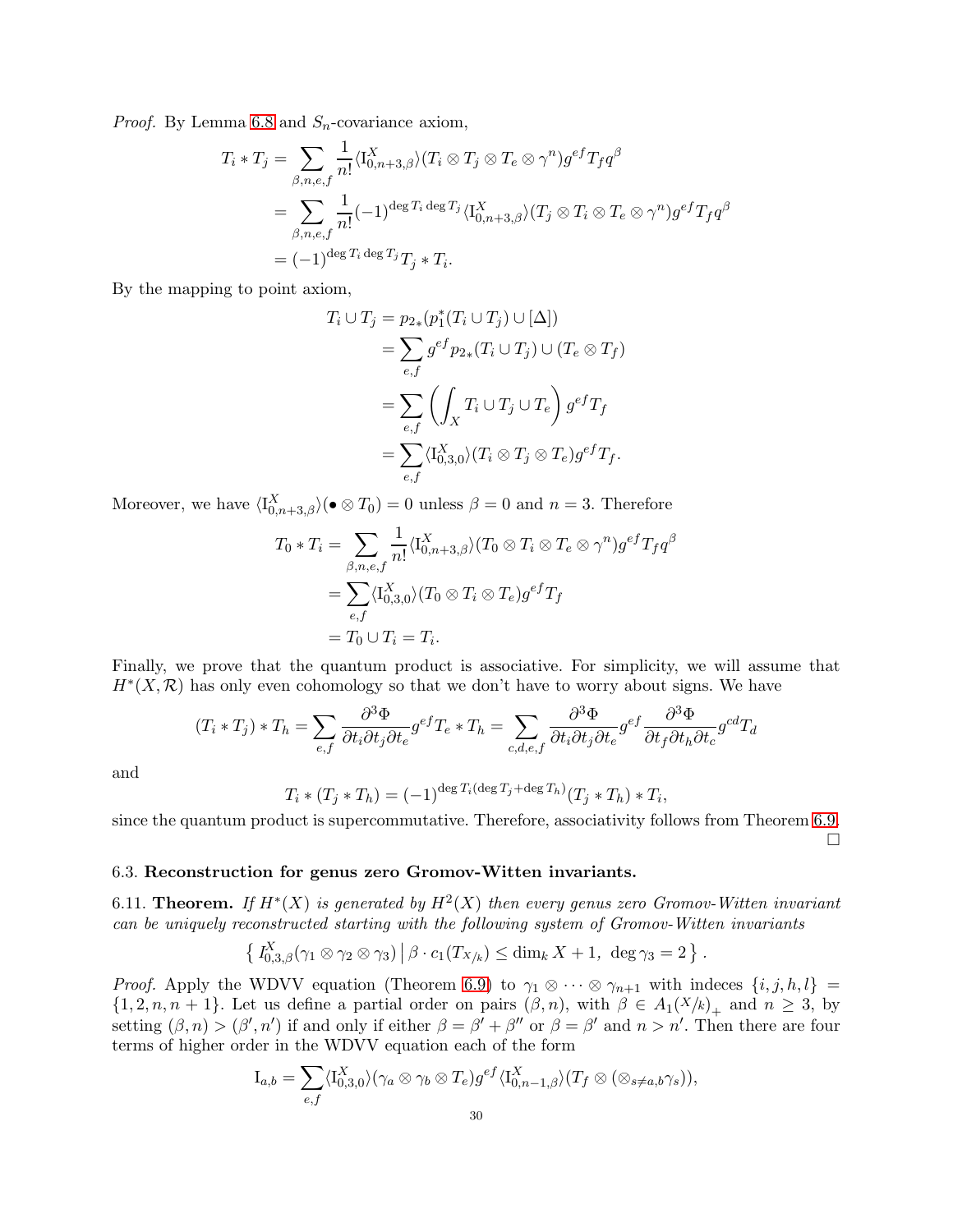with  $(a, b) \in \{(1, 2), (n, n+1), (2, n), (1, n+1)\}.$  As shown in the proof of Proposition [6.10,](#page-28-0) we have

$$
\gamma_a \cup \gamma_b = \sum_{e,f} \langle I_{0,3,0}^X \rangle (\gamma_a \otimes \gamma_b \otimes T_e) g^{ef} T_f,
$$

hence  $I_{a,b} = \langle I_{0,n-1,\beta}^X \rangle (\gamma_a \cup \gamma_b \otimes (\otimes_{s \neq a,b} \gamma_s)).$  Let consider  $\langle I_{0,n,\beta}^X \rangle (\gamma_1 \otimes \cdots \otimes \gamma_n)$ . If  $\deg \gamma_n = 2$ , then we can apply divisor axiom to reduce n. Otherwise, since  $H^*(X)$  is generated by  $H^2(X)$ , we can write  $\gamma_n = \sum_i \delta'_i \cup \delta_i$ , with deg  $\delta_i = 2$ . By linearity, we can assume  $\gamma_n = \delta' \cup \delta$ , with deg  $\delta = 2$ . Apply the construction above with  $\gamma_n = \delta'$  and  $\gamma_{n+1} = \delta$ . Then, by WDVV equation, we get

$$
\pm \langle I_{0,n-1,\beta}^X \rangle (\gamma_1 \cup \gamma_2 \otimes \gamma_3 \otimes \cdots \gamma_{n-1} \otimes \delta' \otimes \delta) \pm \langle I_{0,n-1,\beta}^X \rangle (\gamma_1 \otimes \cdots \otimes \gamma_{n-1} \otimes \delta' \cup \delta)
$$
  

$$
\pm \langle I_{0,n-1,\beta}^X \rangle (\gamma_1 \cup \delta \otimes \gamma_2 \otimes \cdots \gamma_{n-1} \otimes \delta') \pm \langle I_{0,n-1,\beta}^X \rangle (\gamma_1 \otimes \gamma_2 \cup \delta' \otimes \gamma_3 \cdots \gamma_{n-1} \otimes \delta) =
$$
  
= a combination of higher order terms.

By divisor axiom, the first and the fourth summands are lifted from  $\mathcal{M}_{0,n-1/k}$ . Moreover in the third summand we have deg  $\delta' < \deg \gamma_n$ . If  $\deg \delta' = 2$  then, by divisor axiom, we can reduce n, otherwise we repeat this trick and in a finite number of iterations we will reduce  $n$ . Finally, we can apply the procedure described above to  $\langle I_{0,3,\beta}^X \rangle(\gamma_1 \otimes \gamma_2 \otimes \gamma_3)$  and diminish deg  $\gamma_3 \geq 2$ .

# Appendix A. Deformation theory

<span id="page-30-0"></span>A.1. Formal criteria of smoothness. We recall a few results on smoothness and formal smoothness of morphisms of schemes and algebraic stacks.

A.1. Definition. A morphism of schemes  $f: X \to Y$  is *smooth* if it is flat, locally of finite presentation and the fibers of f are geometrically regular (i.e. for every point  $x \in X$ , all the localizations of  $\mathscr{O}_{X,x} \otimes_{\mathscr{O}_{Y,f(x)}} \overline{k(f(x))}$  are regular, where  $\overline{k(f(x))}$  is an algebraic closure of the residue field of  $f(x)$ .

A.2. REMARK. If Y is locally Noetherian, then f is locally of finite presentation if and only if it is locally of finite type([\[14\]](#page-44-21) 1.6).

A.3. Definition. A morphism of schemes  $f: X \to Y$  is *formally smooth* if for every ring A, for every nilpotent ideal  $I \subset A$  and for every morphism of schemes Spec  $A \to Y$ , the canonical map

$$
Hom_Y(Spec A, X) \to Hom_Y(Spec A/I, X)
$$

is surjective.

A.4. Remark. Both smoothness and formal smoothness can be checked locally.

A.5. REMARK. It is enough to verify the condition of formal smoothness only on ideals  $I \subset A$  with  $I^2 = 0$ . Indeed, let A be a ring and  $I \subset A$  a nilpotent ideal. In particular  $I^n = 0$  for some n. Consider  $A_i = A/I^i$  for  $i = 1, ..., n$ . Then  $A_{i-1} = A_i/I_i$ , where  $J_i = I^i/I^{i+1}$ . Notice that  $J_i^2 = 0$  and we have the following sequence of surjective maps

 $\text{Hom}_Y(\text{Spec }A, X) \to \text{Hom}_Y(\text{Spec }A/I^{n-1}, X) \to \cdots \to \text{Hom}_Y(\text{Spec }A/I, X).$ 

A.6. Proposition ([\[15\]](#page-44-22) Corollary 17.5.2). Let  $f: X \to Y$  be a morphism of finite type. Then f is smooth if and only if it is formally smooth.

<span id="page-30-1"></span>A.7. Proposition ([\[22\]](#page-44-20) Proposition I.3.24). Let  $f: X \to Y$  be a morphism of finite type. Then f is smooth of dimension d if and only if locally it is of the form  $\text{Spec } S \to \text{Spec } R$  with  $S =$  $R[x_1, \ldots, x_{d+r}]/(p_1, \ldots, p_r)$  and the matrix of partial derivatives  $(\delta p_i/\delta x_j)$  has rank r at every point of Spec S.

<span id="page-30-2"></span>A.8. Lemma. Let f: Spec  $S \to \text{Spec } R$  be a morphism of finite type. The following are equivalent: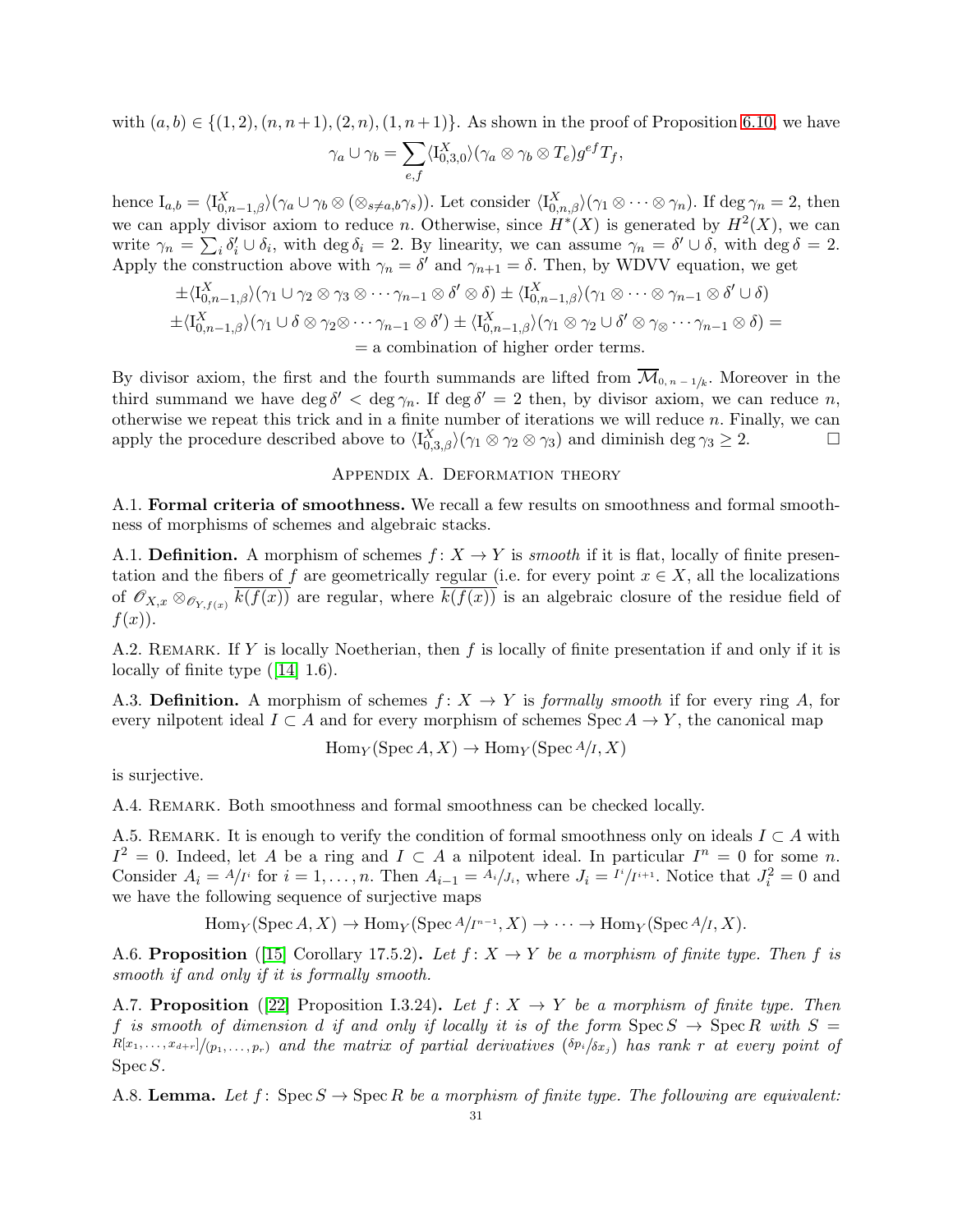$(1)$  f is smooth:

(2) for every prime ideal  $\mathfrak{p} \subset R$ , the induced morphism  $f_{\mathfrak{p}} \colon \operatorname{Spec} S \otimes_R R_{\mathfrak{p}} \to \operatorname{Spec} R_{\mathfrak{p}}$  is smooth; (3) for every prime ideal  $\mathfrak{p} \subset R$ , the induced morphism  $\hat{f}_{\mathfrak{p}}$ : Spec  $S \otimes_R \hat{R}_{\mathfrak{p}} \to \text{Spec } \hat{R}_{\mathfrak{p}}$  is smooth.

*Proof.* Notice that  $S \otimes_R \hat{R}_{\mathfrak{p}} = (S \otimes_R R_{\mathfrak{p}}) \otimes_{R_{\mathfrak{p}}} \hat{R}_{\mathfrak{p}}$ . Since smoothness is stable under base change ([\[15\]](#page-44-22) Proposition 17.3.3) we have  $(1) \Rightarrow (2)$  and  $(2) \Rightarrow (3)$ .

We want to prove  $(2) \Rightarrow (1)$ . Assume by contradiction that f is not smooth then, by Proposi-tion [A.7,](#page-30-1) we have  $S = \frac{R[x_1, \ldots, x_n]}{(p_1, \ldots, p_r)}$  and there exists a prime ideal  $\mathfrak{q} \subset R[x_1, \ldots, x_n]$  such that  $p_1,\ldots,p_r \in \mathfrak{q}$  (hence  $\mathfrak{q}$  corresponds to a prime ideal  $\mathfrak{q}' \subset S$ ) and  $\delta p_r/\delta x_j \in \mathfrak{q}$  for all j. In particular  $p_r \in \mathfrak{q}^2$ . Let  $f^{\sharp}$ :  $R \to S$  be the homomorphism induced by f and let  $\mathfrak{p} = f^{\sharp^{-1}}(\mathfrak{q}')$ . Notice that  $\operatorname{Spec} S \otimes_R R_{\mathfrak{p}} = R_{\mathfrak{p}}[x_1, \ldots, x_n]/(p_1, \ldots, p_r)$  with  $p_r \in \mathfrak{q}^2 R_{\mathfrak{p}}[x_1, \ldots, x_n]$ . Since the relative dimension of f and  $f_{\mathfrak{p}}$  at  $\mathfrak{q}'$  are the same, we get that  $f_{\mathfrak{p}}$  is not smooth, which contradicts (2). Hence f is smooth.

Finally we prove (3)  $\Rightarrow$  (2). We assume that R is a local ring and that  $\hat{f}$ : Spec  $S \otimes_R \hat{R} \to \text{Spec } \hat{R}$  is smooth, then we want to prove that  $f: \text{Spec } S \to R$  is smooth. Assume by contradiction that f is not smooth then, by Proposition [A.7,](#page-30-1) we have  $S = \frac{R[x_1, \ldots, x_n]}{(p_1, \ldots, p_r)}$  and there exists a prime ideal  $\mathfrak{q} \subset R[x_1,\ldots,x_n]$  as above such that  $p_r \in \mathfrak{q}^2$ . Notice that  $\text{Spec } S \otimes_R \hat{R} = \hat{R}[x_1,\ldots,x_n]/(p_1,\ldots,p_r)$  with  $p_r \in \mathfrak{q}^2 \hat{R}[x_1,\ldots,x_n]$  $p_r \in \mathfrak{q}^2 \hat{R}[x_1,\ldots,x_n]$  $p_r \in \mathfrak{q}^2 \hat{R}[x_1,\ldots,x_n]$ . Since the relative dimension of  $f$  and  $\hat{f}$  at  $\mathfrak{q}'$  are the same ([\[4\]](#page-44-23) Corollary 11.19), we get that f is not smooth, which contradicts (3). Hence f is smooth.

<span id="page-31-0"></span>A.9. Proposition. Let  $f: X \to Y$  be a morphism of finite type. Then f is smooth if and only if for every point  $x \in X$ , for every Artinian local  $\mathscr{O}_{Y,f(x)}$ -algebra A and for every ideal  $I \subset A$  such that  $I^2 = 0$ , the canonical map

$$
Hom_Y(\operatorname{Spec} A, X) \to Hom_Y(\operatorname{Spec} A/I, X)
$$

is surjective.

*Proof.* Since both conditions are local, we can assume  $X = \text{Spec } S$  and  $Y = \text{Spec } R$ . Moreover, by Lemma [A.8,](#page-30-2) we can assume that R is a local ring. If f is not smooth then, by Proposition [A.7,](#page-30-1) we have  $S = R[x_1, \ldots, x_n]/(p_1, \ldots, p_r)$  and there exists a prime ideal  $\mathfrak{q} \subset R[x_1, \ldots, x_n]$  such that  $p_1, \ldots, p_r \in$ q (hence q corresponds to a prime ideal  $\mathfrak{q}' \subset S$ ) and  $p_i \in \mathfrak{q}^2$  for some *i*. In other words, we can write  $S = T/J$  with  $\text{Spec } T \to \text{Spec } R$  smooth and  $0 \neq J \subset \mathfrak{q}^2$ . Notice that we can assume that  $\mathfrak{q} \subset T$  is maximal. Then there exists i such that  $J \subset \mathfrak{q}^i$  but  $J \not\subset \mathfrak{q}^{i+1}$ . Consider the following commutative diagram



Notice that  $A = T/q^{i+1}$  is an Artinian local R-algebra and  $T/q^i = A/I$ , where  $I = \frac{q^i}{q^{i+1}} \subset A$  and  $I^2 = 0$ . Then by assumption there exists a lifting  $\hat{\varphi} \colon S \to A$  of  $\varphi$ . Moreover, since T is smooth over R, there exists a lifting  $\hat{\psi}$ :  $T \to A$  of  $\psi$ . in particular we get the following commutative diagram

$$
T \longrightarrow A = T/q^{i+1}
$$

$$
\downarrow
$$

$$
S = T/J
$$

which is absurd since  $J \not\subset \mathfrak{q}^{i+1}$ . Hence f is smooth.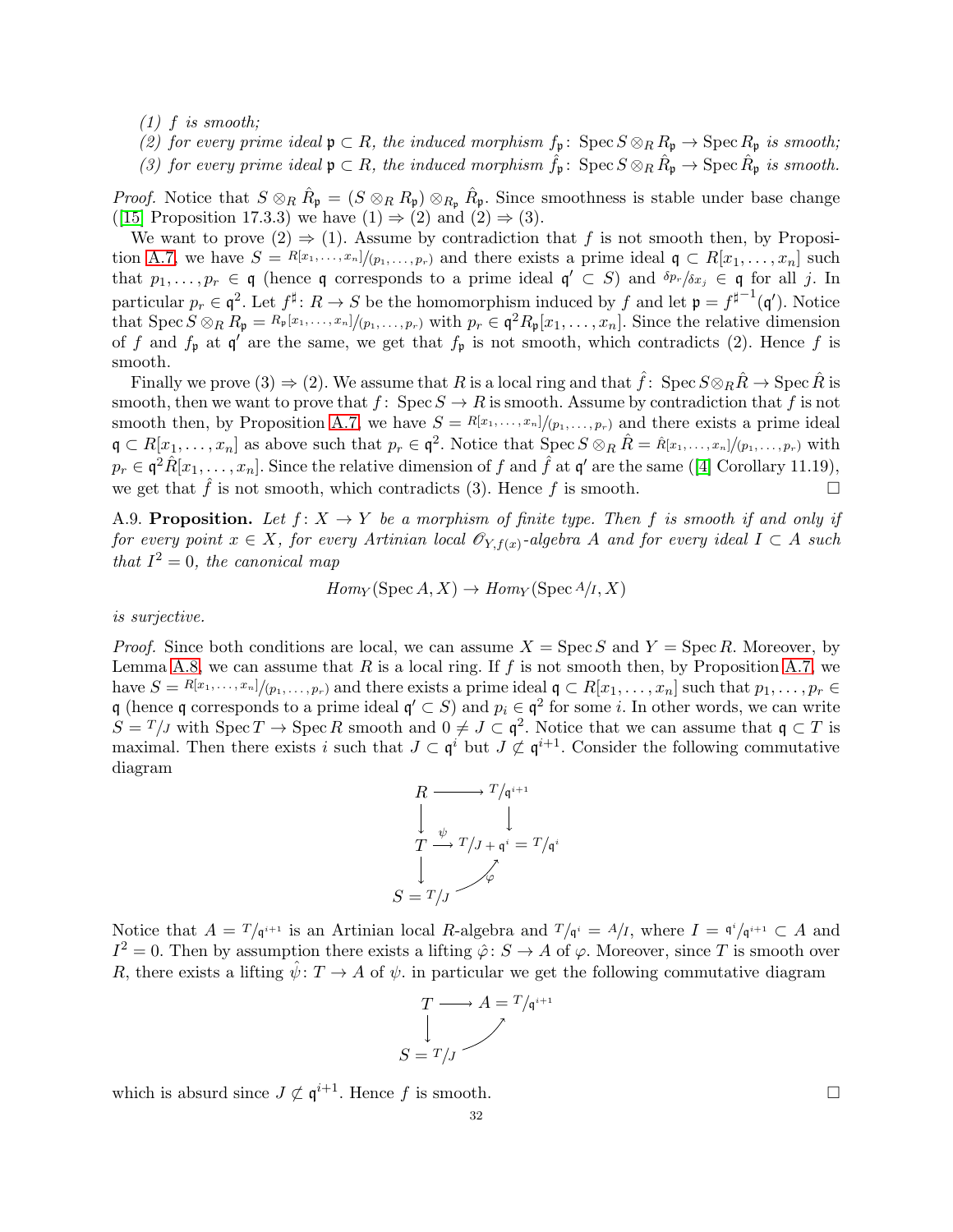<span id="page-32-0"></span>A.10. Proposition. Let  $f: X \to Y$  be a morphism of finite type. Then f is smooth if and only if for every geometric point  $\overline{x}$  of X, for every Artinian local  $\hat{\mathscr{O}}_{Y,f(\overline{x})}$ -algebra A and for every ideal  $I \subset A$  such that  $I^2 = 0$ , the canonical map

$$
Hom_Y(\operatorname{Spec} A, X) \to Hom_Y(\operatorname{Spec} A/I, X)
$$

is surjective.

*Proof.* Follows from Lemma [A.8](#page-30-2) and Proposition [A.9.](#page-31-0)

A.11. Definition. A morphism of Artin stacks  $f: X \to Y$  is *smooth* if for every commutative diagram



where U, V are schemes, u, v are representable and smooth, and  $U \to X \times_Y V$  is smooth, then  $\tilde{f}$ is smooth.

A.12. REMARK. If f is representable then the condition above is equivalent to require that for every morphism  $V \to Y$  from a scheme V, the induced morphism  $V \times_Y X \to V$  is smooth.

<span id="page-32-1"></span>A.13. Proposition. Let  $f: X \to Y$  be a representable morphism of finite type of Artin stacks. The following are equivalent:

- $(1)$  f is smooth;
- (2) for every geometric point  $\bar{x}$  of X, for every Artinian local  $\hat{\mathcal{O}}_{Y,f(\bar{x})}$ -algebra A and for every ideal  $I \subset A$  such that  $I^2 = 0$ , the canonical map

 $Hom_Y(\text{Spec }A, X) \to Hom_Y(\text{Spec }A/I, X)$ 

is surjective;

(3) for every smooth representable morphism  $w: W \to X$  from a scheme W, the morphism  $f \circ w$  is smooth.

*Proof.* We prove  $(1) \Rightarrow (2) \Rightarrow (3) \Rightarrow (1)$ . Let  $\overline{x}$  be a geometric point of X and let A and I be as in the statement. Consider a commutative diagram

$$
\operatorname{Spec} A/I \xrightarrow{gx} X
$$

$$
i \downarrow \qquad \qquad \downarrow f
$$

$$
\operatorname{Spec} A \xrightarrow{g'_Y} Y
$$

We claim that if f smooth then there exists a morphism  $g'_X$ : Spec  $A \to X$  such that  $g'_X \circ i = g_x$ ,  $f \circ g'_{X} = g'_{Y}$ . Set  $V = \text{Spec} A/I$  and  $U = V \times_Y X$ . If f is smooth then, by definition, the induced morphism  $\hat{f}: U \to V$  is smooth. Notice that i and  $g_X$  define a unique morphism  $g_U: Spec A/I \to U$ such that  $\hat{f} \circ g_U = i$ ,  $u \circ g_U = g_X$ . By Proposition [A.10,](#page-32-0) there exists a morphism  $g'_U$ : Spec  $A \to U$ such that  $g'_U \circ i = g_U, \tilde{f} \circ g'_U = id$ . Then we can take  $g'_X = u \circ g'_U$ .

Let  $w: W \to X$  be a smooth representable morphism from a scheme W. The morphism  $f \circ w$ is smooth if and only if, for every morphism  $v: V \to Y$  from a scheme V, the induced morphism  $V \times_Y W \to V$  is smooth. Set  $U = V \times_Y X$ ,  $Z = W \times_Y V$ , and let  $f: U \to V$ ,  $\tilde{w}: Z \to U$  be the induced morphisms. The morphism  $\hat{f} \circ \tilde{w}$  is smooth if and only if, for every geometric point  $\bar{x}$  of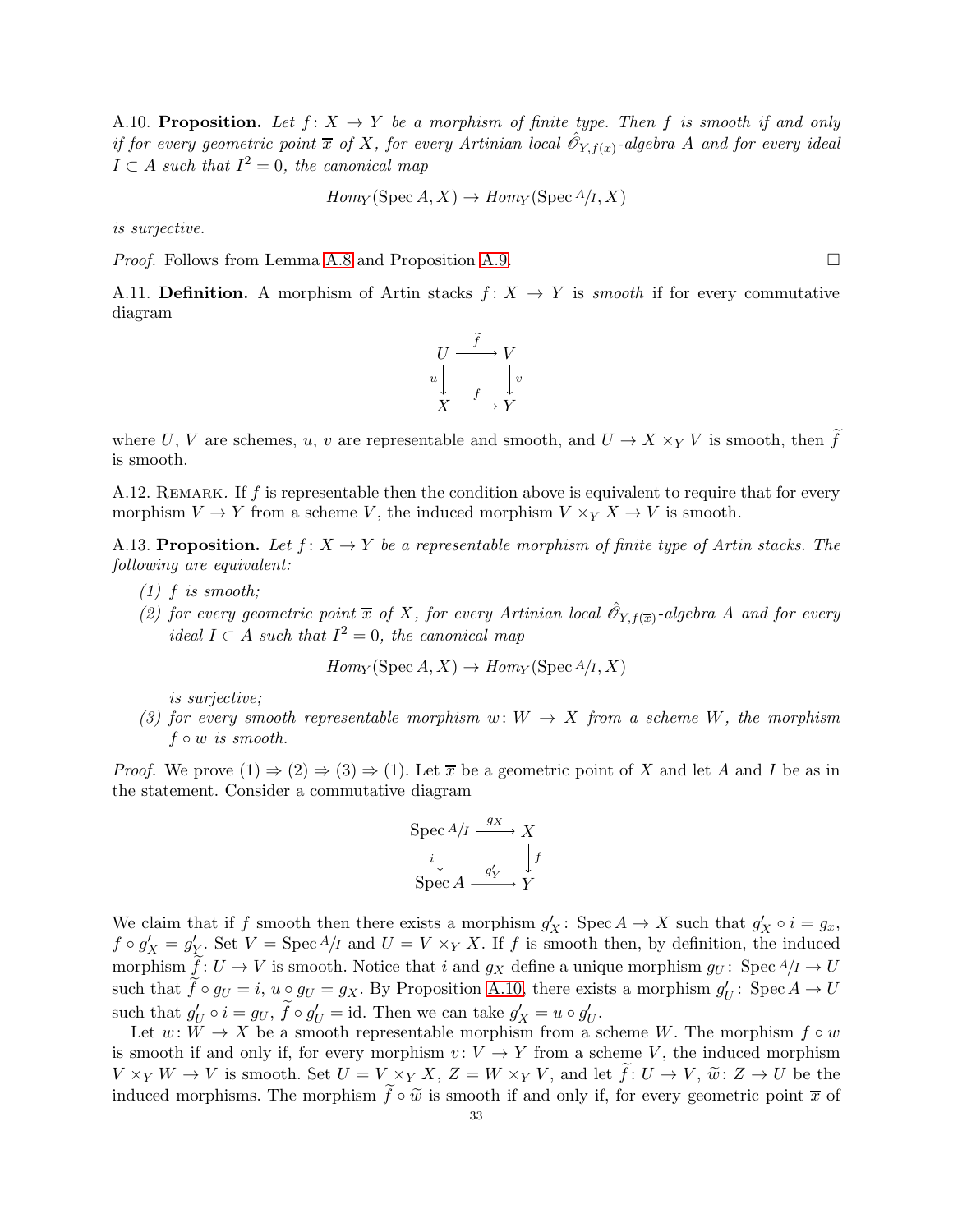$Z = V \times_Y W$ , for every Artinian local  $\hat{\mathcal{O}}_{V,\overline{x}}$ -algebra A, for every ideal  $I \subset A$  such that  $I^2 = 0$ , and for every commutative diagram

$$
\operatorname{Spec} A/I \xrightarrow{gz} Z
$$

$$
i \downarrow \qquad \qquad \downarrow \widetilde{f} \circ \widetilde{w}
$$

$$
\operatorname{Spec} A \xrightarrow{g'_V} V
$$

there exists a morphism  $g'_Z$ : Spec  $A \to Z$  such that  $g'_Z \circ i = g_Z$ ,  $\tilde{f} \circ \tilde{w} \circ g'_Z = g'_V$ . Let us fix such data. By assumptions, there exists a morphism  $g'_U$ : Spec  $A \to U$  such that  $g'_U \circ i = \tilde{w} \circ g_Z$ ,  $\tilde{f} \circ g'_U = g'_V$ . Moreover  $\tilde{w}$  is smooth thus there exists a morphism  $g'_Z$  with the required properties.

Finally, by Proposition [A.10,](#page-32-0) f is smooth if and only if, for every morphism  $v: V \to Y$  from a scheme V, for every geometric point  $\overline{x}$  of  $U = V \times_Y X$ , for every Artinian local  $\hat{\mathscr{O}}_{V,\overline{x}}$ -algebra A, for every ideal  $I \subset A$  such that  $I^2 = 0$ , and for every commutative diagram

$$
\operatorname{Spec} A/I \xrightarrow{g_U} U
$$
\n
$$
i \downarrow \qquad \qquad \downarrow \tilde{f}
$$
\n
$$
\operatorname{Spec} A \xrightarrow{g'_V} V
$$

there exists a morphism  $g'_U$ : Spec  $A \to U$  such that  $g'_U \circ i = g_U, \tilde{f} \circ g'_U = g'_V$ . Let us fix such data. Let  $w: W \to X$  be a representable smooth surjective morphism from a scheme W. Set  $Z = W \times_X U$  and let  $\tilde{w}: Z \to U$  be the induced morphism, which is smooth and surjective. Then  $\overline{x} \to U$  factors through  $\widetilde{w}$  and there exists a morphism  $g_Z$ : Spec  $A/I \to Z$  such that  $\widetilde{w} \circ g_Z = g_U$ . By assumptions,  $\tilde{f} \circ \tilde{w}$  is smooth and thus there exists a morphism  $g'_Z$ : Spec  $A \to Z$  such that  $g'_Z \circ i = g_Z, \ \tilde{f} \circ \tilde{w} \circ g'_Z = g'_V.$  Therefore we take  $g'_U = \tilde{w} \circ g'_Z$ . В последните поставите на примерение в поставите на примерение в поставите на примерение в собствение и при<br>В поставите на примерение в поставите на примерение в поставите на примерение в поставите на примерение в пост

<span id="page-33-0"></span>A.14. Proposition. Let  $f: X \to Y$  be a morphism of finite type of Artin stacks. Then f is smooth if and only if, for every geometric point  $\overline{x}$  of X, for every Artinian local  $\hat{\mathscr{O}}_{Y,f(\overline{x})}$ -algebra A and for every ideal  $I \subset A$  such that  $I^2 = 0$ , the canonical map

$$
Hom_Y(\operatorname{Spec} A, X) \to Hom_Y(\operatorname{Spec} A/I, X)
$$

is surjective.

*Proof.* Let us assume that f is smooth and let  $\overline{x}$ , A and I as in the statement. Consider a commutative diagram

$$
\operatorname{Spec} A/I \xrightarrow{gx} X
$$

$$
i \downarrow \qquad \qquad f
$$

$$
\operatorname{Spec} A \xrightarrow{g'_Y} Y
$$

We want to show that there exists a morphism  $g'_X$ : Spec  $A \to X$  such that  $g'_X \circ i = g_X$ ,  $f \circ g'_X = g'_Y$ . Let  $v: V \to Y$  be a representable smooth and surjective morphism from a scheme V, then  $\overline{x} \to Y$ factors through v. By Proposition [A.13,](#page-32-1) there exists a morphism  $g'_V$ : Spec  $A \to V$  such that  $v \circ g'_V = g'_Y$ . Let us form the fibre diagram

$$
U \xrightarrow{f} V
$$
  
\n
$$
u \downarrow \qquad f \downarrow v
$$
  
\n
$$
X \xrightarrow{f} Y
$$

Then u is smooth surjective and, by assumptions,  $\tilde{f}$  is smooth. Moreover there exists a unique morphism  $g_U$ : Spec  $A/I \to U$  such that  $u \circ g_U = g_X$ ,  $\tilde{f} \circ g_U = g'_V \circ i$ . Thus, by Proposition [A.10,](#page-32-0)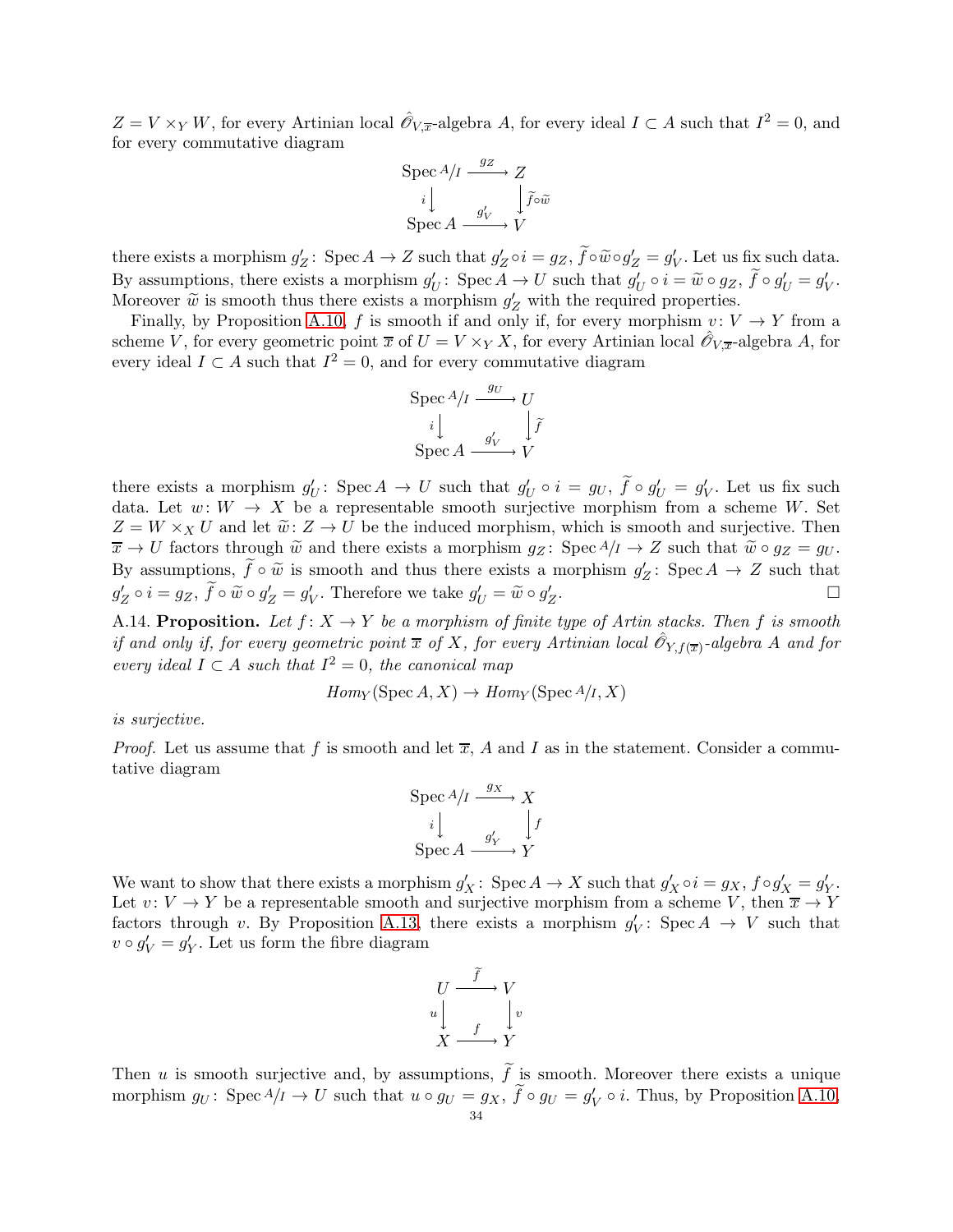there exists a morphism  $g'_U$ : Spec  $A \to U$  such that  $g'_U \circ i = g_U, \ \tilde{f} \circ g'_U = g'_V$ . It follows that  $g'_X = u \circ g'_U$  has the required properties.

Now we want to prove the other implication. Let us consider a commutative diagram



where U, V are schemes, u, v are representable and smooth, and  $\tilde{u}: U \to X \times_Y V$  is smooth. By Proposition [A.10,](#page-32-0)  $\hat{f}$  is smooth if and only if, for every geometric point  $\bar{x}$  of U, for every Artinian local  $\hat{\mathcal{O}}_{V, \tilde{f}(\overline{x})}$ -algebra A, for every ideal  $I \subset A$  such that  $I^2 = 0$ , and for every commutative diagram

$$
\operatorname{Spec} A/I \xrightarrow{gv} U
$$

$$
i \downarrow \qquad \qquad \downarrow \tilde{f}
$$

$$
\operatorname{Spec} A \xrightarrow{g'_V} V
$$

there exists a morphism  $g'_U$ : Spec  $A \to U$  such that  $\tilde{f} \circ g'_U = g'_V$ ,  $g'_U \circ i = g_U$ . Let us fix such data. By assumptions, there exists  $g'_X$ : Spec  $A \to X$  such that  $g'_X \circ i = u \circ g_U$ ,  $f \circ g'_X = v \circ g'_V$ . Let us form the fibre diagram



Then there exists a unique morphism  $g'_W$ : Spec  $A \to W$  such that  $w \circ g'_W = g'_X$ ,  $\hat{f} \circ g'_W = g'_V$ . Since  $\tilde{u}$  is smooth, Proposition [A.10](#page-32-0) ensures the existence of a morphism  $g'_U$ : Spec  $A \to U$  with the desired properties.

A.2. Deformation theory. We review some results of deformation theory (for further details see [\[24\]](#page-44-24), [\[16\]](#page-44-25)). Let S be a scheme. We consider Artin stacks of finite type over S. Fix a geometric point Spec  $\overline{k} \stackrel{\overline{s}}{\rightarrow} S$  of S. Let  $\Lambda = \hat{\mathscr{O}}_{S,\overline{s}}$  and consider the category (Art/ $\Lambda$ ) of local artinian  $\Lambda$ -algebras with residue field  $\overline{k}$ .

Let  $\mathcal{F} \to (\text{Art}/\Lambda)^{\text{opp}}$  be a category fibered in groupoids. Let  $\pi' : A' \to A$  and  $\pi'' : A'' \to A$  be morphisms in  $(Art/\Lambda)$ , with  $\pi''$  surjective. We form the cartesian diagram

$$
A' \times_A A'' \xrightarrow{q''} A''
$$
  
\n
$$
q' \downarrow \qquad \qquad \downarrow \pi''
$$
  
\n
$$
A' \xrightarrow{\pi'} A
$$

then the functors

$$
\mathcal{F}(\pi') \circ \mathcal{F}(q'), \mathcal{F}(\pi'') \circ \mathcal{F}(q'') \colon \mathcal{F}(A' \times_A A'') \to \mathcal{F}(A)
$$

are isomorphic and we get an induced functor

$$
\Psi \colon \mathcal{F}(A' \times_A A'') \to \mathcal{F}(A') \times_{\mathcal{F}(A)} \mathcal{F}(A'').
$$

A.15. Definition. A *deformation category* over  $\Lambda$  is a category fibered in groupoids  $\mathcal{F} \to (\text{Art}/\Lambda)^{\text{opp}}$ such that, given morphisms  $\pi' : A' \to A$  and  $\pi'' : A'' \to A$  in  $(Art/\Lambda)$ , with  $\pi''$  surjective, the functor  $\Psi$  is an equivalence of categories.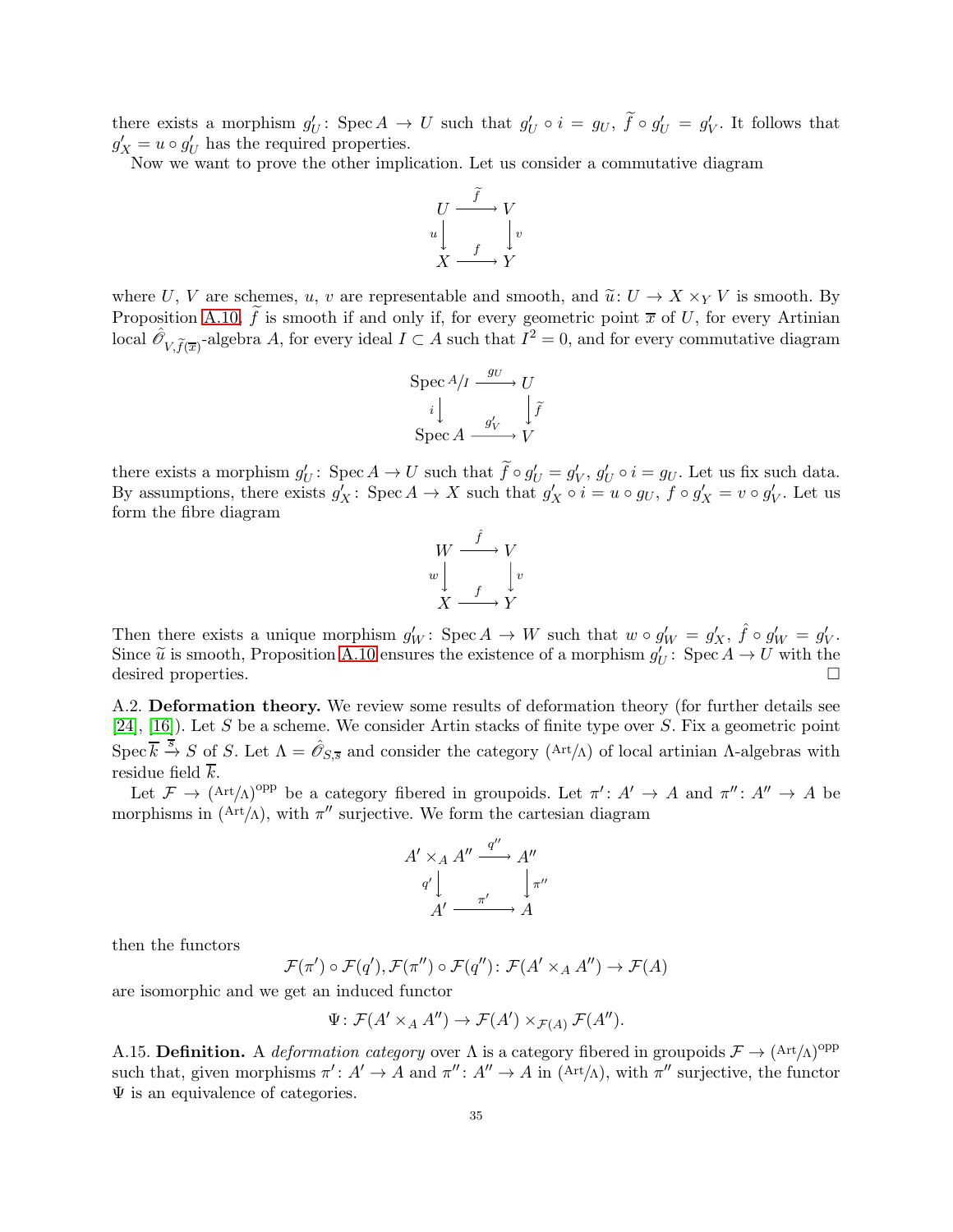A.16. **Definition.** A *small extension* is an exact sequence

$$
0 \to I \to A' \to A \to 0
$$

in (Art/ $\Lambda$ ) such that  $Im_{A'} = 0$ , where  $m_{A'}$  is the maximal ideal of A'.

A.17. Definition. Let F, G be deformation categories and  $\nu: \mathcal{F} \to \mathcal{G}$  a functor of categories fibered in groupoids. Let  $T^1\nu$  and  $T^2\nu$  be k-vector spaces. We say that  $\nu$  has tangent space  $T^1\nu$ and *obstruction space*  $T^2\nu$  if, for every small extension

$$
0 \to I \to A' \to A \to 0,
$$

there is a functorial exact sequence

$$
T^1 \nu \otimes_{\overline{k}} I \to \mathcal{F}(A') \to \mathcal{F}(A) \times_{\mathcal{G}(A)} \mathcal{G}(A') \xrightarrow{\mathrm{ob}_{\nu}} T^2 \nu \otimes_{\overline{k}} I.
$$

A.18. Definition. Let  $\mathcal{F}, \mathcal{G}$  be deformation categories and  $\nu : \mathcal{F} \to \mathcal{G}$  a functor of categories fibered in groupoids. Let  $A' \to A = A'/I$  be a small extension and fix  $\sigma' \in \mathcal{F}(A')$ ,  $\sigma \in \mathcal{F}(A)$ ,  $\tau \in \mathcal{G}(A)$ ,  $\tau' \in \mathcal{G}(A')$  such that  $\mathcal{F}(i)(\sigma') = \sigma$ ,  $\nu(A')(\sigma') = \tau'$  and  $\mathcal{G}(i)(\tau') = \tau = \nu(A)(\sigma)$ . Let  $\text{Aut}_{A'}(\sigma')$  be the group of authomorphisms of  $\sigma'$  in  $\mathcal{F}(A')$ . There is a natural homomorphism

$$
\operatorname{Aut}_{A'}(\sigma') \to \operatorname{Aut}_A(\sigma) \times_{\operatorname{Aut}_A(\tau)} \operatorname{Aut}_{A'}(\tau').
$$

An *infinitesimal automorphism* of  $\sigma'$  is an element of the kernel of this homomorphism.

A.19. NOTATION. Let  $\sigma \in \mathcal{F}(A)$ ,  $\tau \in \mathcal{G}(A)$ ,  $\tau' \in \mathcal{G}(A')$  such that  $\mathcal{G}(i)(\tau') = \tau = \nu(A)(\sigma)$ . If  $ob_{\nu}(\sigma, \tau') = 0$ , we denote by  $\mathcal{S}_{\nu}$  the set of isomorphism classes of  $\sigma' \in \mathcal{F}(A')$  such that  $\mathcal{F}(i)(\sigma') = \sigma$ ,  $\nu(A')(\sigma') = \tau'.$ 

A.20. Let  $F: X \to Y$  be a Deligne-Mumford type morphism of algebraic Artin stacks over S. Let Spec  $\overline{k} \stackrel{\overline{x}}{\rightarrow} X$  be a geometric point of X. Let  $\Lambda = \hat{\mathscr{O}}_{S,\overline{x}}$ . Consider the deformation category  $h_{X,\overline{x}}$ such that, for all  $A \in (Art/\Lambda)$ , the objects of  $h_{X,\overline{x}}(A)$  are morphisms  $f_X: Spec A \to X$  such that  $f_X|_{\text{Spec } \overline{k}} = \overline{x}$ . There is a natural functor  $\nu_F \colon h_{X,\overline{x}} \to h_{Y,\overline{x}}$  given by the composition with F.

<span id="page-35-0"></span>A.21. Proposition. Let  $L_F^{\bullet}$  be the relative cotangent complex of F. If F is representable then, for every geometric point  $\overline{x}$  of X and for every small extension  $A' \to A = A'/I$  in  $(Art/\hat{\sigma}_{S,\overline{x}})$ ,

(1) there is a functorial surjective set-theoretical map

$$
ob_F: h_{X,\overline{x}}(A) \times_{h_{Y,\overline{x}}(A)} h_{Y,\overline{x}}(A') \to h^1((L\overline{x}^* L_F^{\bullet})^{\vee}) \otimes I
$$

such that  $ob_F(f_X, f'_Y) = 0$  if and only if there exists  $f'_X \in h_{X,\overline{x}}(A')$  such that  $f'_X \circ i = f_X$ and  $F \circ f'_X = f'_Y;$ 

- (2) if  $ob_F(f_X, f'_Y) = 0$  then the set of isomorphism classes of  $f'_X \in h_{X,\overline{x}}(A')$ , such that  $f'_X \circ i =$  $f_X$  and  $F \circ f'_X = f'_Y$ , is a torsor under  $h^0((L\overline{x}^*L^{\bullet}_F)^{\vee}) \otimes I$ ;
- (3) if  $ob_F(f_X, f_Y') = 0$  and  $f'_X \in h_{X,\overline{x}}(A')$  is such that  $F \circ f'_X = f'_Y$ ,  $f'_X \circ i = f_X$ , then the group of infinitesimal authomorphisms of  $f'_X$  with respect to  $(f_X, f'_Y)$  contains only the identity.

*Proof.* Let  $v: V \to Y$  be a smooth surjective morphism from a scheme V and form the fibre diagram

$$
U \xrightarrow{G} V
$$
  
\n
$$
u \downarrow \qquad \qquad V
$$
  
\n
$$
X \xrightarrow{F} Y
$$

By Theorem [3.19,](#page-8-1)  $Lu^*L_F^{\bullet} \cong L_G^{\bullet}$ . By Proposition [A.14,](#page-33-0)  $\overline{x} \to X$  factors through u and we know, by deformation theory of schemes, that there exists a functorial exact sequence

$$
0 \to h^0((L\overline{x}^*L_G^{\bullet})^{\vee}) \otimes I \to h_{U,\overline{x}}(A') \to h_{U,\overline{x}}(A) \times_{h_{V,\overline{x}}(A)} h_{V,\overline{x}}(A') \xrightarrow{\text{ob}_G} h^1((L\overline{x}^*L_G^{\bullet})^{\vee}) \otimes I \to 0.
$$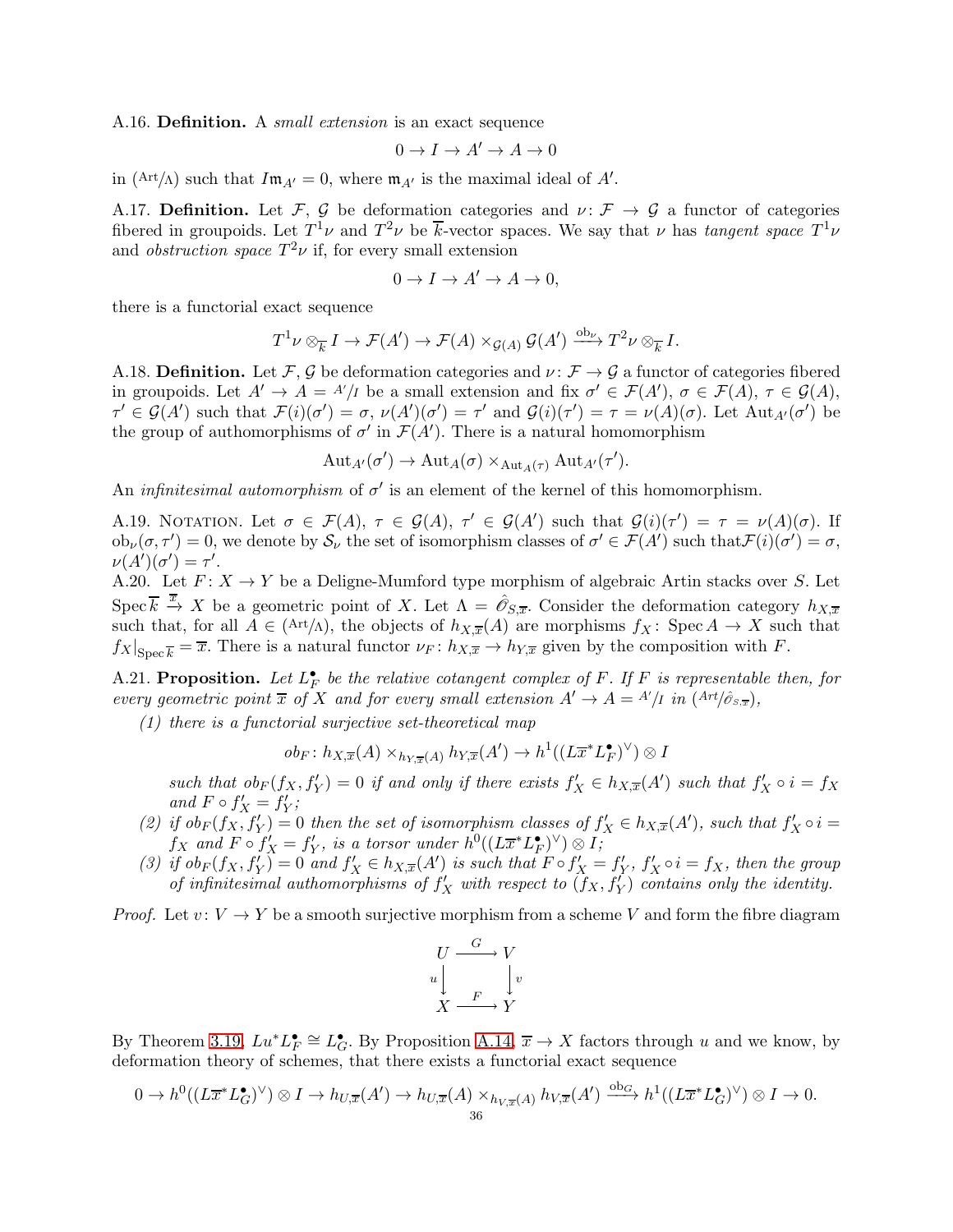Let us consider a commutative diagram

$$
\operatorname{Spec} A \xrightarrow{f_X} X
$$

$$
i \downarrow \qquad \qquad \downarrow F
$$

$$
\operatorname{Spec} A' \xrightarrow{f'_Y} Y
$$

By Proposition [A.13,](#page-32-1) there exists  $f'_{V,1}$ : Spec  $A' \to V$  such that  $v \circ f'_{V,1} = f'_{Y}$ . Then there exists a unique morphism  $f_{U,1}$ : Spec  $A \to U$  such that  $u \circ f_{U,1} = f_X$ ,  $G \circ f_{U,1} = f'_{V,1} \circ i$ . If  $f'_{V,2}$ : Spec  $A' \to V$ is another morphism such that  $v \circ f'_{V,2} = f'_{Y}$  then there exists a unique morphism  $f'_{V \times_{Y} V}$ : Spec  $A' \to$  $V \times_Y V$  such that  $v_j \circ f'_{V \times_Y V} = f'_{V,j}$  for  $j = 1, 2$ , where  $v_j : V \times_Y V \to V$  are the projections. Let us form the fibre diagram



Then there exists a unique morphism  $f_{U\times_Y V}$ : Spec  $A \to U \times_Y V$  such that  $u_j \circ f_{U \times_Y V} = f_{U,j}$  for  $j = 1, 2$ , and  $H \circ f_{U \times_Y V} = f'_{V \times_Y V} \circ i$ . Therefore

$$
\mathrm{ob}_{G}(f_{U,j},f'_{V,j}) = \mathrm{ob}_{G}(u_j \circ f_{U \times_Y V}, v_j \circ f'_{V \times_Y V}) = \mathrm{ob}_{H}(f_{U \times_Y V}, f'_{V \times_Y V}).
$$

Hence, if we set  $ob_F(f_X, f'_Y) = ob_G(f_{U,1}, f'_{V,1})$ , this gives a well-defined surjective map

$$
\mathrm{ob}_F\colon h_{X,\overline{x}}(A)\times_{h_{Y,\overline{x}}(A)} h_{Y,\overline{x}}(A')\to h^1((L\overline{x}^*L_G^{\bullet})^{\vee})\otimes I\cong h^1((L\overline{x}^*L_F^{\bullet})^{\vee})\otimes I.
$$

Moreover, if  $ob_F(f_X, f'_Y) = 0$  then there exist  $f_U \in h_{U,\overline{x}}(A)$ ,  $f'_V \in h_{V,\overline{x}}(A')$  such that  $u \circ f_U = f_X$ ,  $v \circ f'_V = f'_Y$  and  $ob_G(f_U, f'_V) = 0$ . Thus there exists a morphism  $f'_U \in h_{U,\overline{x}}(A')$  such that  $f'_U \circ i = f_U$ ,  $G \circ f'_U = f'_V$ , and  $f'_X = u \circ f'_U \in h_{X,\overline{x}}(A')$  is such that  $f'_X \circ i = f_X$ ,  $F \circ f'_X = f'_Y$ . Therefore  $T_{\nu_F}^2 = h^1((L\overline{x}^*L_F^{\bullet})^{\vee})$  is an obstruction space for  $\nu_F$ .

Let us now fix  $\overline{f}_X \in h_{X,\overline{x}}(A), \overline{f}_Y' \in h_{Y,\overline{x}}(A'), \overline{f}_V' \in h_{V,\overline{x}}(A')$  such that  $F \circ \overline{f}_X = \overline{f}_Y' \circ i, v \circ \overline{f}_V' = \overline{f}_Y'$ ,<br>y, and let  $\overline{f}_U \in h_{U,\overline{x}}(A)$  be the unique morphism such that  $u \circ \overline{f}_U = \overline{f}_X$ ,  $G \circ \overline{f}_U = \overline{f}'_W$  $_{V}^{\prime} \circ i$ . Assume that  $\mathrm{ob}_F(\overline{f}_X, \overline{f}_1')$  $(Y(Y)) = 0$ . There is a natural map  $\rho: S_G \to S_F$  such that  $\rho(f'_U) = u \circ f'_U$ . We know that  $S_G$  is a torsor under  $h^0((L\overline{x}^*L_G^{\bullet})^{\vee})\otimes I$ . We claim that  $\rho$  is an isomorphism and thus  $S_F$  is a torsor under  $h^0((L\overline{x}^*L_G^{\bullet})^{\vee})\otimes I \cong h^0((L\overline{x}^*L_F^{\bullet})^{\vee})\otimes I$ . Let  $f'_X \in \mathcal{S}_F$ , then  $F \circ f'_X = v \circ \overline{f}'_V$  and hence there exists a unique morphism  $f'_U \in h_{U,\overline{x}}(A')$  such that  $G \circ f'_U = \overline{f}'_V$  $V_V, u \circ f'_U = f'_X.$  It follows that  $f'_U \in \mathcal{S}_G$  and  $f'_X = \rho(f'_U)$ .

Finally, let  $f_X \in h_{X,\overline{x}}(A)$ ,  $f_Y \in h_{Y,\overline{x}}(A)$ ,  $f'_Y \in h_{Y,\overline{x}}(A')$  such that  $F \circ f_X = f_Y = f'_Y \circ i$ . Assume that  $ob_F(f_X, f'_Y) = 0$  and fix  $f'_X \in h_{X,\overline{x}}(A')$  such that  $F \circ f'_X = f'_Y$ ,  $f'_X \circ i = f_X$ . We claim that the natural homomorphism

$$
Aut_X(f'_X) \to Aut_X(f_X) \times_{Aut_Y(f_Y)} Aut_Y(f'_Y),
$$

where  $\text{Aut}_X(f'_X)$  is the authomorphism group of  $f'_X$  in X, is injective. Since F is representable, if an authomorphism  $\alpha$  of  $f'_X$  induces the identity of  $\overline{F} \circ f'_X$  in Y then  $\alpha = id$ .

<span id="page-36-0"></span>A.22. Proposition. Let  $L_X^{\bullet}$  be the cotangent complex of X. Then, for every geometric point  $\overline{x}$  of X and for every small extension  $A' \to A = A'/I$  in  $(Art/\hat{\sigma}_{s,\overline{x}})$ ,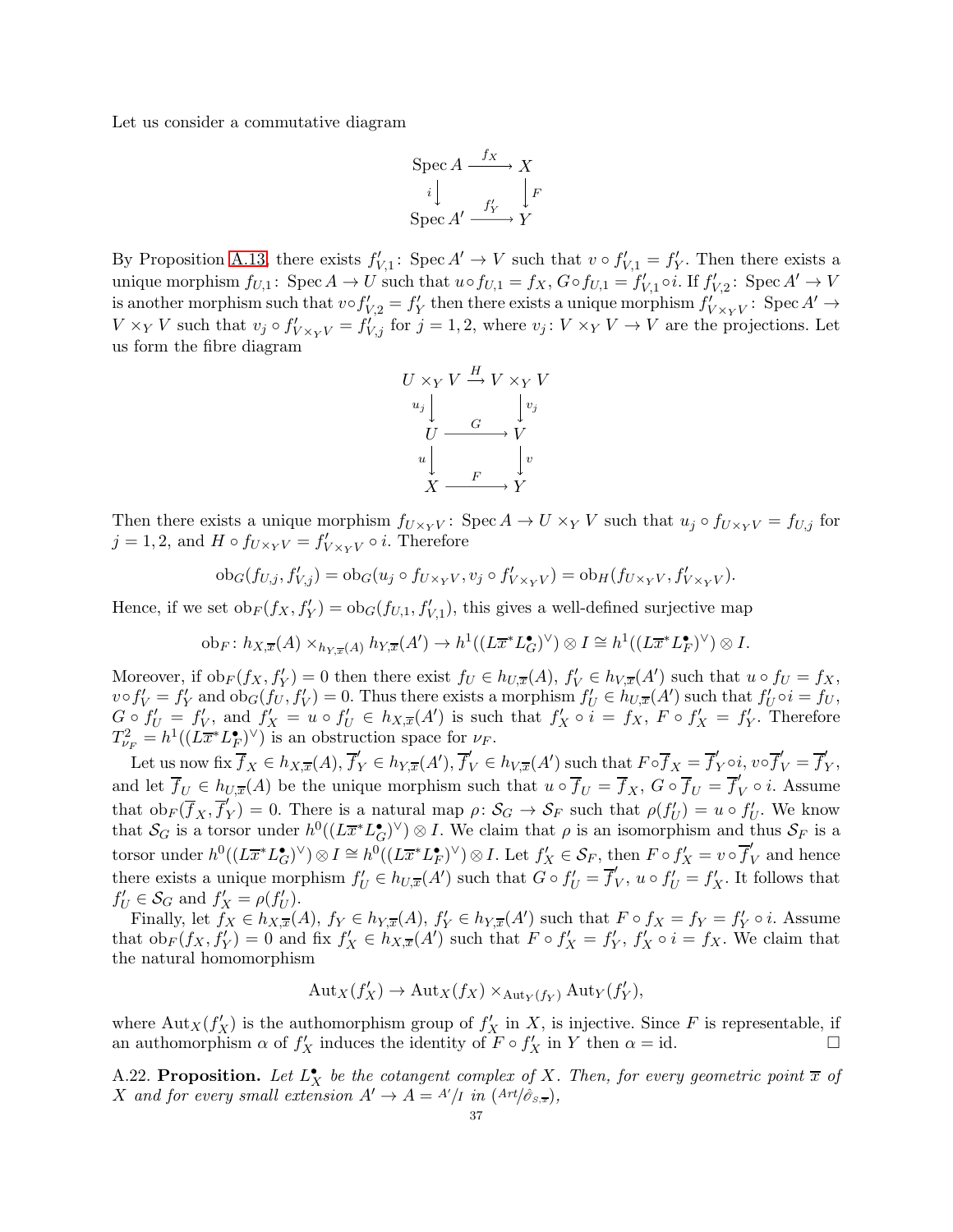(1) there is a functorial set-theoretical map

$$
ob_X \colon h_{X,\overline{x}}(A) \to h^1((L\overline{x}^* L_X^{\bullet})^{\vee}) \otimes I
$$

such that  $ob_X(f_X) = 0$  if and only if there exists  $f'_X \in h_{X,\overline{x}}(A')$  such that  $f'_X \circ i = f_X;$ 

- (2) if  $ob_X(f_X) = 0$  then the set of isomorphism classes of  $f'_X \in h_{X,\overline{x}}(A')$  such that  $f'_X \circ i = f_X$ is a torsor under  $h^0((L\overline{x}^*L_X^{\bullet})^{\vee})\otimes I;$
- (3) if  $ob_X(f_X) = 0$  and  $f'_X \in h_{X,\overline{x}}(A')$  is such that  $f'_X \circ i = f_X$ , then the group of infinitesimal authomorphisms of  $f'_X$  with respect to  $f_X$  is isomorphic to  $h^{-1}((L\overline{x}^*L_X^{\bullet})^{\vee})\otimes I$ .

*Proof.* Let  $u: U \to X$  be a representable smooth and surjective morphism from a scheme U, then  $\overline{x} \to X$  factors through u. By Theorem [3.19,](#page-8-1)  $h^1((L\overline{x}^*L_X^{\bullet})^{\vee}) \cong h^1((L\overline{x}^*L_U^{\bullet})^{\vee})$  and we have the following exact sequence

$$
0 \to h^{-1}((L\overline{x}^*L_X^{\bullet})^{\vee}) \to h^0((L\overline{x}^*L_u^{\bullet})^{\vee}) \to h^0((L\overline{x}^*L_U^{\bullet})^{\vee}) \to h^0((L\overline{x}^*L_X^{\bullet})^{\vee}) \to 0.
$$

Moreover, by deformation theory of schemes, we know that there is a functorial exact sequence

$$
0 \to h^0((L\overline{x}^*L_U^{\bullet})^{\vee}) \otimes I \to h_{U,\overline{x}}(A') \to h_{U,\overline{x}}(A) \xrightarrow{\mathrm{ob}_U} h^1((L\overline{x}^*L_U^{\bullet})^{\vee}) \otimes I \to 0.
$$

Let  $f_X \in h_{X,\overline{x}}(A)$ . By Proposition [A.13,](#page-32-1) there exists  $f_{U,1} \in h_{U,\overline{x}}(A)$  such that  $u \circ f_{U,1} = f_X$ . If  $f_{U,2} \in h_{U,\overline{x}}(A)$  is another morphism such that  $u \circ f_{U,2} = f_X$  then there exists a unique morphism  $f_{U\times_XU}\in h_{U\times_XU,\overline{x}}(A)$  such that  $u_j\circ f_{U\times_XU}=f_{U,j}$  for  $j=1,2$ , where  $u_j\colon U\times_XU\to U$  are the projections. By Theorem [3.19,](#page-8-1)  $u_1$  and  $u_2$  induces isomorphisms  $h^1((L\overline{x}^*L_{U\times_XU}^{\bullet})^{\vee}) \cong h^1((L\overline{x}^*L_U^{\bullet})^{\vee}).$ Therefore

$$
ob_U(f_{U,j}) = ob_U(u_j \circ f_{U \times_X U}) = ob_{U \times_X U}(f_{U \times_X U}).
$$

Hence, if we set  $ob_X(f_X) = ob_U(f_{U,1})$ , this gives a well-defined surjective map

$$
\mathrm{ob}_X\colon h_{X,\overline{x}}(A)\to h^1((L\overline{x}^*L_U^{\bullet})^{\vee})\otimes I\cong h^1((L\overline{x}^*L_X^{\bullet})^{\vee})\otimes I.
$$

Moreover, if  $ob_F(f_X) = 0$  then there exist  $f_U \in h_{U,\overline{x}}(A)$  such that  $u \circ f_U = f_X$  and  $ob_U(f_U) = 0$ . Thus there exists a morphism  $f'_U \in h_{U,\overline{x}}(A')$  such that  $f'_U \circ i = f_U$  and  $f'_X = u \circ f'_U \in h_{X,\overline{x}}(A')$  is such that  $f'_X \circ i = f_X$ . Therefore  $h^1((L\overline{x}^*L_X^{\bullet})^{\vee})$  is an obstruction space for  $h_{X,\overline{x}}$ .

By Theorem [3.19,](#page-8-1) we have the following commutative diagram with exact rows

$$
\begin{CD} 0\longrightarrow h^{-1}((L\overline{x}^*L_X^{\bullet})^{\vee})\longrightarrow h^0((L\overline{x}^*L_{\overline{u}}^{\bullet})^{\vee})\stackrel{\rho_{\overline{u}}}{\longrightarrow}h^0((L\overline{x}^*L_{U\times_XU}^{\bullet})^{\vee})\stackrel{\rho_{U\times_XU}}{\longrightarrow}h^0((L\overline{x}^*L_X^{\bullet})^{\vee})\longrightarrow 0\\ \big\downarrow^{\rho_{u_j}}\qquad \qquad \big\downarrow^{\rho_{u_j}}\qquad \qquad \big\downarrow^{\rho_{u_j}}\qquad \qquad \big\downarrow^{\rho_{u_j}}\\ 0\longrightarrow h^{-1}((L\overline{x}^*L_X^{\bullet})^{\vee})\longrightarrow h^0((L\overline{x}^*L_u^{\bullet})^{\vee})\stackrel{\rho_{u}}{\longrightarrow}h^0((L\overline{x}^*L_U^{\bullet})^{\vee})\stackrel{\rho_{U}}{\longrightarrow}h^0((L\overline{x}^*L_X^{\bullet})^{\vee})\longrightarrow 0 \end{CD}
$$

where we set  $\tilde{u} = u \circ u_j$ . Let us fix  $\overline{f}_X \in h_{X,\overline{x}}(A), \overline{f}_U \in h_{U,\overline{x}}(A), \overline{f}_{U\times_X U} \in h_{U\times_X U,\overline{x}}(A)$  such that  $u \circ \overline{f}_U = \overline{f}_X$ ,  $u_j \circ \overline{f}_{U \times_X U} = \overline{f}_U$ . Assume that  $ob_X(\overline{f}_X) = 0$  and fix  $\overline{f}'_X \in \mathcal{S}_X$ ,  $\overline{f}'_U \in \mathcal{S}_U$ ,  $\overline{f}_{U\times_XU}' \in \mathcal{S}_{U\times_XU}$  such that  $\overline{u} \circ \overline{f}_U' = \overline{f}_X'$ ,  $u_j \circ \overline{f}_{U\times_XU}' = \overline{f}_U'$ . There is a natural surjective map  $\mathcal{S}_U \to \mathcal{S}_X$  given by composition with u. We know that  $\mathcal{S}_U$  and  $\mathcal{S}_U$  are torsors under  $h^0((L\overline{x}^*L_U^{\bullet})^{\vee})\otimes I$ and  $h^0((L\overline{x}^*L_u^{\bullet})^{\vee})\otimes I$ , respectively. Let  $\alpha_U \in h^0((L\overline{x}^*L_U^{\bullet})^{\vee})\otimes I$  be such that  $\rho_U(\alpha_U)$  is the identity  $e_X \in h^0((L\overline{x}^*L_X^{\bullet})^{\vee})\otimes I$ , then  $\alpha_U = \rho_u(\alpha_u)$  for some  $\alpha_u \in h^0((L\overline{x}^*L_u^{\bullet})^{\vee})\otimes I$ . It follows that  $\alpha_U \cdot \overline{f}'_U =$  $\overline{f}_U$  and therefore  $\alpha_U = e_U$ . As a consequence, for every  $\alpha_X \in h^0((L\overline{x}^*L_X^{\bullet})^{\vee}) \otimes I$ , we can define  $\alpha_X \cdot \overline{f}_X' = u \circ (\alpha_U \cdot \overline{f}_U') \in \mathcal{S}_X$  for some  $\alpha_U \in h^0((L\overline{x}^*L_U^{\bullet})^{\vee}) \otimes I$  such that  $\rho_U(\alpha_U) = \alpha_X$ . We claim that this defines an action of  $h^0((L\overline{x}^*L_X^{\bullet})^{\vee})\otimes I$  over  $\mathcal{S}_X$  which is transitive and free. Let  $f'_X \in \mathcal{S}_X$ , then there exists  $f'_U \in \mathcal{S}_U$  such that  $u \circ f'_U = f'_X$ . Moreover  $f'_U = \alpha_U \cdot \overline{f}'_U$  for some  $\alpha_U \in h^0((\overline{L}\overline{x}^*L_U^{\bullet})^{\vee}) \otimes I$ , hence  $f'_X = \rho_U(\alpha_U) \cdot \overline{f}'_X$ . Now if  $\alpha_X \cdot \overline{f}'_X = \overline{f}'_X$  then  $\alpha_X = \rho_U(\alpha_U)$  and  $u \circ (\alpha_U \cdot \overline{f}'_U) = u \circ \overline{f}'_U$ . Hence there exists  $\alpha'_{U\times_{X}U} \in h^0((L\overline{x}^*L_{U\times_{X}U}^{\bullet})^{\vee}) \otimes I$  such that  $\rho_{u_1}(\alpha'_{U\times_{X}U}) \cdot \overline{f}'_{U} = \alpha_{U} \cdot \overline{f}'_{U}$  and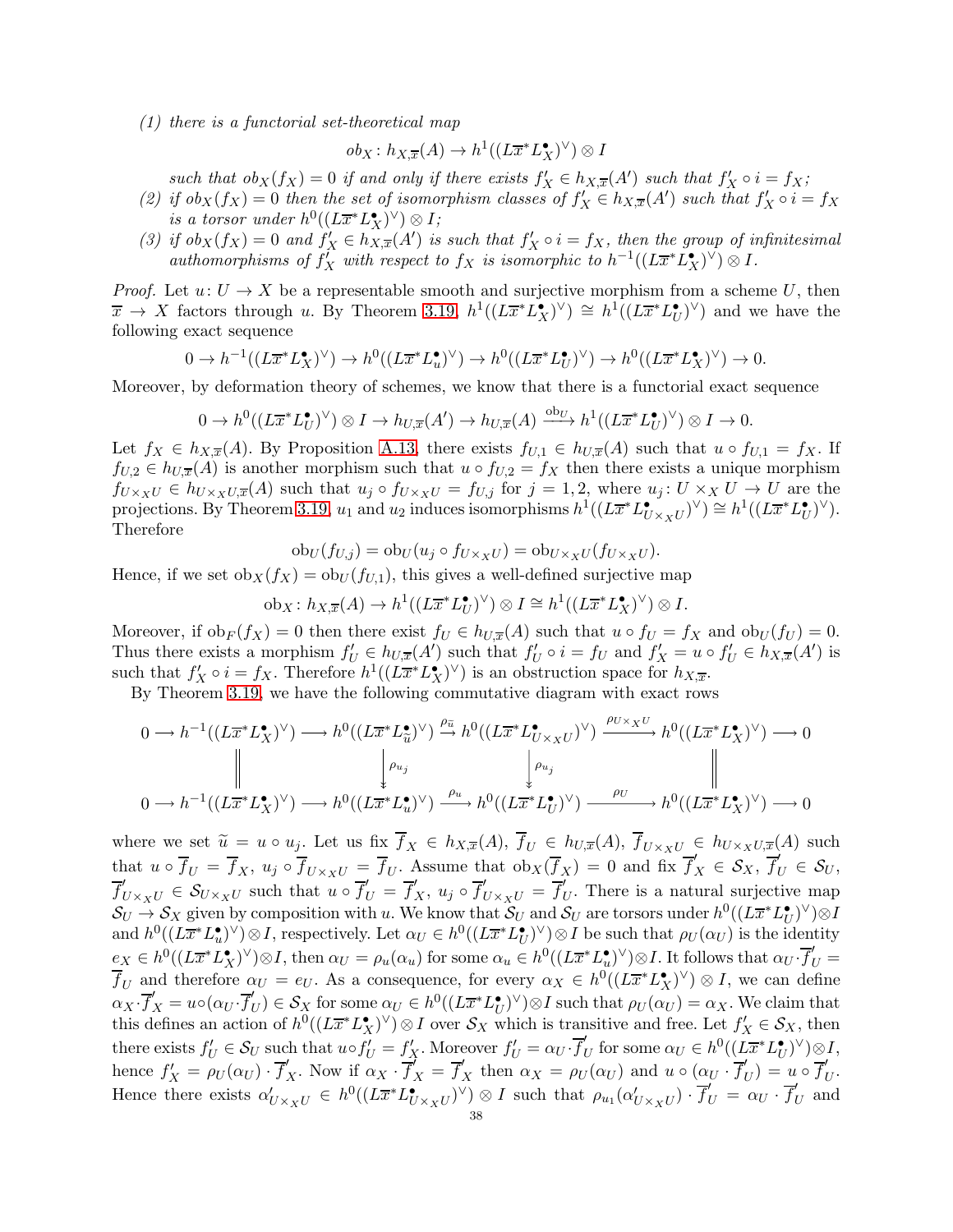$\rho_{u_2}(\alpha'_{U\times_X U})\cdot \overline{f}'_U = \overline{f}'_U$ . Therefore  $\rho_{u_2}(\alpha_{U\times_X U}) = e_U$ ,  $\rho_{u_1}(\alpha_{U\times_X U}) = \alpha_U$ , and  $\alpha_{U\times_X U} = \rho_{\tilde{u}}(\alpha_{\tilde{u}})$ . It follows that

$$
\alpha_X = \rho_U(\alpha_U) = \rho_U(\rho_{u_1}(\alpha_{U \times_X U})) = \rho_{U \times_X U}(\alpha_{U \times_X U}) = e_X,
$$

and this proves that  $S_X$  is a torsor under  $h^0((L\overline{x}^*L_X^{\bullet})^{\vee})\otimes I$ .

Finally, if  $f_X \in h_{X,\overline{x}}(A)$  is such that  $\mathrm{ob}_X(f_X) = 0$ , let us fix  $f'_X \in h_{X,\overline{x}}(A')$  such that  $f'_X \circ i = f_X$ . We claim that the kernel of the natural homomorphism  $\text{Aut}_X(f'_X) \xrightarrow{i^*_{X}} \text{Aut}_X(f_X)$  is isomorphic to

 $h^{-1}((L\overline{x}^*L_X^{\bullet})^{\vee})\otimes I$ . Let  $f_U \in h_{U,\overline{x}}(A)$ ,  $f'_U \in h_{U,\overline{x}}(A')$  such that  $\overline{f'_U} \circ i = f_U$ ,  $u \circ f'_U = f'_X$ . We know that we have the following commutative diagram with exact rows

$$
\begin{aligned}\n\text{Aut}_U(f'_U) &\longrightarrow \text{Aut}_U(f_U) \times_{\text{Aut}_X(f_X)} \text{Aut}_X(f'_X) \xrightarrow{\omega} h^0((L\overline{x}^*L_u^{\bullet})^{\vee}) \otimes I \\
&\downarrow \qquad \qquad \downarrow \qquad \qquad \downarrow \qquad \qquad \downarrow \qquad \qquad \downarrow \qquad \qquad \downarrow \qquad \text{Aut}_U(f'_U) \xrightarrow{\text{Aut}_U(f_U)} \text{Aut}_U(f_U) \xrightarrow{\text{Aut}_U(f_U)} \text{Aut}_U(f'_U) \otimes I\n\end{aligned}
$$

where  $\text{Aut}_U(f'_U) = \text{Aut}_U(f_U) = \{\text{id}\}\$  since U is a scheme. Therefore

$$
\ker(i_X^*) = \mathrm{Aut}_U(f_U) \times_{\mathrm{Aut}_X(f_X)} \mathrm{Aut}_X(f'_X) \subset h^0((L\overline{x}^*L_u^{\bullet})^{\vee}) \otimes I.
$$

Moreover, an element of  $h^0((L\overline{x}^*L_u^{\bullet})^{\vee})\otimes I$  acts trivially on  $\mathcal{S}_u$  if and only if it is in the image of  $\omega$ . whoreover, an element of  $u$  ( $(Lx L_u)$ )  $\otimes I$  acts triviany on  $S_u$  if and only if it is in the image of  $\omega$ .<br>Therefore  ${\rm Aut}_U(f_U) \times_{{\rm Aut}_X(f_X)} {\rm Aut}_X(f'_X) = h^{-1}((L\overline{x}^*L_X^{\bullet})^{\vee}) \otimes I.$ 

<span id="page-38-0"></span>A.23. Proposition. Let  $L_F^{\bullet}$  be the relative cotangent complex of F. Then, for every geometric point  $\overline{x}$  of X and for every small extension  $A' \rightarrow A = A'/I$  in  $(Art/\hat{\sigma}_{s,\overline{x}})$ ,

(1) there is a functorial surjective set-theoretical map

$$
ob_F: h_{X,\overline{x}}(A) \times_{h_Y,\overline{x}(A)} h_{Y,\overline{x}}(A') \to h^1((L\overline{x}^*L_F^{\bullet})^{\vee}) \otimes I
$$

such that  $ob_F(f_X, f'_Y) = 0$  if and only if there exists  $f'_X \in h_{X,\overline{x}}(A')$  such that  $f'_X \circ i = f_X$ and  $F \circ f'_X = f'_Y;$ 

- (2) if  $ob_F(f_X, f'_Y) = 0$  then the set of isomorphism classes of  $f'_X \in h_{X,\overline{x}}(A')$ , such that  $f'_X \circ i =$  $f_X$  and  $F \circ f'_X = f'_Y$ , is a torsor under  $h^0((L\overline{x}^*L^{\bullet}_F)^{\vee}) \otimes I$ ;
- (3) if  $ob_F(f_X, f'_Y) = 0$  and  $f'_X \in h_{X,\overline{x}}(A')$  is such that  $F \circ f'_X = f'_Y$ ,  $f'_X \circ i = f_X$ , then the group of infinitesimal authomorphisms of  $f'_X$  with respect to  $(f_X, f'_Y)$  contains only the identity.

*Proof.* Let  $v: V \to Y$  be a smooth surjective morphism from a scheme V, then U is a Deligne-Mumford stack. Let  $w: W \to U$  be an étale surjective morphism from a scheme W then, by Theorem [3.19,](#page-8-1)  $Lu^*L_F^{\bullet} \cong L_G^{\bullet}$  and  $Lw^*L_G^{\bullet} \cong L_{G\circ w}^{\bullet}$ . By Proposition [A.14,](#page-33-0)  $\overline{x} \to X$  factors through u and $u \circ w$ . Moreover  $h_{W,\overline{x}} \cong h_{U,\overline{x}}$ , because w is étale ([\[22\]](#page-44-20) I.3.22), and, by deformation theory of schemes, we get a functorial exact sequence

$$
0 \to h^0((L\overline{x}^*L_G^{\bullet})^{\vee}) \otimes I \to h_{U,\overline{x}}(A') \to h_{U,\overline{x}}(A) \times_{h_{V,\overline{x}}(A)} h_{V,\overline{x}}(A') \xrightarrow{\text{ob}_G} h^1((L\overline{x}^*L_G^{\bullet})^{\vee}) \otimes I \to 0.
$$

Therefore the first and the second part of the statement follows by the proof of Proposition [A.21.](#page-35-0)

By Theorem [3.19,](#page-8-1) we have the following exact sequence

$$
0 \to h^{-1}((L\overline{x}^*L_X^{\bullet})^{\vee}) \to h^{-1}((L\overline{x}^*L_Y^{\bullet})^{\vee}) \to h^0((L\overline{x}^*L_F^{\bullet})^{\vee}) \to h^0((L\overline{x}^*L_X^{\bullet})^{\vee}) \to h^0((L\overline{x}^*L_Y^{\bullet})^{\vee}).
$$

Let  $f_X \in h_{X,\overline{x}}(A)$ ,  $f_Y \in h_{Y,\overline{x}}(A)$ ,  $f'_Y \in h_{Y,\overline{x}}(A')$  such that  $F \circ f_X = f'_Y \circ i$ . Assume that  $ob_F(f_X, f'_Y) = 0$  and fix  $f'_X \in h_{X,\overline{x}}(A')$  such that  $F \circ f'_X = f'_Y, f'_X \circ i = f_X$ . By Proposition [A.22,](#page-36-0)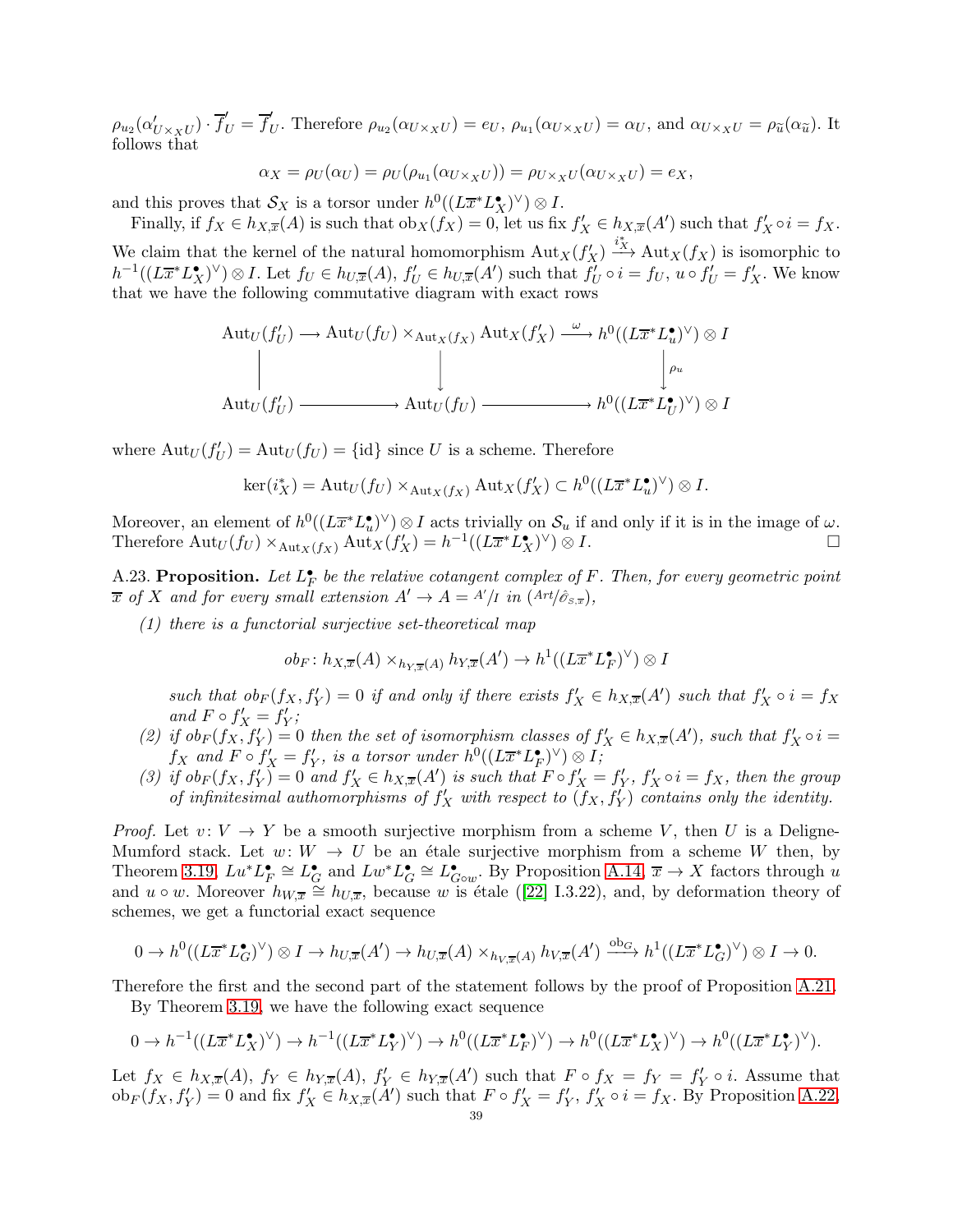we have the following commutative diagram with exatc rows

$$
\operatorname{Aut}_X(f'_X) \longrightarrow \operatorname{Aut}_X(f_X) \times_{\operatorname{Aut}_Y(f_Y)} \operatorname{Aut}_Y(f'_Y)
$$
\n
$$
0 \longrightarrow h^{-1}((L\overline{x}^*L_X^{\bullet})^{\vee}) \otimes I \longrightarrow \operatorname{Aut}_X(f'_X) \longrightarrow \operatorname{Aut}_X(f_X)
$$
\n
$$
0 \longrightarrow h^{-1}((L\overline{x}^*L_Y^{\bullet})^{\vee}) \otimes I \longrightarrow \operatorname{Aut}_Y(f'_Y) \longrightarrow \operatorname{Aut}_Y(f_Y)
$$

from which we deduce that the only infinitesimal automorphism is the identity.

A.24. Let X be a smooth S-scheme and let Spec  $\overline{k} \stackrel{\overline{x}}{\rightarrow} X$  be a geometric point of X. Let  $C \rightarrow \text{Spec } \overline{x}$ be a flat morphism of schemes, with C separated. Let  $\Lambda = \hat{\mathscr{O}}_{S,\overline{x}}$ . We define the deformation category  $\text{Def}_C$  such that, for all  $A \in (\text{Art}/\Lambda)$ , the objects of  $\text{Def}_C(A)$  are flat morphisms  $C_A \stackrel{\pi_A}{\longrightarrow} \text{Spec } A$  such that the following diagram is cartesian

$$
C \xrightarrow{g} C_A
$$
  
\n
$$
\downarrow^{\pi_A}
$$
  
\nSpec  $\overline{x} \longrightarrow$  Spec A

If  $\pi: A' \to A$  is a morphism in  $(\text{Art}/\Lambda)$ , then

$$
\mathrm{Def}_{C}(\pi)\colon \mathrm{Def}_{C}(A')\to \mathrm{Def}_{C}(A)
$$

sends  $\pi_{A'}: C_{A'} \to \text{Spec } A'$  to  $C_{A'} \times_{\text{Spec } A'} \text{Spec } A \to \text{Spec } A$ . Given a morphism of schemes  $f: C \to$ X, we define the deformation category  $\text{Def}_{C,f}$  such that, for all  $A \in (\text{Art}/\Lambda)$ , the objects of  $\text{Def}_{C,f}(A)$ are pairs of morphisms  $(C_A \stackrel{\pi_A}{\longrightarrow} \text{Spec } A, f_A)$  where  $\pi_A$  is an object of Def<sub>C</sub> and  $f_A: C_A \to X$  is such that  $f_A \circ g = f$ . There is a natural functor  $\nu_f : \text{Def}_{C,f} \to \text{Def}_C$  which forgets the morphism to X.

<span id="page-39-0"></span>A.25. Proposition. The functor  $\nu_f$  has tangent and obstruction spaces  $T^i \nu_f = H^{i-1}(C, f^*T_{X/S})$ , *for*  $i = 1, 2$ .

Proof. Given a small extension

(2)  $0 \to I \to A' \to A \to 0,$ 

we want to study the functor

<span id="page-39-1"></span> $\mathrm{Def}_{C,f}(A') \to \mathrm{Def}_{C,f}(A) \times_{\mathrm{Def}_{C}(A)} \mathrm{Def}_{C}(A').$ 

An object of  $\mathrm{Def}_{C,f}(A)\times_{\mathrm{Def}_{C}(A)}\mathrm{Def}_{C}(A')$  is a cartesian diagram

$$
C_A \longrightarrow C_{A'}
$$
  
\n
$$
\pi_A \downarrow \qquad \qquad \downarrow \pi_{A'}
$$
  
\n
$$
\text{Spec } A \longrightarrow \text{Spec } A'
$$

togheter with a morphism  $f_A: C_A \to X$ . We want to know whether there exists a morphism  $f_{A'}: C_{A'} \to X$  such that  $f_{A'}|_{C_A} = f_A$  and how unique is such a morphism.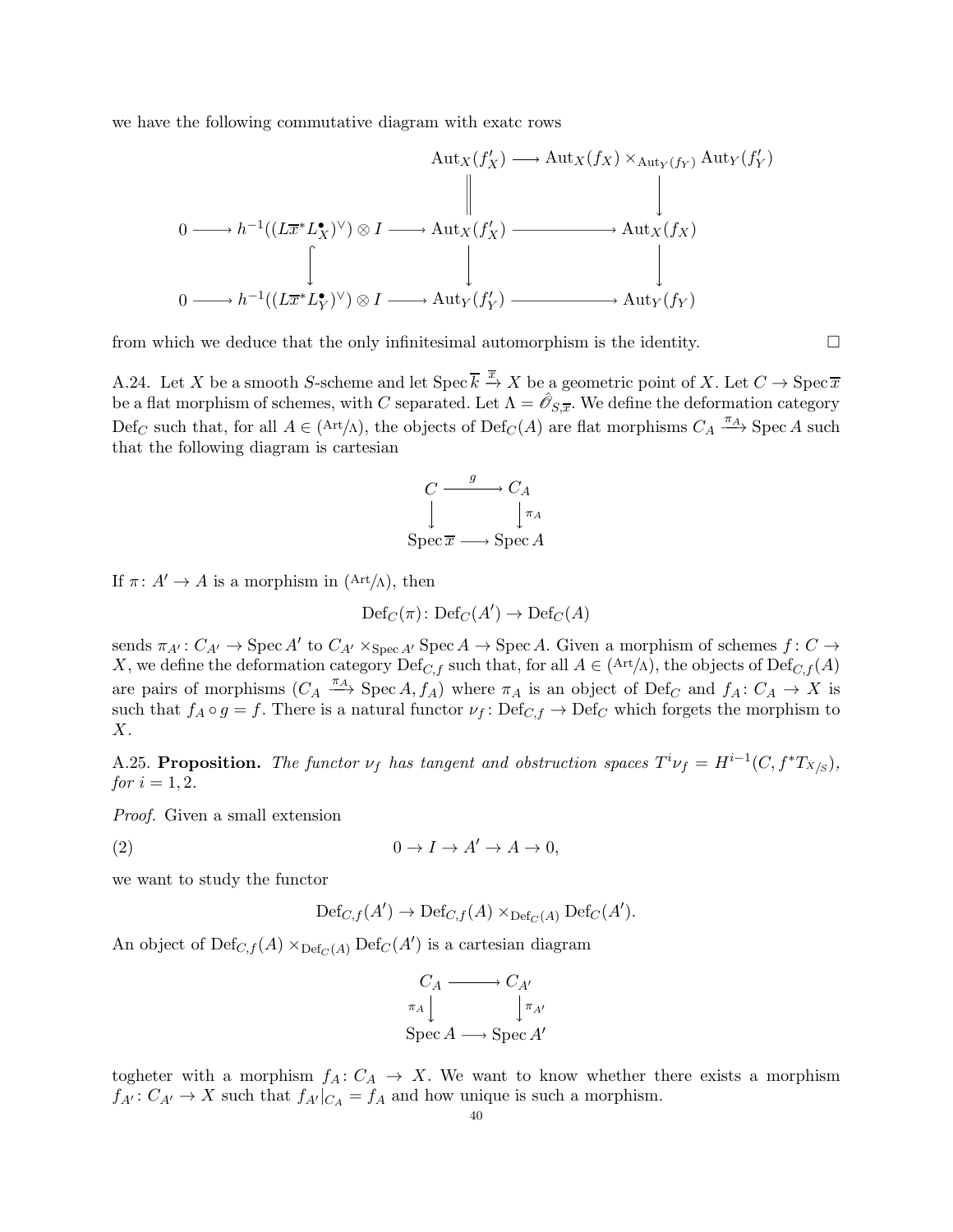Assume  $X = \text{Spec } T$  and  $C = \text{Spec } R$ , then  $C_{A'} = \text{Spec } R_{A'}$  and  $C_A = \text{Spec } R_A$  with  $R_{A'} =$  $R \otimes_{\Lambda} A'$  and  $R_A = R \otimes_{\Lambda} A$ . By assumption  $\pi_{A'}$  is flat, then the tensor product  $R_{A'} \otimes_{A'} \bullet$  is exact and from the sequence [\(2\)](#page-39-1) we get an exact sequence

$$
0 \to R \otimes_{\Lambda} I \to R_{A'} \to R_A \to 0.
$$

Notice that  $(R_{A'} \otimes_{A'} I)(R_{A'} \otimes_{A'} m_{A'}) = 0$ , because  $I m_{A'} = 0$ . The morphism  $f_A$  induces a homomorphism  $f^{\sharp}_{A}$  $A^{\sharp}: T \to R_A$ . We have that  $T = T'/J$ , with  $T' = B[x_1, \ldots, x_n]$ . There exists always a lifting  $g_{A'}^{\sharp} : T' \to R_{A'}$  of  $f_A^{\sharp}$  $A \nightharpoonup A$  and the set of such liftings is a principal homogeneous space under  $\text{Hom}_{T'}(\Omega_{T'/B}, R \otimes_{\Lambda} I)$ . Moreover there exists a homomorphism

$$
\alpha\colon \mathrm{Hom}_{T'}(\Omega_{T'/B}, R\otimes_{\Lambda}I)\to \mathrm{Hom}_{T'}(J/J^2, R\otimes_{\Lambda}I),
$$

induced by restriction, such that ker  $\alpha = T^1 \nu_f \otimes I$  and coker  $\alpha = T^2 \nu_f \otimes I$ . Since

$$
R\otimes_{\Lambda}I\cong (R\otimes_{\Lambda}\overline{k})\otimes_{\overline{k}}I\cong R\otimes_{\overline{k}}I,
$$

we have

$$
\text{Hom}_{T'}(\Omega_{T'/B}, R \otimes_{\Lambda} I) \cong \text{Hom}_{T'}(\Omega_{T'/B}, R) \otimes_{\overline{k}} I \cong H^0(C, f^*T_{\mathbb{A}^n_S/S}|_X)
$$

$$
\text{Hom}_{T'}(J/J^2, R \otimes_{\Lambda} I) \cong \text{Hom}_{T'}(J/J^2, R) \otimes_{\overline{k}} I \cong H^0(C, f^*(J/J^2)^{\vee}).
$$

We have an exact sequence

$$
0 \to J/J^2 \to \Omega_{T'/B} \otimes_{T'} T \to \Omega_{T/B} \to 0,
$$

from which we deduce the following exact sequence

$$
0 \to H^0(C, f^*T_{X/S}) \to H^0(C, f^*T_{\mathbb{A}^n_S/S}|_X) \to H^0(C, f^*(J/J^2)^\vee) \to H^1(C, f^*T_{X/S}),
$$

where  $H^1(C, f^*T_{X/S}) = 0$ , because C is affine and  $T_{X/S}$  is locally free. Hence  $T^2 \nu_f = 0$  and  $T^1 \nu_f =$  $H^0(C, f^*T_{X/S}).$ 

In general, we cover X and C by open affine schemes  $\{X_i = \text{Spec } T_i\}$  and  $\{C_i = \text{Spec } R_i\}$ , and we consider open affine covers  $\{C_{A,i} = \text{Spec } R_{A,i}\}\$  and  $\{C_{A',i} = \text{Spec } R_{A',i}\}\$  of  $C_A$  and  $C_{A'}$ respectively, where  $R_{A,i} = R_i \otimes_A A$  and  $R_{A',i} = R_i \otimes_A A'$ . We can chooce these covers in such a way that  $f_A(C_{A,i}) \subset X_i$ . To define  $f_{A'}$  is the same as to define  $f_{A',i} \colon C_{A',i} \to X_i$  such that  $f_{A',i}|_{C_{A',ij}} = f_{A',j}|_{C_{A',ij}}$ , where  $C_{A',ij} = C_{A',i} \times_{C_{A'}} C_{A',j}$ . By the affine case, there exist always a collection of liftings  $\{f_{A',i}\}.$  We can assume that  $C_{A',ij}$  is affine (otherwise we consider an affine cover), then there exists a unique element  $\eta_{ij} \in H^0(C_{ij}, f^*T_{X/S}) \otimes I$  such that  $\eta_{ij}(f_{A',i}) = f_{A',j}$ . Over  $C_{hij}$  we have

$$
\eta_{hj}(f_{A',h})=\eta_{ij}(\eta_{hi}(f_{A',h})),
$$

hence  $\eta_{hj} = \eta_{ij} + \eta_{hi}$  and so  $\{\eta_{ij}\}\in C^1(\{C_i\}, f^*T_{X/S})\otimes I$  is a cocycle. For each i, the set of liftings  $\{f_{A',i}\}\$ is a principal homogeneous space under  $H^0(C_i, f^*T_{X/S})\otimes I$ . Therefore, given another collection of liftings  $\{\tilde{f}_{A',i}\}\$ , there exists a unique collection  $\{\eta_i \in H^0(C_i, f^*T_{X/S}) \otimes I\}$  such that  $\eta_i(\{\tilde{f}_{A',i}\}) = \{f_{A',i}\}\.$  Let  $\tilde{\eta}_{ij} \in H^0(C_{ij}, f^*T_{X/S}) \otimes I$  be such that  $\tilde{\eta}_{ij}(\tilde{f}_{A',i}) = \tilde{f}_{A',j}$ . Over  $C_{ij}$  we have

$$
\eta_j(\tilde{\eta}_{ij}(\tilde{f}_{A',i}))=f_{A',j}=\eta_{ij}(f_{A',i})=\eta_{ij}(\eta_i(\tilde{f}_{A',i})),
$$

hence  $\tilde{\eta}_{ij} = \eta_{ij} + \eta_i - \eta_j$  and the cocycle  $\{\eta_{ij}\}\$ is unique up to a coboundary. Now there exists a collection of morphisms  $f_{A',i}$  which coincide on  $C_{A',ij}$  if and only if the class of  $\{\eta_{ij}\}\$ in  $H^1(\{C_i\}, f^*T_{X/S}) \otimes I$  is zero. In this case the set of such collections is equal to the set of  $\{\eta_i \in H^0(C_i, f^*T_{X/S}) \otimes I\}$  and the gluing condition is equivalent to  $\eta_i = \eta_j$  on  $C_{ij}$ . It follows that  $\{\eta_i\} \in H^0(\{C_i\}, f^*T_{X/S}) \otimes I$ . Finally

$$
H^r(\{C_i\}, f^*T_{X/S}) \cong H^r(C, f^*T_{X/S}),
$$

because C is separated.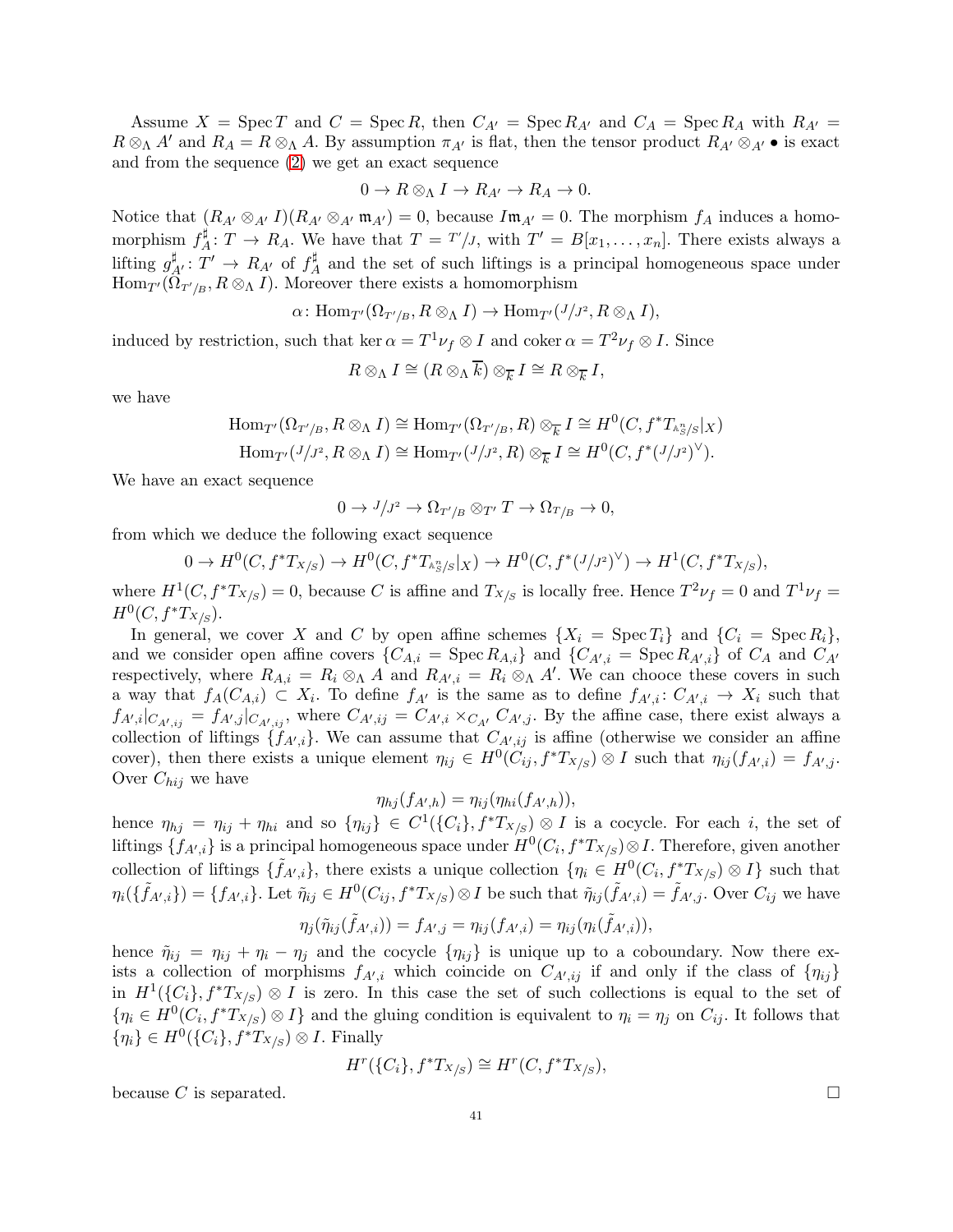<span id="page-41-0"></span>Appendix B. Intersection theory on Artin stacks over Dedekind domains

Intersection theory for schemes of finite type over a field was developed by Fulton and MacPher-son $([12])$  $([12])$  $([12])$  and was extended by Vistoli to a Q-valued intersection theory on Deligne-Mumford stacks $([27])$  $([27])$  $([27])$ . In [\[9\]](#page-44-26), Edidin and Graham define equivariant Chow groups, which provide integervalued Chow groups for global quotient stacks. In [\[18\]](#page-44-7), Kresch takes the idea of Edidin, Graham and Totaro further and develops an intersection theory on Artin stacks over a field together with an integer-valued intersection product on smooth Artin stacks which admit stratifications by global quotient stacks. Using an appropriate definition of relative dimension, one can define Chow groups for schemes over a Dedekind domain and show that they satisfy the properties expected from intersection theory([\[12\]](#page-44-13) 20). It follows that the theories in [\[27\]](#page-44-16) and [\[9\]](#page-44-26) are valid for stacks over a Dedekind domain([\[27\]](#page-44-16), [\[9\]](#page-44-26) 6.2).

Although not mentioned in [\[18\]](#page-44-7), one can verify that the theory can be extended to Artin stacks over a Dedekind domain. As a consequence we get that Manolache's construction of the virtual pullback in [\[21\]](#page-44-8) is valid for Deligne-Mumford type morphisms of Artin stacks over a Dedekind domain. As a consequence we are able to extend Manolache's proof of Costello's pushforward formula to proper morphisms of Artin stacks with quasi-finite diagonal.

B.1. Chow groups of Artin stacks with quasi-finite diagonal. Let  $D$  be a Dedekind domain and let M be an Artin stack over  $S = \text{Spec } D$ . For an integral closed substack  $Z \subset M$ , we define the relative dimension([\[12\]](#page-44-13) 20.1)

$$
\dim_S Z = \operatorname{trdeg}_{k(T)} k(Z) - \operatorname{codim}_S T,
$$

whereT is the closure of the image of Z in S, and  $k(Z)$ ,  $k(T)$  are function fields ([\[27\]](#page-44-16) 1.14).

B.1. **Definition.** We denote by  $Z_*(\mathcal{M}/S)$  the free abelian group on the set of integral closed substacks of M, graded by relative dimension. Let  $W_j(\mathcal{M}/s) = \bigoplus_{\mathcal{Z}} k(Z)^*$ , where the sum is taken over all integral substacks Z of M of relative dimension  $j + 1$ . There is a homomorphism  $\partial\colon W_i(\mathcal{M}/S) \to Z_i(\mathcal{M}/S)$  which locally for the smooth topology sends a rational function to the corresponding Weil divisor. The Chow groups of M are defined to be  $A_i(\mathcal{M}/S) = Z_i(\mathcal{M}/S)/\partial W_i(\mathcal{M}/S)$ .

<span id="page-41-1"></span>B.2. **Theorem** ([\[18\]](#page-44-7) 3.5.7, 5.3.1). Let  $M$  be an Artin stack with quasi-finite diagonal over a Dedekind domain D. Then  $A_*(M|S) \cong A_*^{Kresch}(M|S)$ , where  $A_*^{Kresch}(M|S)$  are Kresch's Chow groups  $(18)$  2.1.11).

B.3. **Theorem** ([\[10\]](#page-44-9) 2.7). Let M be an Artin stack with quasi-finite diagonal over a Dedekind domain D. Then there exists a finite surjective morphism  $U \to \mathcal{M}$  from a scheme U.

B.4. REMARK. The morphism  $U \to \mathcal{M}$  is strongly representable.

B.2. Proper pushforward ([\[27\]](#page-44-16) 3.6–3.8, [\[10\]](#page-44-9) 2.8). Let  $\pi: \mathcal{N} \to \mathcal{M}$  be a proper morphism of Artin S-stacks. If  $M$  and  $N$  have quasi-finite diagonal then it is possible to define a nonrepresentable proper pushforward  $\pi_*$  as follows.

B.5. Definition. Let  $u: U \to M$  be a finite and surjective morphism from a scheme U. We define the proper pushforward

$$
u_*\colon A_*(U/S)\to A_*(\mathcal{M}/S)
$$

by  $u_*[Z] = \deg(Z/u(Z))[u(Z)],$  where  $\deg(Z/u(Z)) = \deg(V \times_M U/V)$  for a smooth atlas  $V \to u(Z)$ .

B.6. REMARK. Notice that  $V \times_M U \cong V \times_{u(Z)} Z$  is a scheme and the degree  $\deg(Z/u(Z))$  is independent of the chosen atlas. Let  $V' \to u(Z)$  be another smooth atlas and set  $W = V \times_{u(Z)} V'$ . Then

$$
\deg(V \times_M U/V) = \deg(W \times_M U/W) = \deg(V' \times_M U/V').
$$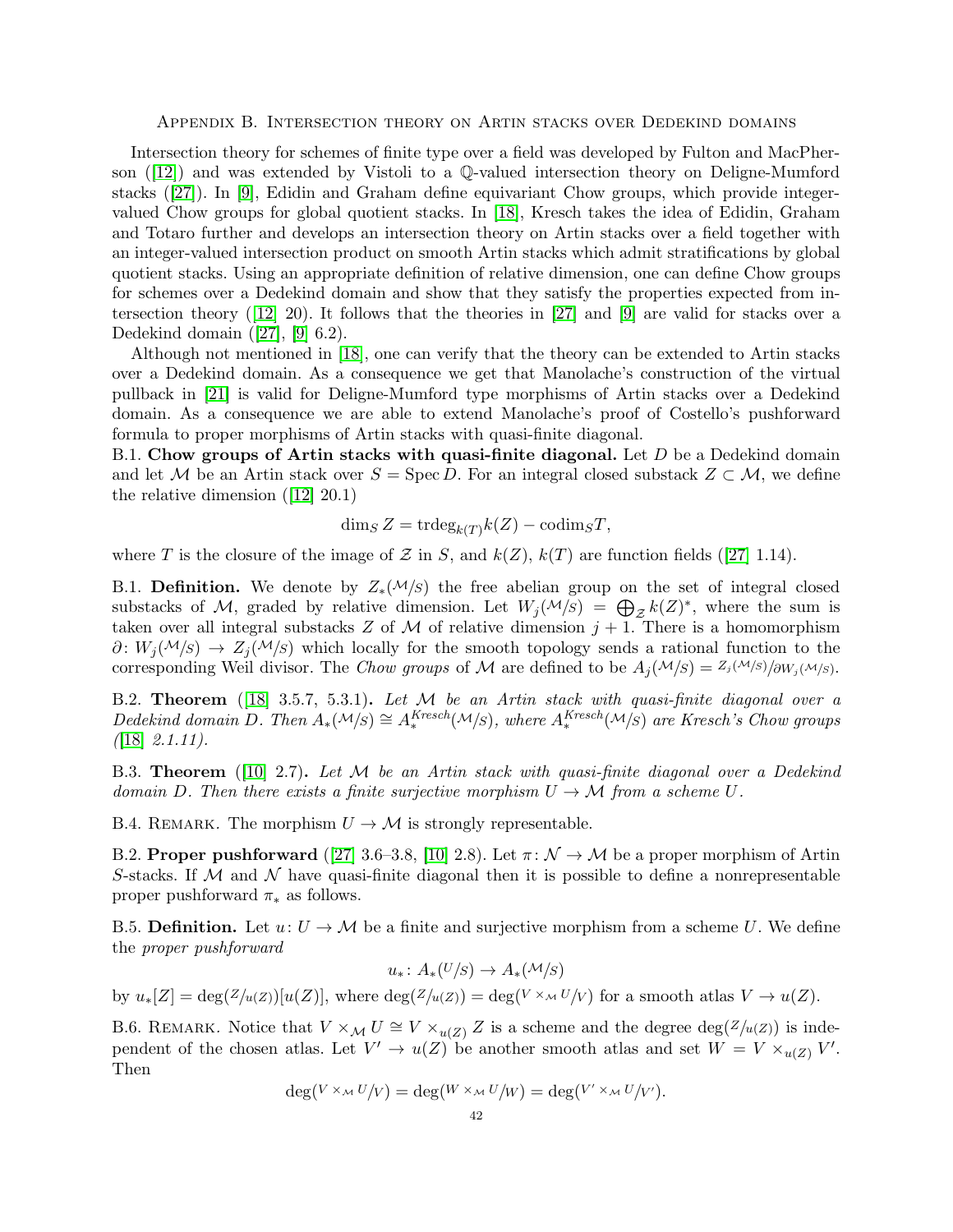B.7. REMARK. The proper pushforward commutes with projective pushforward and flat pullback (this follows easily from the properties of the relative degree).

B.8. NOTATION. We set  $A_*(\mathcal{M}/S)_{\mathbb{Q}} = A_*(\mathcal{M}/S) \otimes_{\mathbb{Z}} \mathbb{Q}$ .

<span id="page-42-0"></span>B.9. Lemma. Let  $u: U \to M$  be a finite and surjective morphism from a scheme U and let  $u_1$ ,  $u_2: U \times_M U \to U$  be the projections. Then we have the following exact sequence

$$
A_j(U\times_\mathcal{M} U/s)_{\mathbb{Q}}\xrightarrow{u_{1*}-u_{2*}} A_j(U/s)_{\mathbb{Q}}\xrightarrow{u_*} A_j(\mathcal{M}/s)_{\mathbb{Q}}\to 0.
$$

*Proof.* For surjectivity of  $u_*$ , let  $[\mathcal{Z}] \in A_j(\mathcal{M}/s)_{\mathbb{Q}}$ . Let Z be a j-dimensional component of  $\mathcal{Z} \times_{\mathcal{M}} U$ , then  $[Z] \in A_j(U/S)_{\mathbb{Q}}$  and

$$
u_*\left(\frac{1}{\deg(\mathbb{Z}/\mathbb{Z})}[Z]\right) = [\mathcal{Z}] \in A_j(\mathcal{M}/\mathcal{S})_{\mathbb{Q}}
$$

Notice that also  $u_*\colon W_*(U/S) \to W_*(\mathcal{M}/S)$  is surjective. Moreover, for  $[Z] \in A_j(U \times_{\mathcal{M}} U/S)_{\mathbb{Q}},$ 

$$
u_*(u_{1*} - u_{2*})[Z] = u_*(\deg(Z/u_1(Z))[u_1(Z))] - \deg(Z/u_2(Z))[u_2(Z)])
$$
  
= 
$$
\deg(Z/u(u_1(Z))[u(u_1(Z))] - \deg(Z/u(u_2(Z))))[u(u_2(Z))] = 0.
$$

So it is enough to show that every  $\alpha = \sum_{i=1}^s n_i [Z_i] \in Z_j(U/S)_{\mathbb{Q}}$  such that  $u_*(\alpha) = 0$  in  $Z_j(\mathcal{M}/S)_{\mathbb{Q}}$ lies in the image of  $u_{1*} - u_{2*}$ . Since

$$
u_*(\alpha) = \sum_{i=1}^s n_i \deg(Z_i/\mu(Z_i))[u(Z_i)] = 0,
$$

we may assume that  $u(Z_i) = \mathcal{Z}$  for  $i = 1, \ldots, s$ . Therefore we get  $\sum_{i=1}^{s} n_i d_i = 0$ , where we set  $d_i = \deg(Z_i/Z)$ . For  $i = 2, \ldots, s$ , let  $V_i$  be a j-dimensional component of  $Z_1 \times_{\mathcal{Z}} Z_i$ , then

$$
u_{2*}[V_i] = \deg(V_i/Z_i)[Z_i] = e_i d_1[Z_i],
$$

where we set  $e_i = \deg(V_i|Z_i \times_Z Z_1)$ . By properties of relative degree,

$$
u_{1*}[V_i] = \deg(V_i/Z_1)[Z_1] = e_i d_i[Z_1],
$$

and it follows that

$$
(u_{1*} - u_{2*}) \sum_{i=2}^{s} \frac{n_i}{e_i d_1} [V_i] = \alpha.
$$

.

B.10. REMARK. If  $p: T \to U$  is a finite surjective morphism from a scheme T and we set  $t = u \circ p$ , then we have the following commutative diagram with exact rows

$$
A_*(T \times M) \to (T/S)_\mathbb{Q} \xrightarrow{t_1_*-t_2_*} A_*(T/S)_\mathbb{Q} \xrightarrow{t_*} A_*(M/S)_\mathbb{Q} \longrightarrow 0
$$
  
\n
$$
\downarrow \qquad \qquad \downarrow P_*
$$
\n
$$
A_*(U \times M) \to (T/S)_\mathbb{Q} \xrightarrow{u_1_*-u_2_*} A_*(U/S)_\mathbb{Q} \xrightarrow{u_*} A_*(M/S)_\mathbb{Q} \longrightarrow 0
$$

B.11. Let  $u: U \to M$  be a finite surjective morphism from a scheme U and form the fibre diagram

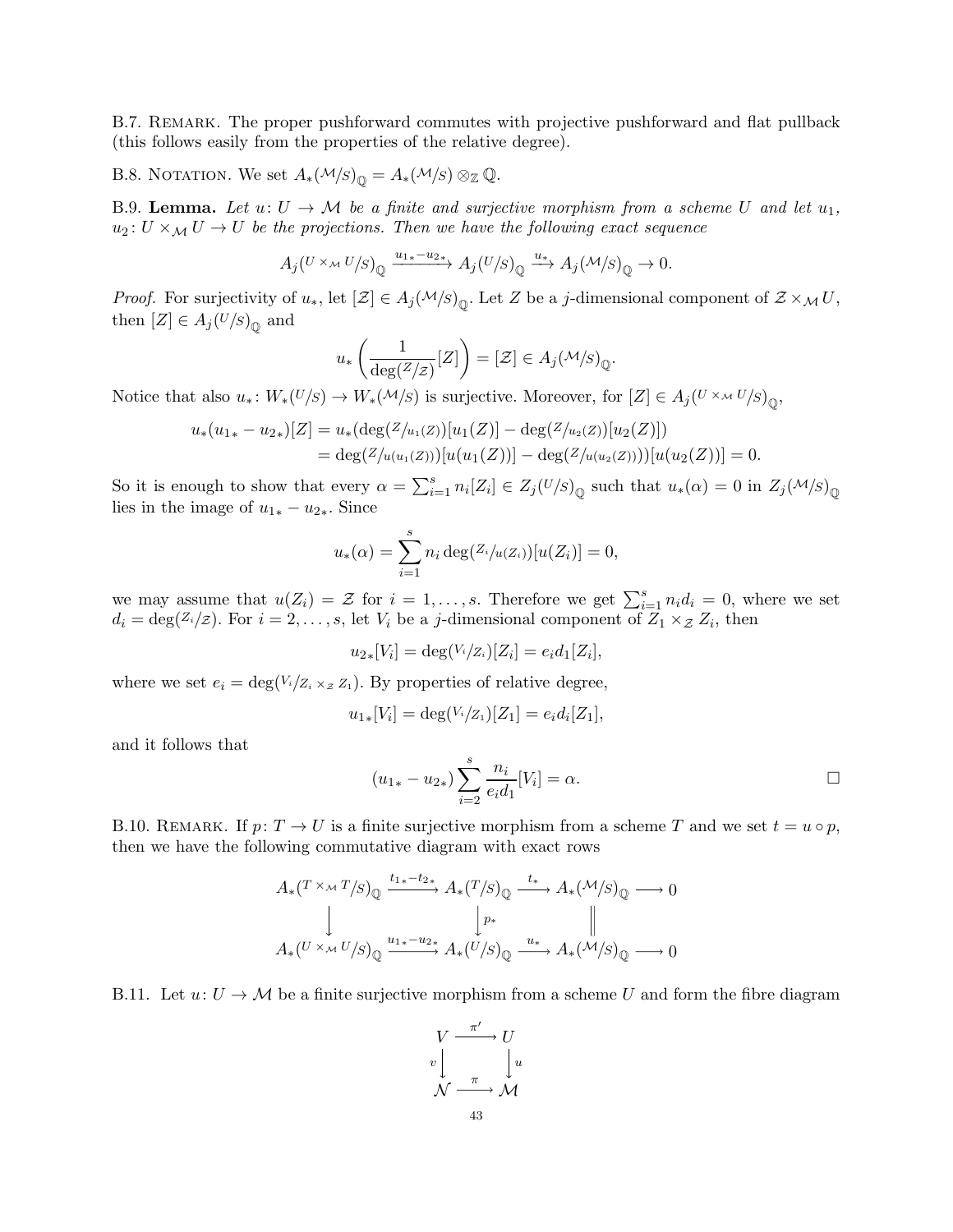Then V is a scheme and v is finite surjective. Moreover, by Lemma [B.9,](#page-42-0) we get the following commutative diagram with exact rows

$$
A_*(V \times_V V/S)_{\mathbb{Q}} \xrightarrow{v_{1*} - v_{2*}} A_*(V/S)_{\mathbb{Q}} \xrightarrow{v_*} A_*(N/S)_{\mathbb{Q}} \longrightarrow 0
$$
  
\n
$$
\downarrow \qquad \qquad \downarrow \pi'_*
$$
  
\n
$$
A_*(U \times_M U/S)_{\mathbb{Q}} \xrightarrow{u_{1*} - u_{2*}} A_*(U/S)_{\mathbb{Q}} \xrightarrow{u_*} A_*(M/S)_{\mathbb{Q}} \longrightarrow 0
$$

which induces a map  $\pi_* \colon A_*(N/S)_{\mathbb{Q}} \to A_*(M/S)_{\mathbb{Q}}.$ 

B.12. Lemma. The map  $\pi_*$  does not depend on the choice of the finite surjective morphism  $u: U \rightarrow$  $\mathcal{M}.$ 

*Proof.* Let  $u' : U' \to M$  be a finite surjective morphism from a scheme U' and consider  $T = U \times_M U'$ with the natural morphism  $p: T \to U$ , which is finite surjective. Let us form the fibre diagram



and set  $t = u \circ p$ ,  $w = v \circ q$ . Let us denote by  $\widetilde{\pi}_{*}$  the pullback defined via  $t: T \to M$ . Let  $\alpha \in A_*(N/S)_{\mathbb{Q}}$  and let  $\alpha'' \in A_*(W/S)_{\mathbb{Q}}$  such that  $w_*\alpha'' = \alpha$ , then

$$
\widetilde{\pi}_*\alpha = t_*\pi''_*\alpha'' = u_*p_*\pi''_*\alpha'' = u_*\pi'_*(q_*\alpha'') = \pi_*\alpha,
$$

where the last equality follows from the fact that  $v_*(q_*\alpha'') = t_*\alpha'' = \alpha$ .

B.13. **Definition.** We call  $\pi_*$ :  $A_*(N/S)_{\mathbb{Q}} \to A_*(M/S)_{\mathbb{Q}}$  the proper pushforward for  $\pi$ .

B.3. Costello's pushforward formula. In [\[21\]](#page-44-8) Manolache uses the virtual pullback to give a short proof of Costello's pushforward formula([\[8\]](#page-44-27) 5.0.1). Here we apply Manolache's construction to prove the pushforward formula in a more general setting.

<span id="page-43-0"></span>B.14. Proposition. Let D be a Dedekind domain. Let us consider a cartesian diagram

$$
\mathcal{M}_1 \xrightarrow{f} \mathcal{M}_2
$$
\n
$$
\begin{array}{c} p_1 \downarrow & \downarrow p_2 \\ \mathfrak{M}_1 \xrightarrow{g} & \mathfrak{M}_2 \end{array}
$$

where

(1)  $\mathfrak{M}_1, \mathfrak{M}_2$  are Artin stacks over D of the same pure dimension,

(2)  $M_1, M_2$  are Artin stacks over D with quasi-finite diagonal,

 $(3)$  g is a Deligne-Mumford type morphism of degree d,

 $(4)$  f is proper,

(5) for  $i = 1, 2, p_i$  admits perfect obstruction theory  $E_i^{\bullet}$  such that  $f^*E_2^{\bullet} \cong E_1^{\bullet}$ . Then

$$
f_*[\mathcal{M}_1, E_1^{\bullet}]^{virt} = d[\mathcal{M}_2, E_2^{\bullet}]^{virt}
$$

in each of the following cases

 $(a)$  *q is projective*,